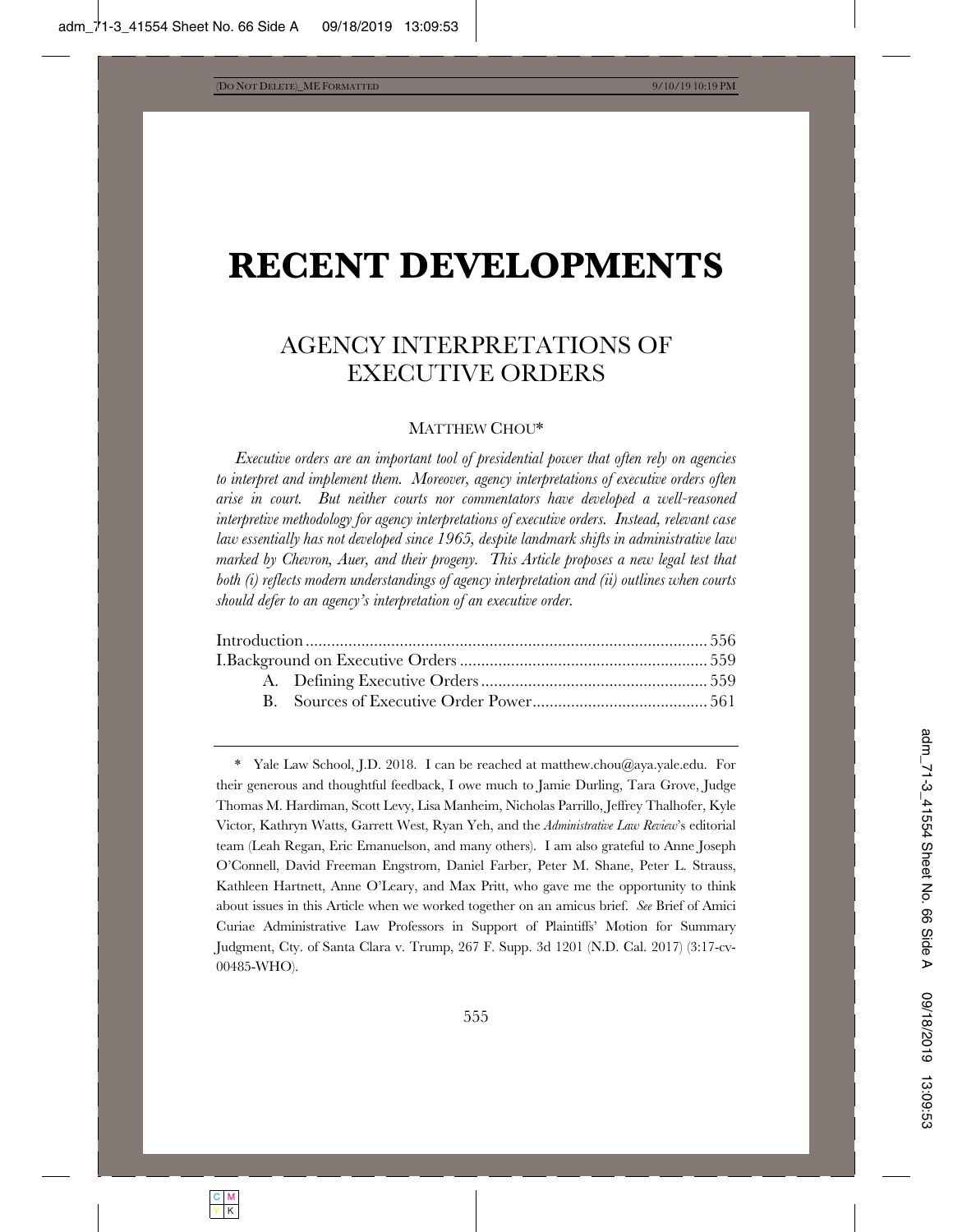| D.          | Agency Interpretations of Executive Orders in Court  564                |  |
|-------------|-------------------------------------------------------------------------|--|
|             | II. Current Doctrine on Agency Interpretations of Executive Orders  566 |  |
| A.          | Supreme Court Precedent: Udall v. Tallman  566                          |  |
| B.          | Lower Court Applications of Tallman, and Tallman's Instability          |  |
|             | 568                                                                     |  |
|             | III. Examining and Applying Justifications for Deference  572           |  |
| А.          |                                                                         |  |
| В.          | Applying the Justifications to Executive Orders 575                     |  |
|             |                                                                         |  |
|             | General Analysis: President vs. Congress 575<br>1.                      |  |
|             | ii.<br>Complication 1: Past vs. Current Presidential Intent. 578        |  |
|             | Complication 2: Presidential Speech and Agency<br>ш.                    |  |
|             | Interpretations Inconsistent with an Order's Text 580                   |  |
|             |                                                                         |  |
|             | 3.                                                                      |  |
|             |                                                                         |  |
|             |                                                                         |  |
| A.          |                                                                         |  |
| B.          | Step Two: Deference to a "Reasonable" Interpretation of                 |  |
|             |                                                                         |  |
| $C_{\cdot}$ |                                                                         |  |
|             | 1. Conflict with a Prior Interpretation Anywhere in the                 |  |
|             | Executive Branch, or a Post Hoc Rationalization  593                    |  |
|             | 2.                                                                      |  |
|             | 3.                                                                      |  |
|             |                                                                         |  |
|             |                                                                         |  |

#### **INTRODUCTION**

We live in an era of presidential unilateralism. A key tool of presidential power is the formal presidential directive, better known as the "executive order."1 But executive orders standing alone can accomplish little. Orders rely on the components of the Executive Branch—including agencies—to interpret and implement them. And questions about how the judiciary should evaluate these agency interpretations often arise in litigation. They have appeared in cases involving major policy concerns: the 1971 nationwide wage-

<sup>1.</sup> Other terms for formal presidential directives include "proclamation," "memorandum," "directive," and "determination." *See infra* Part I-A. For the sake of this Article's readability, I generally use "executive orders" throughout. *See infra* note 24.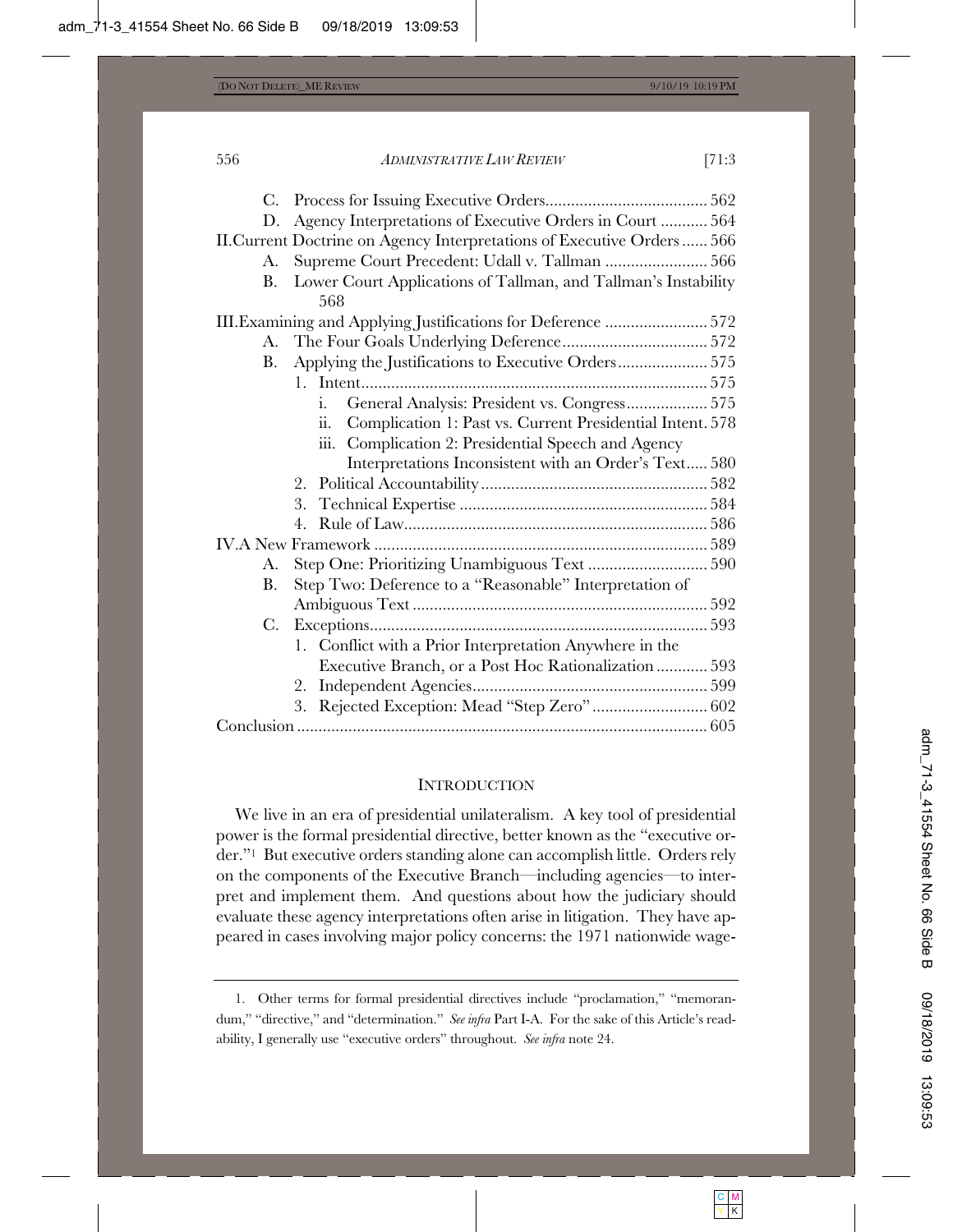price freeze, protection of national monuments, management of nuclear energy security clearances, collective bargaining at federal agencies, and deportability of foreign nationals, among others.2

According to the Supreme Court's 1965 opinion *Udall v. Tallman*,3 the interpretive rule in such cases is that courts should defer to agency interpretations of executive orders if they are "reasonable."4 But case law has not developed this rule despite landmark shifts in administrative law marked by *Chevron U.S.A., Inc. v. Natural Resources Defense Council, Inc.*,5 *Auer v. Robbins*,6 and their progeny. Nor have courts or commentators thoroughly examined how these later cases interact with the *Tallman* doctrine. So, it is perhaps unsurprising that courts inconsistently apply *Tallman*, if they do at all, and instead often strain to decide interpretation cases on alternative grounds.

A recent example of a court wrestling an agency interpretation of an executive order appears in *County of Santa Clara v. Trump*,7 the case preliminarily enjoining President Trump's Executive Order No. 13,768. At stake in the

2. *See* Montana Wilderness Ass'n v. Connell, 725 F.3d 988, 994 (9th Cir. 2013) (deferring to the Bureau of Land Management's interpretation of President Clinton's Proclamation No. 7398 establishing the Upper Missouri River Breaks National Monument in 2001); El-Ganayni v. U.S. Dep't of Energy, 591 F.3d 176, 183 (3d Cir. 2010) (deferring to Department of Energy's interpretation of Executive Order No. 12,968 in case challenging revocation of a security clearance); Am. Fed'n Gov't Emps. v. Fed. Labor Relations Auth., 204 F.3d 1272, 1275 (9th Cir. 2000) (holding Executive Order 12,871 did not constitute an election to bargain); Wong v. Ilchert, 998 F.2d 661, 663 (9th Cir. 1993) (allowing appellant's deportation by holding that Immigration and Naturalization Service (INS) correctly interpreted Executive Order No. 12,711 to exclude appellant as a beneficiary); Univ. of S. Cal. v. Cost of Living Council, 472 F.2d 1065, 1071 (Temp. Emer. Ct. App. 1972) (deferring to Cost of Living Council and Office of Emergency Preparedness interpretation of President Nixon's Executive Order No. 11,615, which ordered a nationwide wage-price freeze).

3. 380 U.S. 1 (1965).

4. *Id.* at 4.

5. 467 U.S. 837 (1984).

6. 519 U.S. 452 (1997); *see also* Kisor v. Wilkie, 139 S. Ct. 2400, 2408 (2019) (affirming *Auer* but "reinforc[ing] its limits").

7. 250 F. Supp. 3d 497 (N.D. Cal. 2017), *aff'd sub nom.* City & Cty. of San Francisco v. Trump, 897 F.3d 1225 (9th Cir. 2018). Author disclosure: Under attorney supervision, I drafted an amici curiae brief in this case at the motion for reconsideration stage. *See* Brief of Amici Curiae Administrative Law Professors in Support of Plaintiffs' Motion for Summary Judgment, Cty. of San Francisco v. Trump, 267 F. Supp. 3d 1201 (N.D. Cal. 2017) (3:17-cv-00574-WHO) (amici Anne Joseph O'Connell, David Freeman Engstrom, Daniel Farber, Peter M. Shane, and Peter L. Strauss). All thoughts and errors in this Article are my own and do not reflect information learned from representation.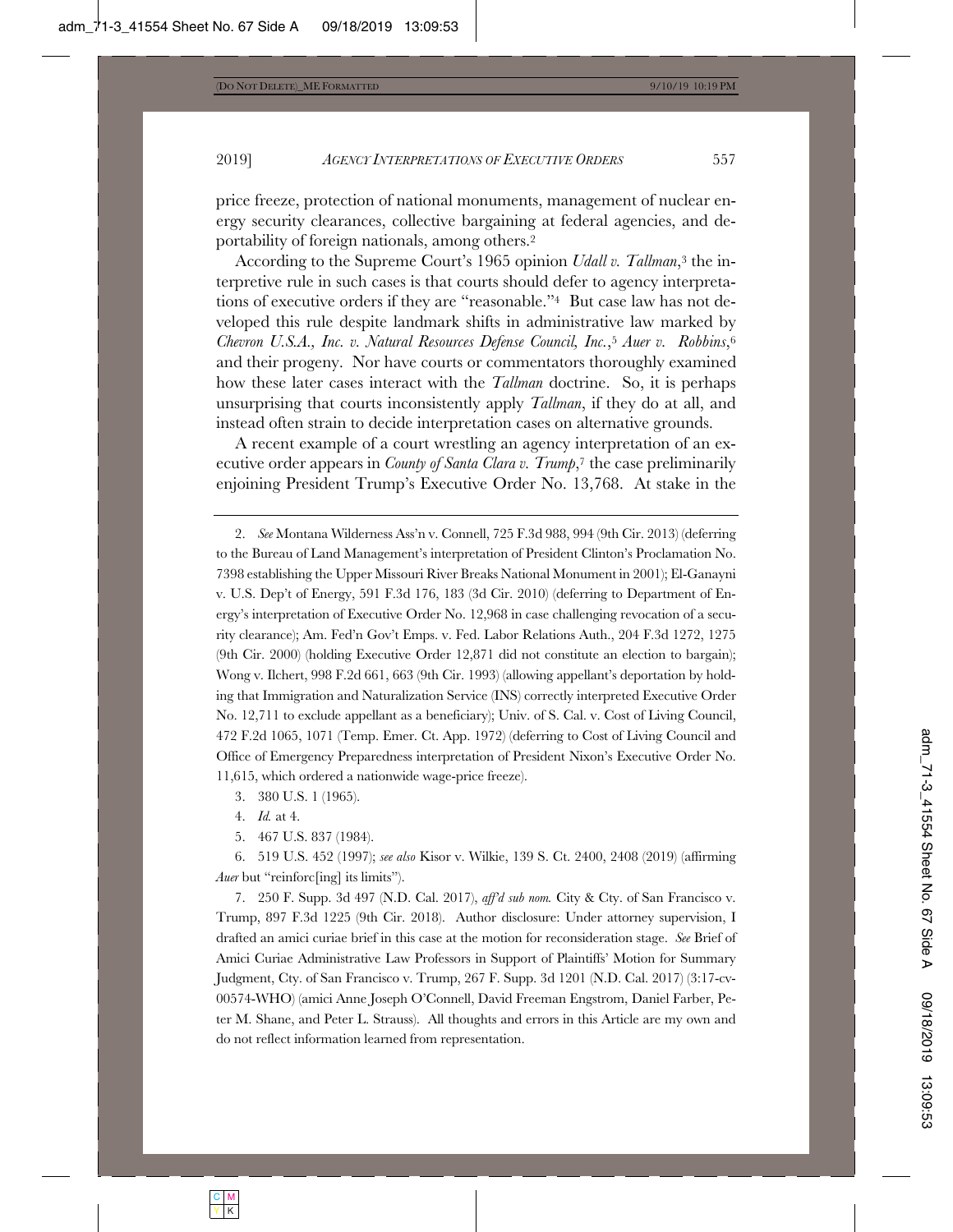case is about \$1.7 billion in federal funds for Santa Clara and \$1.2 billion for San Francisco.8 By its text, Executive Order No. 13,768 directs the Attorney General and the Secretary of Homeland Security to prohibit "sanctuary jurisdictions" from receiving "[f]ederal grant money."9 Yet the Department of Justice's (DOJ's) trial attorneys characterized the order as merely an exercise of the President's bully pulpit with no legal effect.10 The district court rejected DOJ's interpretation as contradicted by both (i) the order's plain language and (ii) public comments by the President and Attorney General. Citing several constitutional concerns based on its reading of the order, the district court issued a nationwide preliminary injunction. In response, the Attorney General issued a two-page memorandum purportedly ratifying the DOJ's litigation position.<sup>11</sup> Even so, after a motion for reconsideration, the district court again rejected DOJ's interpretation as not an "accurate and credible reading" of Executive Order No. 13,768.12 Missing from the court's discussion was a clear legal framework for the level of deference owed agency interpretations of executive orders. Instead, the court extended a case limiting governmental discretion in the First Amendment context.13 And late last year, a divided panel of the Ninth Circuit affirmed the district court's decision, but recognized that "[i]n contrast to the many established principles for interpreting legislation, there appear to be few such principles to apply in interpreting executive orders."14

As this Article will show, the *County of Santa Clara* court's fruitless search for more relevant case law reveals a larger problem—the underdeveloped and outdated nature of deference doctrine for agency interpretations of executive orders. This lack of development has left several questions unanswered: Do justifications for administrative deference—i.e., furthering lawmaker intent, political accountability, and technical expertise—apply to the executive order context? How should courts weigh presidential speech that contradicts the plain language of an executive order? What degree of deference to agency interpretations of executive orders accords with the rule of law? And what is an appropriate new deference test for the modern era?

This Article is one of the first pieces of scholarship to propose answers to these questions, and thereby aims to inform whether and how much courts

9*.* Exec. Order No. 13,768, § 9(c), 82 Fed. Reg. 8799, 8801 (Jan. 30, 2017).

- 11. County of Santa Clara v. Trump, 267 F. Supp. 3d 1201, 1206 (N.D. Cal. 2017).
- 12. *Id.* at 1209.

13. *See id.* at 1210 (applying City of Lakewood v. Plain Dealer Publ'g Co., 486 U.S. 750, 770 (1988) to reject the Attorney General's memorandum).

14. City & Cty. of San Francisco v. Trump, 897 F.3d 1225, 1238 (9th Cir. 2018).

<sup>8.</sup> *See County of Santa Clara*, 250 F. Supp. 3d at 512–13.

<sup>10.</sup> *County of Santa Clara*, 250 F. Supp. 3d at 507–08.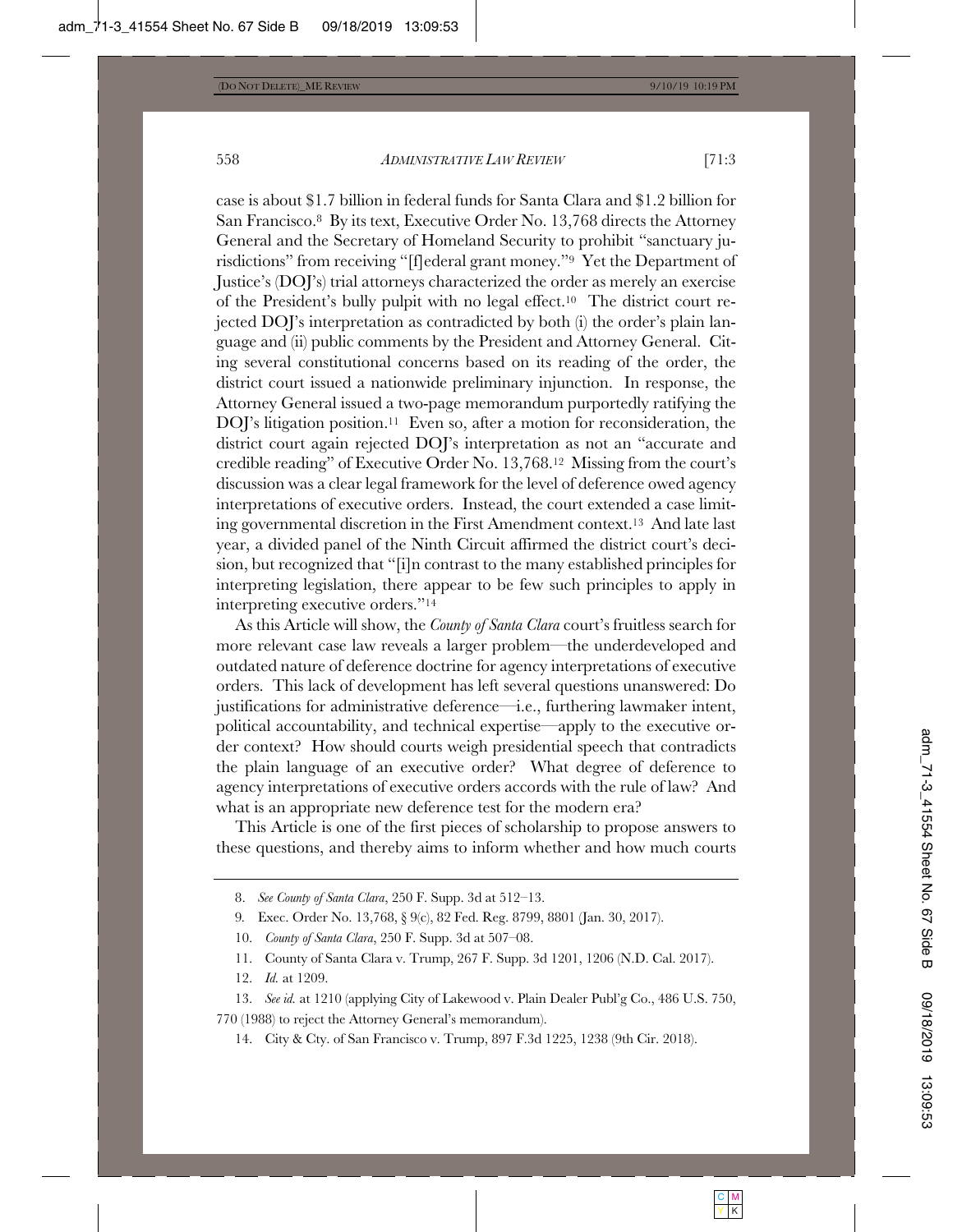should defer to agency interpretations of executive orders.15 In breaking new ground, this Article builds on literature about executive orders and judicial deference to agency interpretations of statutes and regulations. For instance, scholars like then-Professor Elena Kagan have argued that presidential directives should play a key role in evaluating agency interpretations of statutes.16 Erica Newland has identified that executive orders command no coherent theory of judicial interpretation, resulting in the expansion of executive power.17 But no one has yet analyzed how agency interpretations of orders should influence judicial constructions of those orders.

My argument proceeds in four parts. Part I briefly describes the history and nature of executive orders, as well as how agency interpretations of executive orders can end up in court. Part II examines the muddled state of executive order deference doctrine, which the *Chevron* and *Auer* revolution have left behind. Part III applies general justifications for deference to agency interpretations of executive orders and analyzes whether those justifications are stronger or weaker in the executive order context. Finally, Part IV proposes a new legal test that both (i) reflects modern understandings of legal interpretation and (ii) outlines when a court should defer to an agency's interpretation of an executive order or instead give an order its best reading.

# I. BACKGROUND ON EXECUTIVE ORDERS

#### *A. Defining Executive Orders*

Executive orders have a long and storied history. In 1793, George Washington issued the Neutrality Proclamation,18 declaring the United States' neutrality in the conflict between Britain and France. And in the years since, presidents have used executive orders to purchase the Louisiana Territory, suspend habeas corpus, desegregate the military, implement affirmative action policies for federal contractors, channel proposed agency regulations

<sup>15.</sup> To my knowledge, there are two other articles, which were or will be published around the same time as this one. They are the excellent Tara Leigh Grove, *Presidential Laws and the Missing Interpretive Theory*, 168 U. PA. L. REV. (forthcoming 2020), https://papers.ssrn.com/sol3/papers.cfm?abstract\_id=3338466; and Lisa Marshall Manheim & Kathryn A. Watts, *Reviewing Presidential Orders*, 86 U. CHI. L. REV. (forthcoming 2019), https://papers.ssrn.com/sol3/papers.cfm?abstract\_id=3255953.

<sup>16.</sup> *See, e.g.*, Elena Kagan, *Presidential Administration*, 114 HARV. L. REV. 2245, 2251 (2001).

<sup>17.</sup> *See* Erica Newland, Note, *Executive Orders in Court*, 124 YALE L.J. 2026, 2033 (2015).

<sup>18.</sup> *Neutrality Proclamation, 22 April 1793*, NATIONAL ARCHIVES, https://founders.archives.gov/documents/Washington/05-12-02-0371 (last visited June 11, 2019).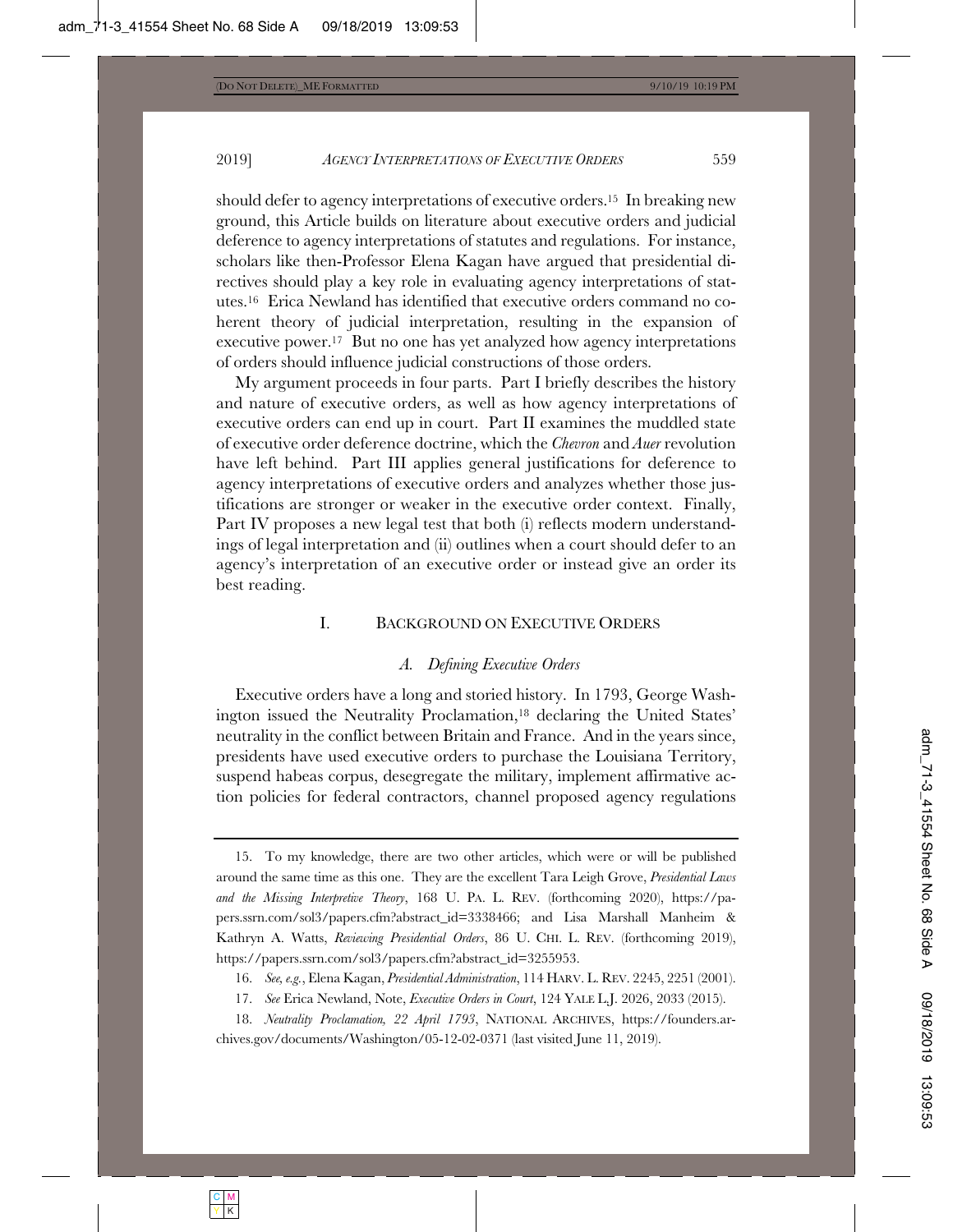through White House review, halt stem cell research, and create wide-ranging intelligence programs.19

And yet, there is no black letter definition of what constitutes an executive order.20 Both Congress and the Executive Branch have avoided establishing a definition, thereby leaving in place a panoply of undefined terms for presidential orders: "executive order," "proclamation," "memorandum," "directive," and "determination" among them. The Federal Register Act of 1935 mandates publication in the Federal Register for "[e]xecutive orders" and "[p]residential proclamations," if they have "general applicability and legal effect" for entities other than "[f]ederal agencies or persons in their capacity as officers, agents, or employees thereof."21 However, the Federal Register Act of 1935 neither requires publication of other presidential actions nor defines the terms "executive orders" or "presidential proclamations."22 In 1999, House legislation seeking to define "presidential orders" failed to advance after a subcommittee hearing. As for Executive Branch efforts: while several executive orders have instituted procedures for issuing future executive orders, none include a definition.23 Thus, there are no requirements about the types of presidential actions that the President must take through executive order.24 Nor does the specific labeling of a presidential action alter its legal effect.25

The academy has also struggled to distinguish "executive orders" from other terms for presidential orders. One attempt at characterizing "executive orders" is that they typically govern the actions of and address federal government officials.26 But this characterization ignores that even orders directed solely at government officials can have tremendous effect on nongovernmental parties and can be intended to do so.27

Regardless of their exact definition, executive orders are formal actions

20. *See generally* Kevin M. Stack, *The Statutory President*, 90 IOWA L. REV. 539, 546–47 (2005).

23. *See, e.g.*, Executive Order No. 11,030, 27 Fed. Reg. 5847 (June 19, 1962).

24. Stack, *supra* note 20, at 546–47. Thus, my Article's analysis applies to all types of presidential instruments with legal effect, no matter their superficial label. But to avoid the wordiness of writing "presidential instruments" over and over, I generally use the term "executive order."

25. *Id.*

26. *See, e.g.*, H. COMM. ON GOV'T OPERATIONS, 85TH CONG., EXECUTIVE ORDERS AND PROCLAMATIONS:ASTUDY A USE OF PRESIDENTIAL POWERS 1 (Comm. Print 1957); Stack, *supra* note 20, at 547 n.19.

27. *See* Kagan, *supra* note 16, at 2291–92.

<sup>19.</sup> *See* Newland, *supra* note 17, at 2033; Kagan, *supra* note 16, at 2291.

<sup>21</sup>*.* 44 U.S.C. § 1505 (2012).

<sup>22.</sup> *Id.*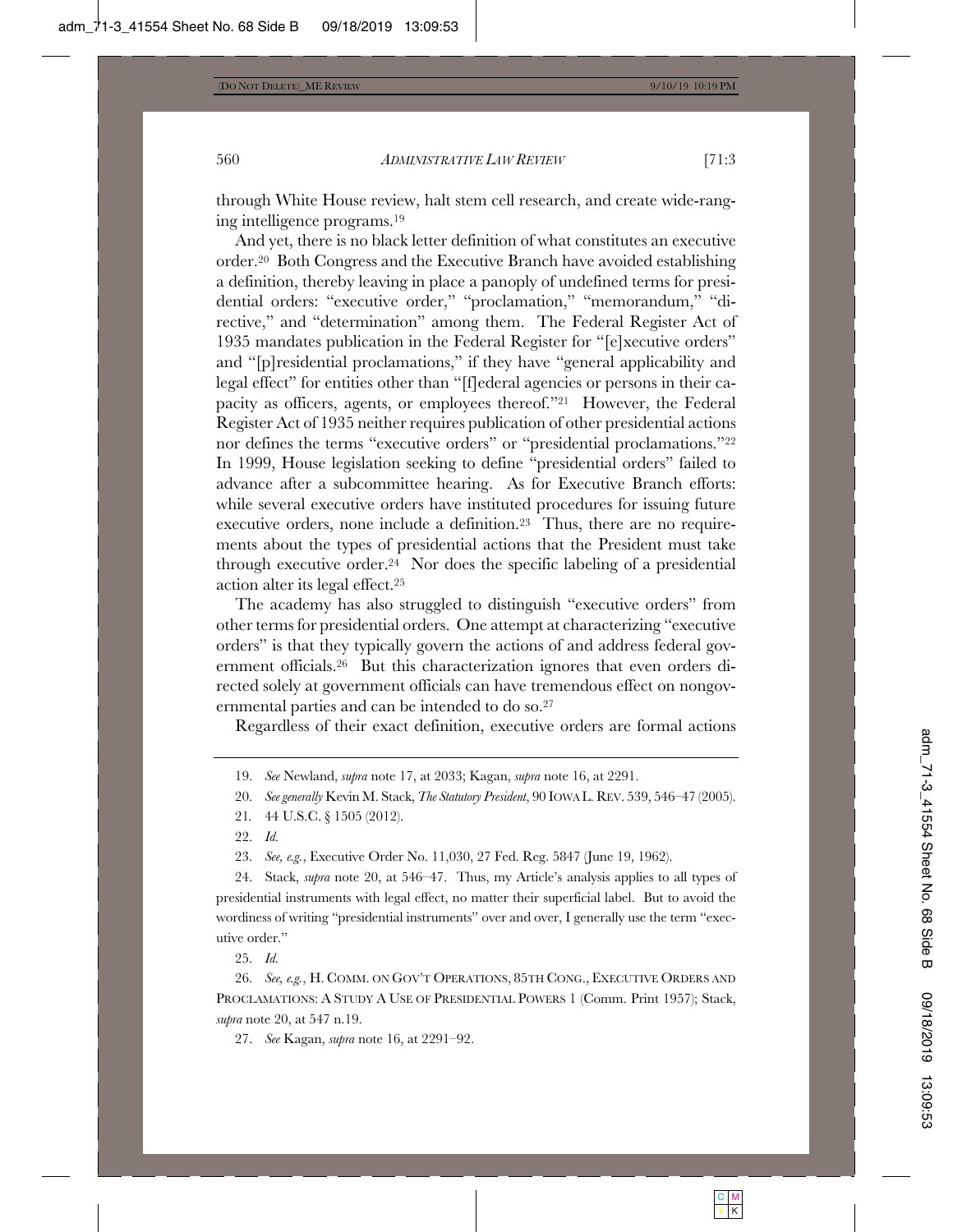that carry significant weight compared to other presidential actions. Many commentators agree that executive orders written in mandatory language and drawing upon legitimate source(s) of authority—are binding on nonindependent executive agencies.<sup>28</sup>

#### *B. Sources of Executive Order Power*

Executive orders derive their power from two sources. The first, Article II of the Constitution, implicitly authorizes the President to issue executive orders in areas (a) exclusive to presidential power and (b) of concurrent congressional-presidential authority, if the order isn't "incompatible with the express or implied will of Congress."29 Yet because the Constitution doesn't explicitly grant the power to issue orders, presidents have essentially "invented" the power through practice.30

The second source of authority is congressional delegations of power through statute. In areas of concurrent congressional-presidential authority, both Congress and the courts have historically acquiesced to the expansion of presidential power. Members of Congress "are unlikely to oppose incremental increases in the relative power of presidents unless the issue in question directly harms the special interests of their constituents."31 Empirical

28. *See, e.g.*, Sherley v. Sebelius, 689 F.3d 776, 784 (D.C. Cir. 2012) ("NIH may not simply disregard an Executive Order. To the contrary, as an agency under the direction of the executive branch, it must implement the President's policy directives to the extent permitted by law."); Am. Fed'n Gov't Emps. v. Fed. Labor Relations Auth., 204 F.3d 1272, 1274– 75 (9th Cir. 2000) ("There is also no question that [Executive Order No. 12,871, which states that certain agencies 'shall' negotiate,] is mandatory and that agencies failing to obey the Order are answerable to the President."); Proposed Exec. Order Entitled "Federal Regulation," 5 Op. O.L.C. 59 (1981) (asserting the legality of Executive Order No. 12,291, which required executive agencies—but not independent agencies—to submit proposed major rules to Office of Management and Budget for cost-benefit review); *cf.* Kagan, *supra* note 16, at 2328 ("An interpretive principle presuming an undifferentiated presidential control of executive agency officials thus may reflect, more accurately than any other, the general intent and understanding of Congress.").

29. Youngstown Sheet & Tube Co. v. Sawyer, 343 U.S. 579, 637 (1952) (Jackson, J., concurring).

30. WILLIAM G. HOWELL, POWER WITHOUT PERSUASION: THE POLITICS OF DIRECT PRESIDENTIAL ACTION 7 (2003).

<sup>31.</sup> Kevin M. Stack, *The President's Statutory Powers to Administer the Laws*, 106 COLUM. L. REV. 263, 320 (2006) (quoting Terry M. Moe, *The Presidency and the Bureaucracy: The Presidential Advantage*, *in* THE PRESIDENCY AND THE POLITICAL SYSTEM 443, 454 (Michael Nelson ed., 6th ed. 2000)).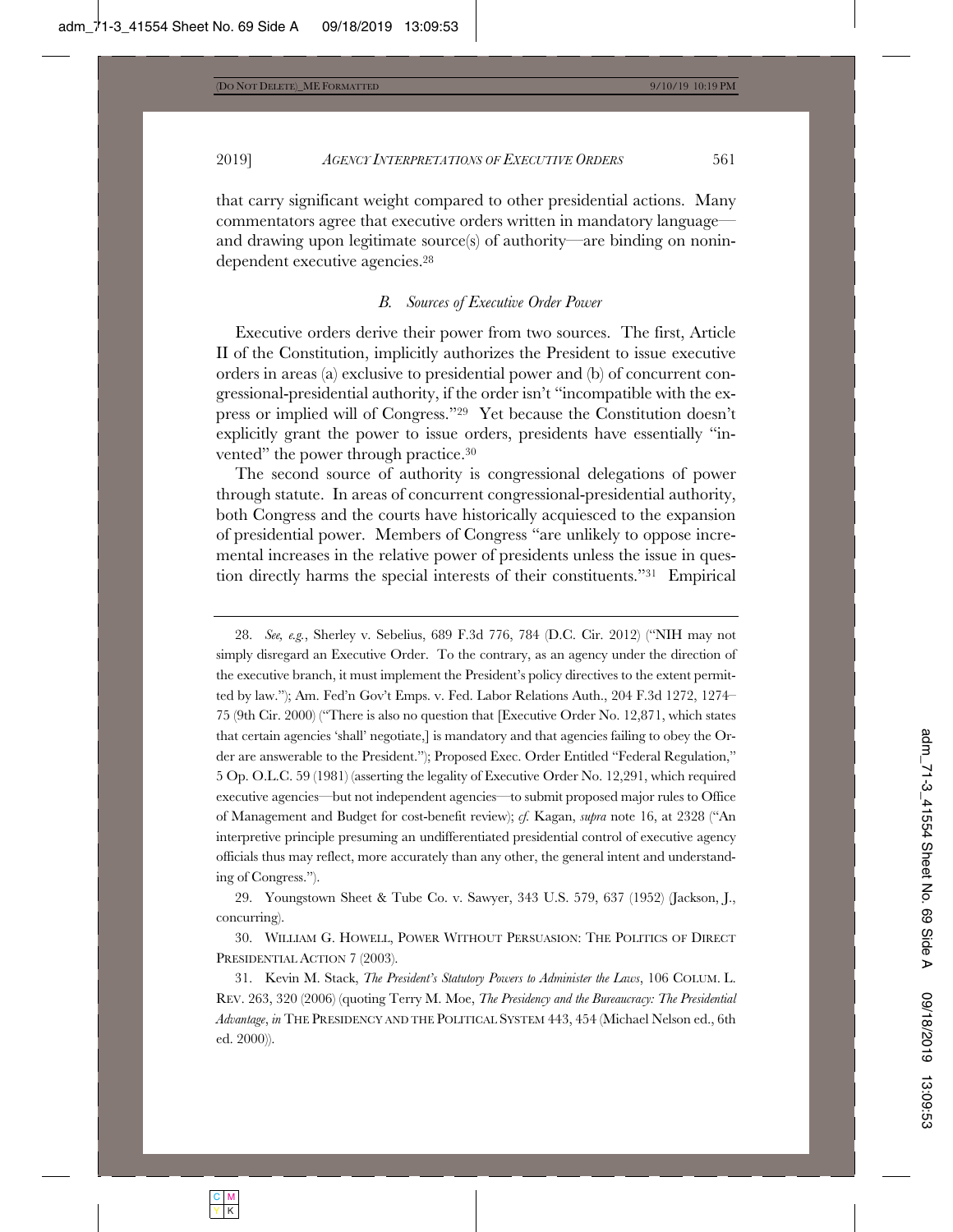research confirms these institutional incentives. While presidents have issued about 50,000 executive orders, Congress has overridden only a few.32 Courts, too, have sometimes interpreted executive orders to deprive Congress and its statutes of their power.33 Part of what drives this expansion in presidential power is the presidential practice of amalgamating several sources of law (e.g., statutes and Article II powers)—or invoking no specific authority at all—to create an amorphous body of powers that justifies an executive order.34

# *C. Process for Issuing Executive Orders*

There are essentially no enforceable procedural requirements for issuing, modifying, or repealing executive orders or other presidential directives.35 The due process rights guaranteed by the Fifth Amendment theoretically serve as some constraint, but no due process challenge to an executive order has ever succeeded.36 And in *Franklin v. Massachusetts*,37 the Supreme Court held that the Administrative Procedure Act (APA) doesn't apply to the President.38

33. *See* HOWELL, *supra* note 30, at 178–79 ("Federal judges ruled in favor of the president (or the party defending an order he issued) in fully 83 percent of the court challenges that went to trial between 1942 and 1998."); *see also* Newland, *supra* note 17, at 2040–41, 2065–67, 2094 (illustrating this trend through 152 judicial decisions on executive orders from 1865 to 2013 in the Supreme Court and the Court of Appeals for the D.C. Circuit).

34. *See, e.g.*, Chrysler Corp. v. Brown, 441 U.S. 281, 304–06 (1979) (declining to decide whether Executive Order 11,246 was "authorized by the Federal Property and Administrative Services Act of 1949, Titles VI and VII of the Civil Rights Act of 1964, the Equal Employment Opportunity Act of 1972, or some more general notion that the Executive can impose reasonable contractual requirements in the exercise of its procurement authority" because the case could be resolved without specifying the source of the President's authority); Old Dominion Branch No. 496 v. Austin, 418 U.S. 264, 273 n.5 (1974) (rooting Executive Order No. 11,491's power in both "the President's [Article II] responsibility for the efficient operation of the Executive Branch" and 5 U.S.C. § 7301); Stack, *supra* note 20, at 556–57 (discussing Dames & Moore v. Reagan, 453 U.S. 654 (1981), which upheld a presidential assertion of statutory power in the conceded absence of any particular statute authorizing the President's action).

35. Stack, *supra* note 20, at 552.

- 37. 505 U.S. 788 (1992).
- 38. *Id.* at 800–01.

<sup>32.</sup> *See id.* at 321; Gerhard Peters & John T. Woolley, *Executive Orders: Washington-Obama*, THE AMERICAN PRESIDENCY PROJECT (Jan. 21, 2019), http://www.presidency.ucsb.edu/ data/orders.php (compiling the number of executive orders by each president).

<sup>36.</sup> *Id.* at 553.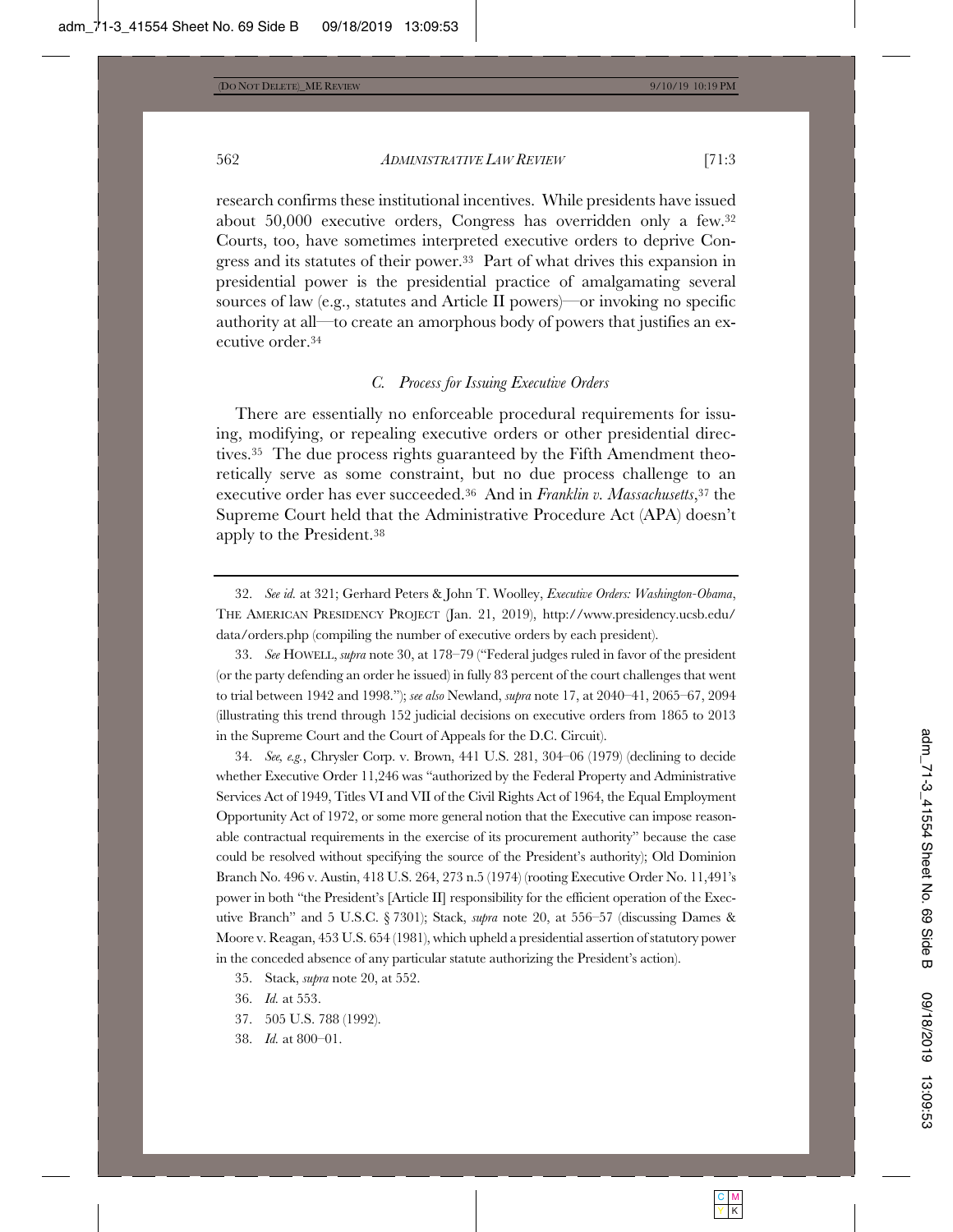But as a matter of nonbinding but codified custom, the President usually follows a three-step approval process when issuing an executive order.39 First, a proposed order or proclamation, along with an explanation of the order's "nature, purpose, background, and effect," is submitted to the Office of Management and Budget (OMB).40 Second, if OMB approves the order, the Attorney General will review both its "form and legality."41 Third, if the Attorney General approves the order, the Director of the Office of the Federal Register will review it for clerical errors.42 If either the OMB Director or the Attorney General disapproves of a proposed order, "it shall not thereafter be presented to the President unless it is accompanied by a statement of the reasons for such disapproval."43 In all, the process generally involves extensive consultation with agencies, including agencies drafting and debating an order's text.44

The purpose of these procedures is twofold. First and most important, the procedures shield the President from "decisions made on the fly in informal bilateral encounters with administrative officials," encounters which could result in orders whose policy consequences and legality the President doesn't fully understand.<sup>45</sup> Second, by giving the Executive an opportunity to de-

39. In comparison, agency procedures for issuing significant guidance range from being onerous to nonexistent. *See* Nicholas R. Parrillo, *Federal Agency Guidance: An Institutional Perspective*, ADMIN. CONF. OF THE U.S., 169–80 (2017) (describing three models for taking public comment on guidance documents, the most onerous of which can leave guidance incomplete for years); U.S. GOV'T ACCOUNTABILITY OFFICE, GAO-15-368, REGULATORY GUIDANCE PROCESSES: SELECTED DEPARTMENTS COULD STRENGTHEN INTERNAL CONTROL AND DISSEMINATION PRACTICES 20 (2015) (finding that, historically, Department of Labor (DOL) and Health and Human Services (HHS) have had little to no written procedures for issuing significant guidance).

40. Exec. Order 11,030 § 2(a), 27 Fed. Reg. 5847 (June 19, 1962) (codified at 1 C.F.R. pt. 19).

41. *Id.* § 2(b). In practice, the Department of Justice's Office of Legal Counsel (OLC) reviews all proposed executive orders for form and legality. *See, e.g.*, Developments in the Law – Presidential Authority, 125 HARV. L. REV. 2057, 2090 (2012).

42. Exec. Order 11,030 § 2(c), 27 Fed. Reg. at 5847.

43. *Id.* § 2(e).

44. *See* Grove, *supra* note 15*,* at 19–27.

45. Andrew Rudalevige, *The Contemporary Presidency: Executive Orders and Presidential Unilateralism*, 42 PRESIDENTIAL STUD. Q. 138, 148 (2012); *see also* W. Neil Eggleston & Amanda Elbogen, *The Trump Administration and the Breakdown of Intra-Executive Legal Process*, 127 YALE L.J.F. 825, 826–28 (2018) (explaining the value of existing procedures that require interagency cooperation to ensure executive orders are effective and legal).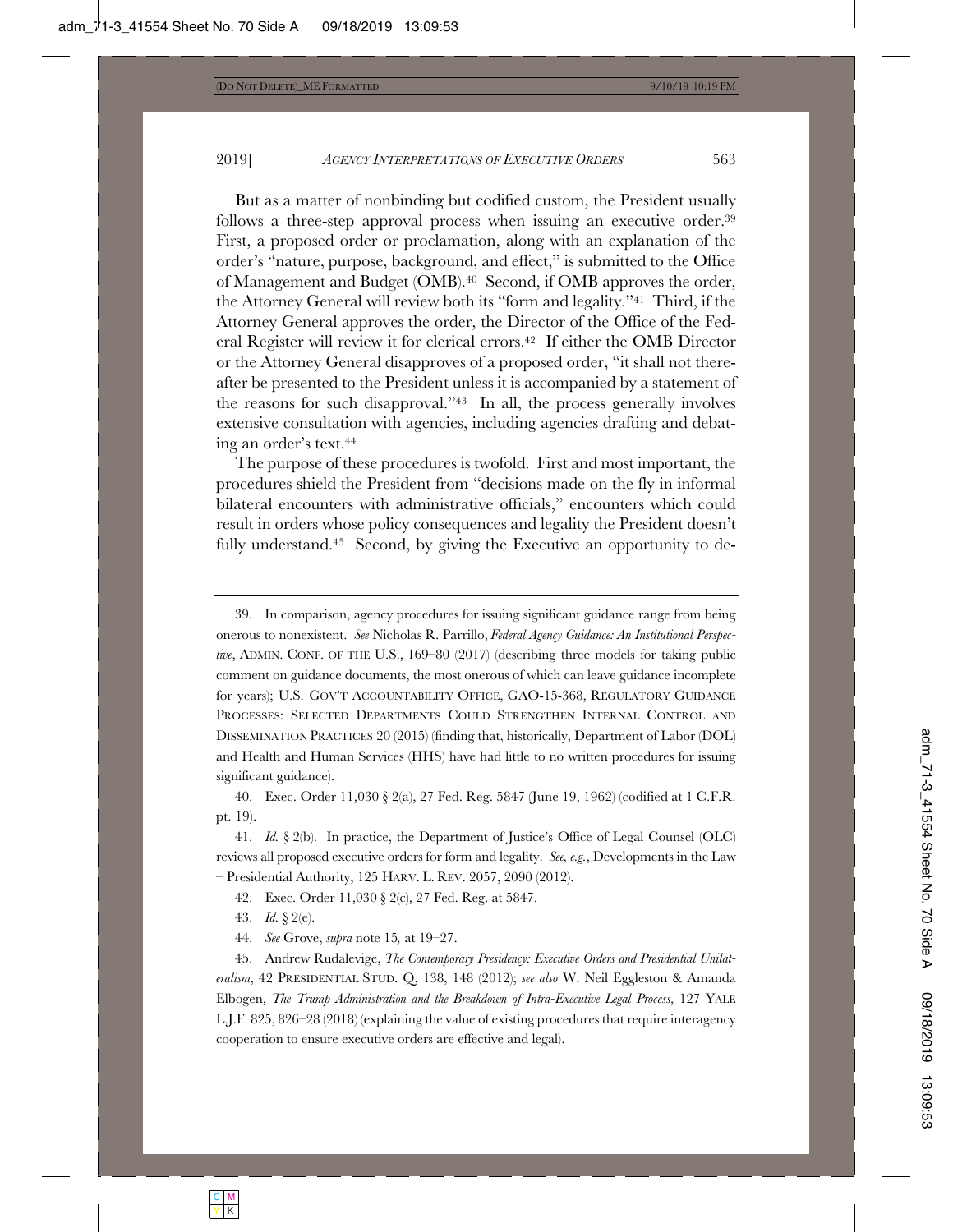velop and publicly share policy rationales and legal justifications, the procedures promote rule of law values and political accountability.46

#### *D. Agency Interpretations of Executive Orders in Court*

Courts have reviewed executive orders for over 100 years,47 and agency interpretations of executive orders have been contested in many cases.48 Yet the justiciability of executive orders—or agency action taken under executive order—is a matter of doctrinal inconsistency. And the universe of justiciable cases is bigger than some courts and commentators suggest.

Courts group cases involving executive orders into two categories. The first category comprises cases brought to "*prevent* enforcement" of an order.49 *Youngstown Sheet & Tube Co. v. Sawyer*50 is paradigmatic. The *Youngstown* Court invalidated President Truman's Executive Order 10,340, which "authorized and directed" the Secretary of Commerce to seize steel mills under strike.<sup>51</sup> And Justice Jackson's famous concurrence outlined three levels of judicial deference to presidential action, with the courts providing the "widest latitude of judicial interpretation" when the "President acts pursuant to an express or implied authorization of Congress," but "scrutin[y] with caution" when "the President takes measures incompatible with the express or implied will of Congress."52 To obtain judicial review, plaintiffs seeking to enjoin an order echo *Youngstown* by alleging constitutional or statutory violations; the mere fact that agency action is under a presidential directive doesn't shield it from judicial review.53 *County of Santa Clara v. Trump* is an example of a case in this first category.54

The second category comprises cases brought to "*enforce* rights created by executive order," rather than to prevent implementation of an order.<sup>55</sup> In these cases, justiciability is considerably more muddled. It often turns on

46. *See* Eggleston & Elbogen, *supra* note 45, at 828–29; Recent Social Media Posts, *Tweets on Transgender Military Servicemembers*, 131 HARV. L. REV. 934, 941–43 (2018).

48. *See supra* note 2 and accompanying text discussing history of Executive Order jurisprudence.

- 49. Newland, *supra* note 17, at 2091.
- 50. 343 U.S. 579 (1952).

51. Exec. Order 10,340, 17 Fed. Reg. 3139, 3141 (Apr. 10, 1952).

52*.* Youngstown Sheet & Tube Co. v. Sawyer, 343 U.S. 579, 635–38 (1952) (Jackson, J., concurring); *see also* Dames & Moore v. Regan, 453 U.S. 654, 669 (1981) (adopting Justice Jackson's concurrence as a general framework).

53. *See, e.g.*, El-Ganayni v. U.S. Dep't of Energy, 591 F.3d 176, 183 (3d Cir. 2010); Chamber of Commerce v. Reich, 74 F.3d 1322, 1326–32, 1338 (D.C.C. 1996).

54. *See e.g*., County of Santa Clara v. Trump, 250 F. Supp. 3d 497 (N.D. Cal. 2017).

55. Newland, *supra* note 17, at 2091.

<sup>47.</sup> Newland, *supra* note 17, at 2094.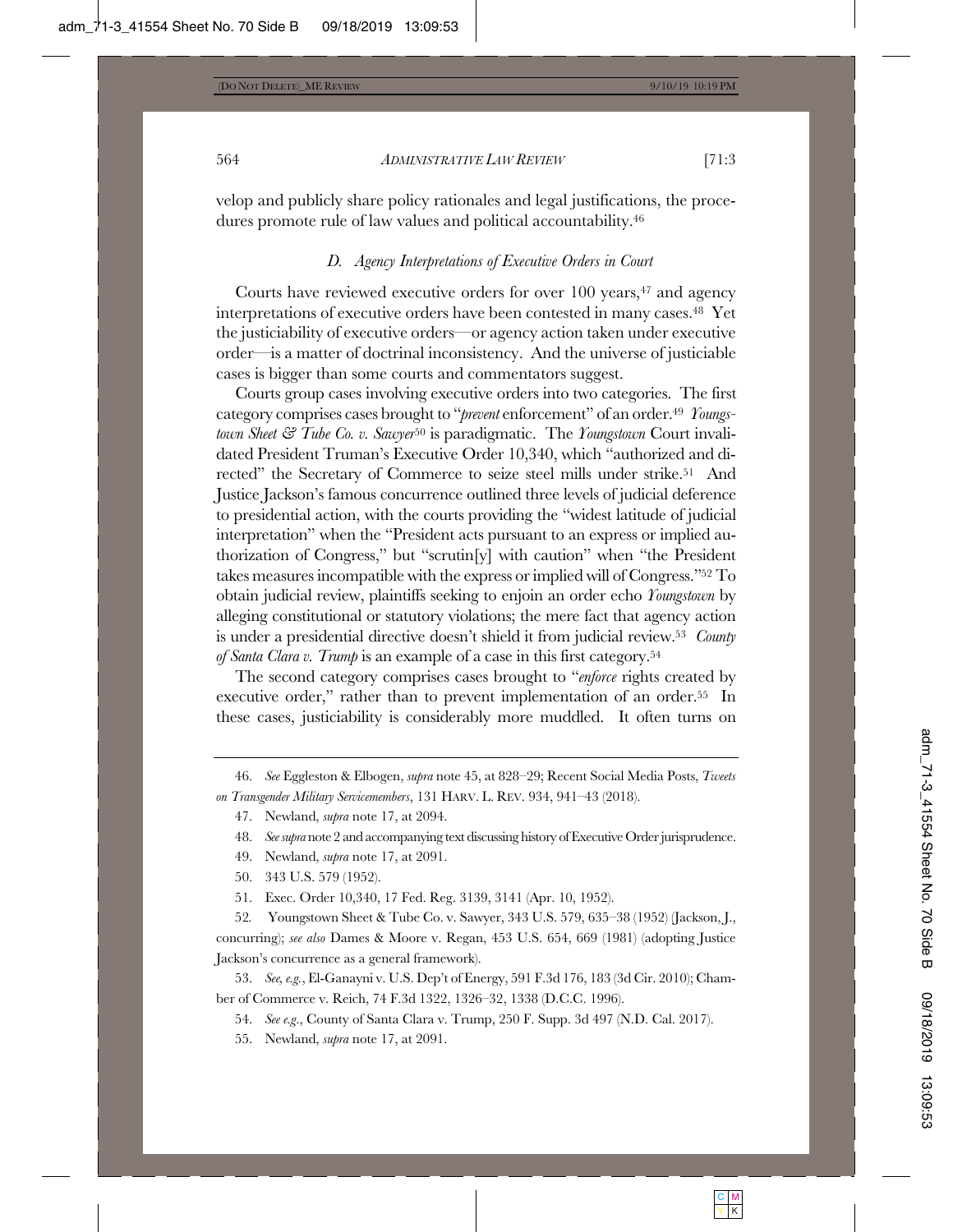whether the President intends the executive order at issue to create a justiciable right.56 Orders thus usually aren't justiciable, because the text of a modern executive order expressly states in its final section that it "is not intended to, and does not, create any right or benefit, substantive or procedural, enforceable at law or in equity by any party against the United States, its departments, agencies, or entities, its officers, employees, or agents, or any other person."57

That said, the universe of justiciable cases is larger than many argue (or believe) because the rule of nonjusticiability isn't uniformly applied, particularly in the context of agency action inconsistent with an executive order. In the 2012 D.C. Circuit case *Sherley v. Sebelius*,58 neither the majority opinion nor the two concurring opinions even mentioned the order's express attempt to preclude review.59 Instead, the court implicitly assumed justiciability and stated: "NIH may not simply disregard an Executive Order. To the contrary . . . it must implement the President's policy directives to the extent permitted by law."60 The district court opinion affirmed by the court of appeals made the same point: "'An executive order is, for many purposes, a form of presidential law.' A regulation that is inconsistent with an executive order that authorizes its promulgation is unlawful."61

At first glance, *Sherley* is inconsistent with the D.C. Circuit's *Manhattan-Bronx Postal Union v. Gronouski*,<sup>62</sup> a foundational case repeatedly relied on to

62. 350 F.2d 451 (D.C. Cir. 1965).

<sup>56.</sup> *See, e.g.*, Meyer v. Bush, 981 F.2d 1288, 1296 n.8 (D.C. Cir. 1993) ("The Executive Order carefully stated that its purpose was only for internal management and that it created no private rights. As such, it is doubtful that it had any legal significance."); *In re* Surface Mining Regulation Litig., 627 F.2d 1346, 1357 (D.C. Cir. 1980) ("[E]xecutive orders without specific foundation in congressional action are not judicially enforceable in private civil suits."); Legal Aid Soc'y v. Brennan, 608 F.2d 1319, 1330 & n.14 (9th Cir. 1979) (reviewing an executive order and its implementing regulations because "[n]othing in Executive Order 11246 precludes judicial review," nor is the order "a housekeeping measure rather than [issued] pursuant to constitutional or statutory authority"); *see also* Defs. of Wildlife v. Perciasepe, 714 F.3d 1317, 1324 n.6 (D.C. Cir. 2013) (stating that Executive Order 13,563 doesn't create a procedural right that could establish standing because the order contains standard language precluding judicial review).

<sup>57.</sup> *See, e.g.*, Exec. Order 13,768, § 18(c), 82 Fed. Reg. 8799, 8803 (Jan. 25, 2017).

<sup>58. 689</sup> F.3d 776 (D.C. Cir. 2012).

<sup>59.</sup> *See id.*

<sup>60.</sup> *Id.* at 784.

<sup>61.</sup> Sherley v. Sebelius, 776 F. Supp. 2d 1, 22 (D.D.C. 2011) (internal quotation marks omitted) (quoting Meyer v. Bush, 981 F.2d 1288, 1303 n.6 (D.C. Cir. 1993), *aff'd*, 689 F.3d 776 (D.C. Cir. 2012).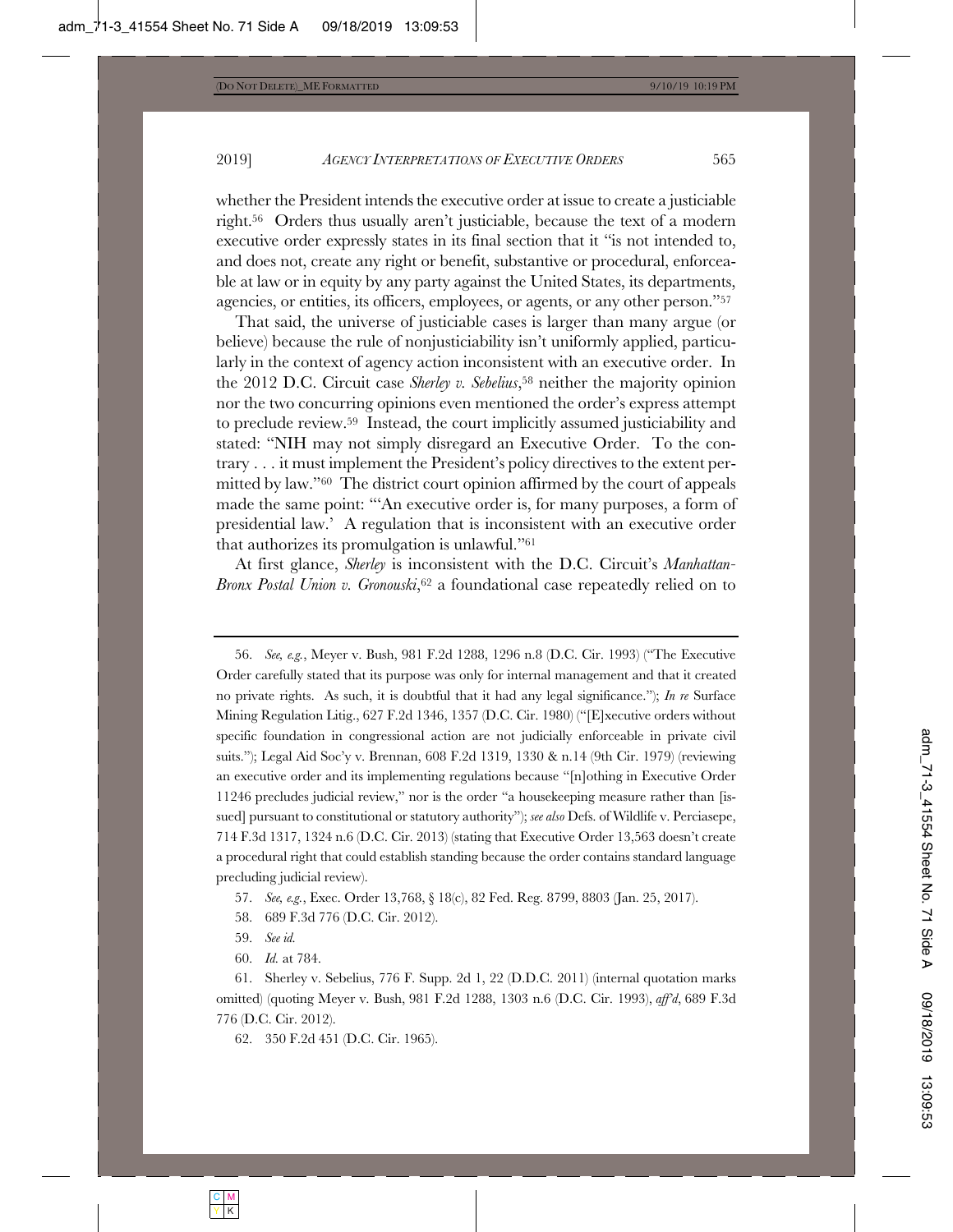decline review of agency action allegedly inconsistent with executive orders.<sup>63</sup> But two parts of *Manhattan-Bronx* show it doesn't categorically preclude judicial enforcement of executive orders.64 First, the court found that the agency in question—the Postal Service—wasn't even in conflict with the executive order.65 So the court's comments that judicial review would be inappropriate were dicta.66 Second, in *prudentially* declining to hear the case, the court reserved the right of review on "compelling" occasions.<sup>67</sup>

In sum, whether cases brought to enforce an order are nonjusticiable is inconsistent both within and across circuits. While neither the district court nor the court of appeals cited *Manhattan-Bronx* or its progeny in *Sherley*, we can view *Sherley* as (i) a step back from *Manhattan-Bronx*'s expansive dicta, or (ii) a "compelling" situation of political and ethical salience (e.g., stem cell research). And *Sherley* tracks the law in the Third Circuit, which is that "[a]dministrative action pursuant to an Executive Order is invalid and subject to judicial review if beyond the scope of the Executive Order."68

# II. CURRENT DOCTRINE ON AGENCY INTERPRETATIONS OF EXECUTIVE ORDERS

#### *A. Supreme Court Precedent:* Udall v. Tallman

Given the power of executive orders and the frequency with which they

67. *Manhattan-Bronx*, 350 F.2d at 456.

<sup>63.</sup> *See, e.g.*, *In re* Surface Min. Regulation Litig., 627 F.2d 1346, 1357 (D.C. Cir. 1980).

<sup>64.</sup> There is a plausible third characteristic that also justifies a more permissive reading, but while it explains cases like Chamber of Commerce v. Reich, 74 F.3d 1322, 1322 (D.C. Cir. 1996), it doesn't explain *Sherley*. 689 F.3d at 785. This third characteristic is that Executive Order No. 10,988 didn't refer to any statute other than a general civil service statute, making the order "simply in furtherance of a personal policy," *Manhattan-Bronx*, 350 F.2d at 452, and thus "without specific foundation in congressional action." *In re Surface Mining Regulation Litig.*, 627 F.2d at 1357. But the order at issue in *Sherley*, Executive Order No. 13,505, doesn't refer to any statute either.

<sup>65.</sup> *Manhattan-Bronx*, 350 F.2d at 456 & n.10.

<sup>66.</sup> *See id.* at 456 n.9, 457. For a definition of dictum and an argument on why it should receive less weight, see Pierre N. Leval, *Judging Under the Constitution: Dicta About Dicta*, 81 N.Y.U. L. REV. 1249, 1256–63 (2006).

<sup>68.</sup> Contractors Ass'n of E. Pa. v. Sec'y of Labor, 442 F.2d 159, 175 (3d Cir. 1971); *see also* El-Ganayni v. U.S. Dep't of Energy, 591 F.3d 176, 190 n.9 (3d Cir. 2010) ("The Executive Order is a delegation of inherently executive authority by the President to another member of the Executive Branch. *See* 3 U.S.C. § 301 (authorizing the President to delegate executive functions to the head of agencies). An agency head is bound by the terms of that delegation.").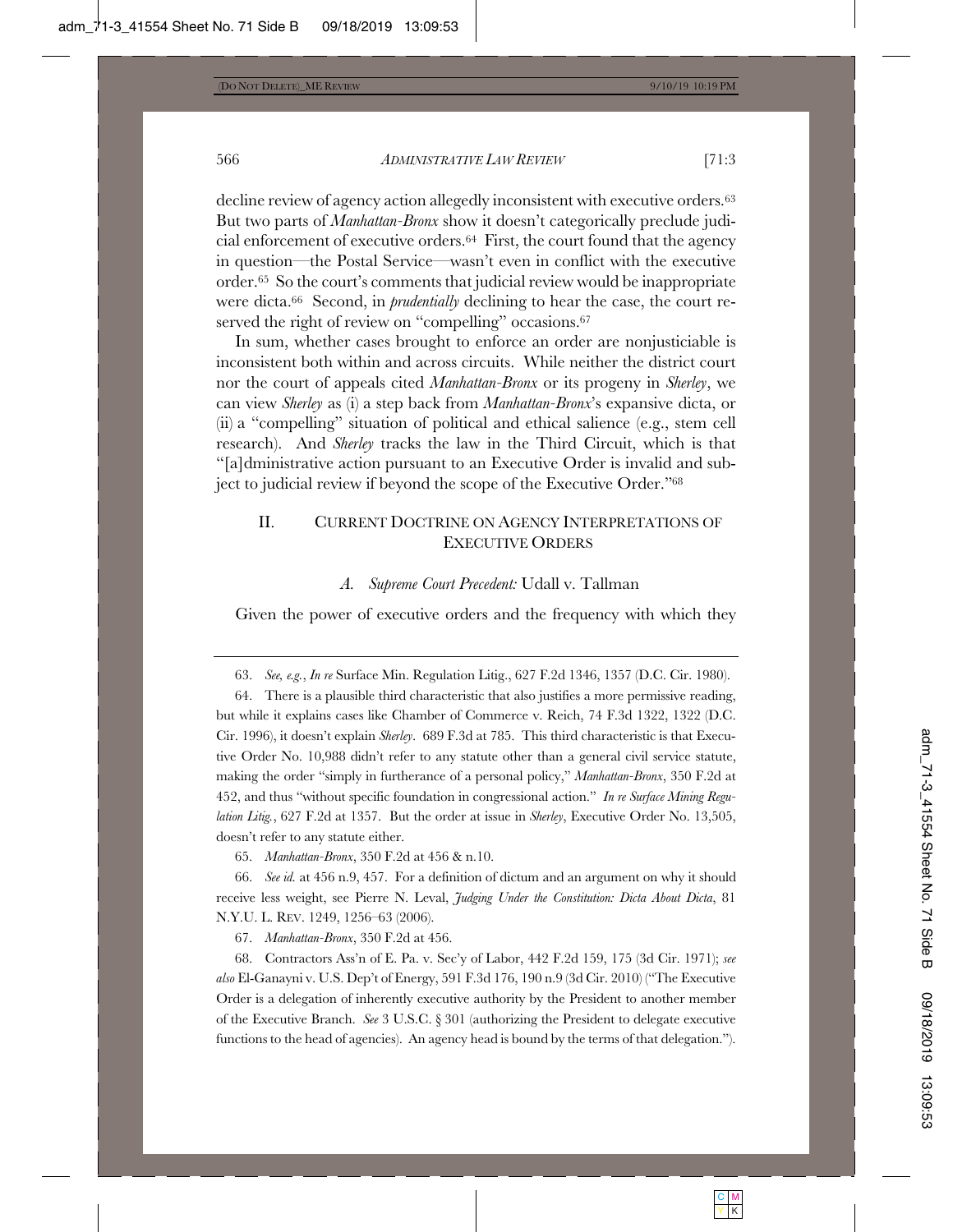arise in court, it isn't ideal that legal doctrine for executive orders—including how to evaluate agency interpretations of executive orders—is undertheorized and inconsistently applied.69 That is, courts haven't clarified whether deference doctrines or APA requirements apply those interpretations. This Article focuses on judicial deference, mostly leaving the APA for another day.70

Only one Supreme Court case addresses how courts should handle agency interpretations of executive orders. Not only is the case dated, but also it only addresses the appropriate judicial deference standard, not the applicability of APA requirements. In the 1965 case *Udall v. Tallman*, the Court held that courts should defer to agency interpretations of executive orders if they are "reasonable."71 Thus, the Court unanimously upheld the Secretary of the Interior's authority to issue oil and gas leases despite an alleged conflict with President Franklin D. Roosevelt's Executive Order No. 8979.

*Tallman*'s facts were as follows. In the 1950s, D. J. Griffin and James K. Tallman filed competing applications for oil and gas leases in the Alaskan Kenai Moose Range. The Department of the Interior (DOI) granted the leases to Griffin, not Tallman.72 Tallman sued, arguing that Executive Order No. 8979 had closed the Moose Range to leasing until a revised regulation reopened the lands on August 14, 1958—the date of Tallman's application. Executive Order No. 8979 provided:

None of the above-described lands excepting (a described area) shall be subject to settlement, location, sale, or entry, or other disposition (except for fish trap sites) under any of the public-land laws applicable to Alaska, or to classification and lease under the provisions of [1926 and 1927 statutes pertaining to leasing Alaskan public lands].73

But in 1947, DOI had promulgated a regulation that "provided simply that such leases had to be subjected to an approved unit plan and contain a provision prohibiting drilling or prospecting without the advance consent of the Secretary."74

The D.C. Circuit agreed with Tallman, stating "the Executive Order clearly did remove the land involved from oil and gas leasing."75 But the Supreme Court reversed, holding that "the Secretary's interpretation may not be the only one permitted by the language of the orders [i.e., Executive

75. Tallman v. Udall, 324 F.2d 411, 414 (D.C. Cir. 1963).

<sup>69.</sup> *See* Newland, *supra* note 17, at 2026.

<sup>70.</sup> *See infra* note 98.

<sup>71. 380</sup> U.S. 1, 4 (1965); *see also id.* at 19–23, 20 n.16 (discussing "reasonable[ness]" of the agency's interpretation of Executive Order 8979).

<sup>72.</sup> *Id.* at 2.

<sup>73.</sup> *Id.* at 19 (quoting Exec. Order No. 8979, 6 Fed. Reg. 6471 (Dec. 16, 1941)).

<sup>74.</sup> *Id.* at 5.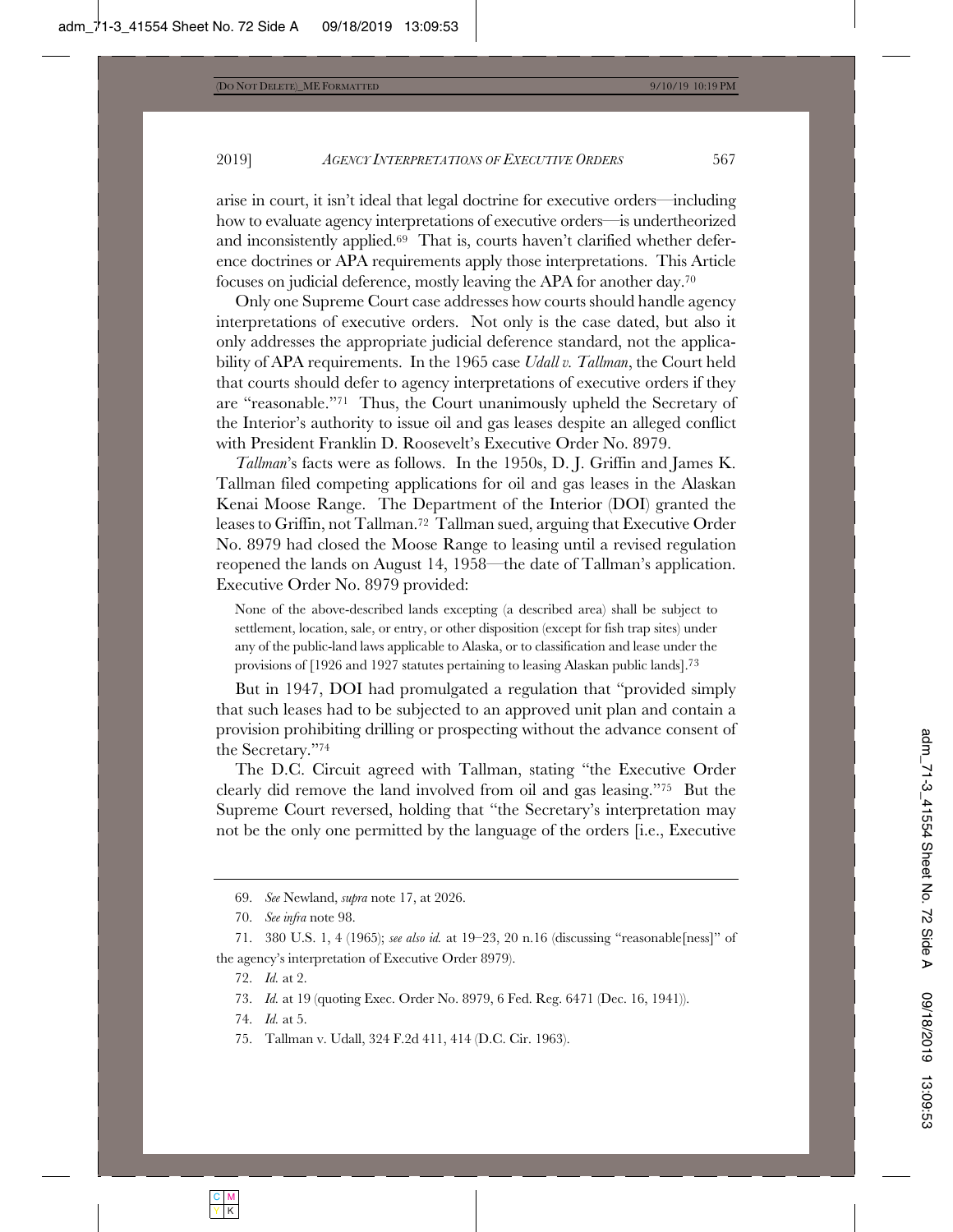Order No. 8979 and DOI's Public Land Order No. 487], but it is quite clearly a *reasonable* interpretation; courts must therefore respect it."76 The Court hinged its reasonableness determination on three grounds. First, the text of Executive Order 8,979 barred only "'settlement, location, sale, or entry,'" on designated lands.77 These terms all contemplate *transfer of title* to the lands in question, which an oil and gas lease doesn't effect.78 Second, the Executive Order's reference to the 1926 and 1927 statutes, which pertained to leasing, strengthened DOI's interpretation of "other disposition" to not include leasing.79 Third, in later executive orders, the President had delegated to the Secretary "full power to withdraw lands or to modify or revoke any existing withdrawals."80

Given how much deference doctrine has changed since 1965, courts are confused about the vitality of the *Tallman* standard. In the intervening fiftytwo years, the Supreme Court has decided *Chevron* and its progeny,81 and questioned *Seminole Rock*/*Auer* deference—the deference owed to an agency's interpretations of its own regulations.82 The lower courts' uneven application of *Tallman*, detailed in the next section, reflects this confusion.

#### *B. Lower Court Applications of* Tallman*, and* Tallman's *Instability*

Circuits are split on how to apply *Tallman*, if they do at all. Only the Third, Ninth, and Federal Circuit Courts of Appeals, and a D.C. District Court the district court affirmed in *Sherley*83—have expressly applied *Tallman*'s deference toward executive orders.84 Of the approaches to *Tallman* deference

82. The Supreme Court recently affirmed *Auer*, albeit with significant limitations, in Kisor v. Wilkie, 139 S. Ct. 2400, 2410, 2414–18 (2019).

83. The D.C. Circuit panel that affirmed *Sherley* expressly declined to reach *Tallman*. *See* Sherley v. Sebelius, 689 F.3d 776, 785 (D.C Cir. 2012). The closest thing to an analysis of *Tallman* came in then-Judge Janice Rogers Brown's concurrence. Judge Brown worried that "executive power will expand at the expense of the [Administrative Procedure Act's (APA's)] regulatory scheme and judicial review will be reduced to rubberstamping preordained results," but "[left] the more technical questions of Executive Orders and deference for a later day." *Id.* at 790 (Brown, J., concurring).

84. *See* Yanko v. United States, 869 F.3d 1328, 1335 (Fed. Cir. 2017) (citing *Tallman* and

<sup>76.</sup> Udall v. Tallman, 380 U.S. 1, 4 (1965) (emphasis added).

<sup>77.</sup> *Id.* at 19.

<sup>78.</sup> *Id.*

<sup>79.</sup> *Id.* at 20.

<sup>80.</sup> *Id.* at 17; *see also id.* at 20.

<sup>81.</sup> Chevron U.S.A., Inc. v. Nat. Res. Def. Council, Inc. 467 U.S. 837 (1984); *see, e.g.*, United States v. Mead Corp., 533 U.S. 218, 226–27 (2001).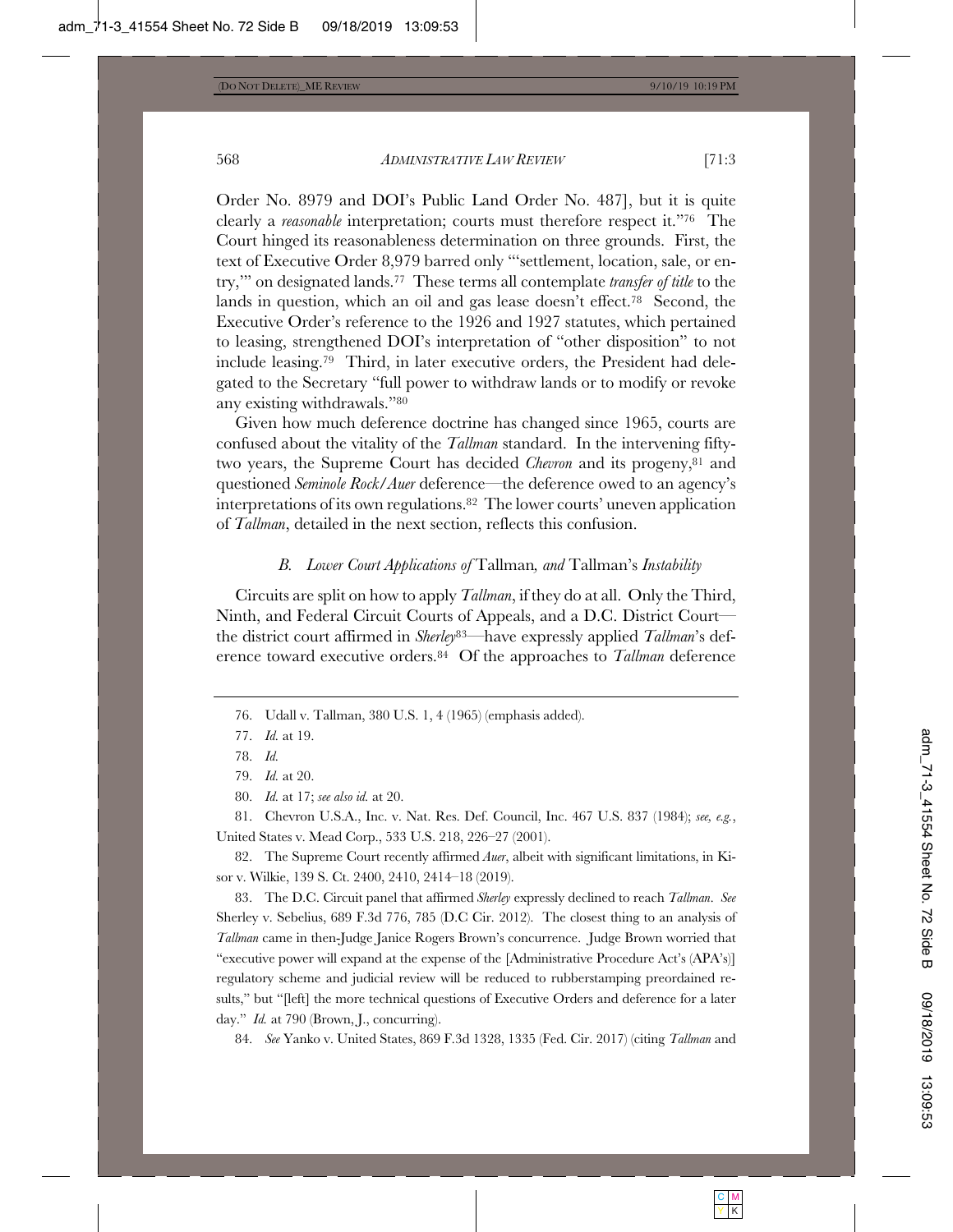in those circuits, the Ninth Circuit's *Kester v. Campbell*<sup>85</sup> is probably the most influential, because both the Seventh Circuit and the district court in *Sherley* have cited it.86 In *Kester*, the Ninth Circuit Court of Appeals stated: "In light of an agency's presumed expertise in interpreting executive orders charged to its administration, we review such agency interpretations with great deference . . . The agency interpretation is considered reasonable 'unless it is plainly erroneous or inconsistent with the (order).'"87 Later Ninth Circuit cases have confirmed *Kester* to be good law.88 And this "plainly erroneous" standard mirrors *Auer*'s (once) highly deferential standard for agencies' interpretations of their own regulations.89 (The Supreme Court held in *Kisor v. Wilkie*, however, that the strength of "plainly erroneous" *Auer* deference is the same as "reasonableness" *Chevron* deference.90 Whether the strength of *Kester* deference will adapt accordingly remains to be seen).

Other circuits—the Seventh, Fifth, and Fourth—have applied *Tallman* more obliquely. The Seventh Circuit, in *Dehainaut v. Pena*,<sup>91</sup> applied *Kester's* deference standard without citation to *Tallman*.92 The Fifth Circuit applied

stating that when an executive order or other presidential directive charges Office of Personnel Management (OPM) with administering the order, "we have held that the court must accord broad deference to the agency's interpretation of the Executive Order."); *see also* El-Ganayni v. U.S. Dep't of Energy, 591 F.3d 176, 187 (3d Cir. 2010) (citing *Tallman* and stating "[i]n reviewing the DOE's actions in this case, we note that we owe 'great deference' to the DOE's interpretation of Executive Order 12,968 because the DOE has been charged with administering that Order."); *and* Kester v. Campbell, 652 F.2d 13, 15–16 (9th Cir. 1981); *and* Sherley v. Sebelius, 776 F. Supp. 2d 1, 22 (D.D.C. 2011) (citing *Kester* and *Tallman*, and stating "an agency is presumed to have special expertise in interpreting executive orders charged to its administration, and so judicial review must afford considerable deference to agency interpretations of such orders.").

85. 652 F.2d 13 (9th Cir. 1981).

86. *Id.* at 15–16. For citations of *Kester* in other circuits, *see* Dehainaut v. Pena, 32 F.3d 1066, 1073–74 (7th Cir. 1994); *see also Sherley*, 776 F. Supp. 2d at 22.

87. *Kester*, 652 F.2d at 15–16.

88. *See, e.g.*, *City & Cty. of San Francisco*, No. 17-17478, slip op. at 29 (9th Cir. Aug. 1, 2018); *see also* Montana Wilderness Ass'n v. Connell, 725 F.3d 998, 994 (9th Cir. 2013).

89. Auer v. Robbins, 519 U.S. 452, 461 (1997).

90. *Kisor*, 139 S. Ct 2400, 2414, 2416 (2019). As the *Kisor* Court noted, many courts thought *Auer* deference was stronger. *Id.*; *see also* William N. Eskridge, Jr. & Lauren E. Baer, *The Continuum of Deference: Supreme Court Treatment of Agency Statutory Interpretations from Chevron to Hamdan*, 96 GEO. L.J. 1083, 1099, 1103–05 (2008) (finding that *Auer* deference has been correlated with a higher agency win rate than *Chevron* whenever the Supreme Court has invoked it).

91. 32 F.3d 1066 (7th Cir. 1994).

92. *Id.* at 1073–74.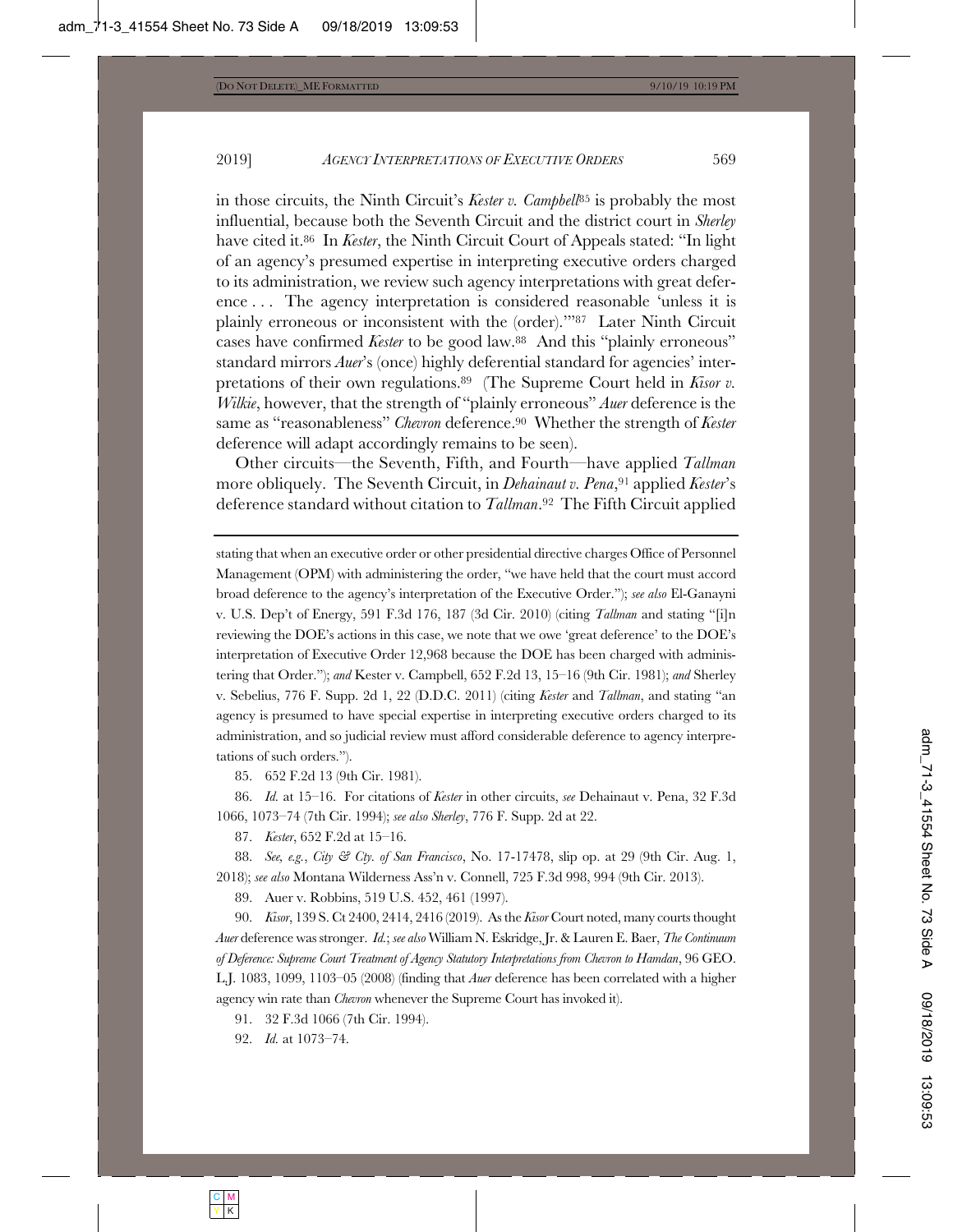*Tallman* once, but in an opinion later vacated by the Supreme Court.<sup>93</sup> And the Fourth Circuit has cited *Tallman*'s executive order deference standard in the context of an agency's interpretation of its own *regulation*, and oddly quoted from a section of *Tallman* about *statutory* deference.<sup>94</sup>

No court of appeals even acknowledges the substantial deference doctrine that has accumulated since *Tallman*. In fact, before the Ninth Circuit's 2018 opinion in *City & County of San Francisco v. Trump*,95 only one opinion—by the Court of Federal Claims—directly discussed the interaction of other deference doctrines (e.g., "*Mead* and its progeny") with *Tallman* deference. The Federal Circuit reversed on separate grounds.96 Less directly, the Seventh Circuit has implied *Dehainaut* limits its applications of *Tallman* deference. In *Dehainaut*, the panel stated that "[a]n agency changing its course must apply a reasoned analysis indicating that prior policies and standards are being deliberately changed, not casually ignored."97

94. *See* Kentuckians for the Commonwealth, Inc. v. Rivenburgh, 317 F.3d 425, 446 n.3 (4th Cir. 2003) (responding to the opinion concurring in the judgment in part and dissenting in part of Judge Luttig by stating: "the Corps' regulatory practice reflects its interpretation"); *cf. Tallman v. Udall*, 380 U.S. 1, 17, 18 (1965) (explaining that an administrative interpretation of two Executive Orders had "long . . . been a matter of public record and discussion" and applying the "rule that the practical construction given to an act of Congress, fairly susceptible of different constructions, by those charged with the duty of executing it is entitled to great respect and, if acted upon for a number of years, will not be disturbed except for cogent reasons.") (citation omitted).

95. 897 F.3d 1225 (9th Cir. 2018).

96. Shell Oil Co. v. United States, 108 Fed. Cl. 422, 440 n.10 (2013) (citing *Tallman* deference when the agency interpretation fails to "meet[] the standards established in *Mead* and its progeny," and refusing to give deference to the Biddle Opinion, which interpreted Executive Order No. 9001), *rev'd and remanded*, 751 F.3d 1282, 1302 (Fed. Cir. 2014) (reversing and expressly not considering the lower court's holding on Executive Order No. 9001 or executive order deference more generally).

97*.* Dehainaut v. Pena, 32 F.3d 1066, 1074 (7th Cir. 1994) (quoting Greater Bos. Television Corp. v. FCC, 444 F.2d 841, 852 (D.C. Cir. 1970)). But it is unclear whether this particular condition on *Tallman* deference endures after *FCC v. Fox Television Stations, Inc.*, which rejected the principle that agency changes in policy require "more searching"

<sup>93.</sup> United States v. New Orleans Pub. Serv., Inc., 553 F.2d 459, 465 (5th Cir. 1977) (citing *Tallman* and stating "we give special deference to the Labor Department's interpretation of the Order [Executive Order No. 11,246] which that department was charged to administer."), *vacated*, 436 U.S. 942 (1978); *see also* United States v. Miss. Power & Light Co., 638 F.2d 899, 905 (5th Cir. 1981) (stating, without citing *Tallman*, that "[w]e thus hold fast to our previous determination [in *New Orleans Public Service*] that E.O. 11[,]246 was a proper exercise of congressionally delegated authority.").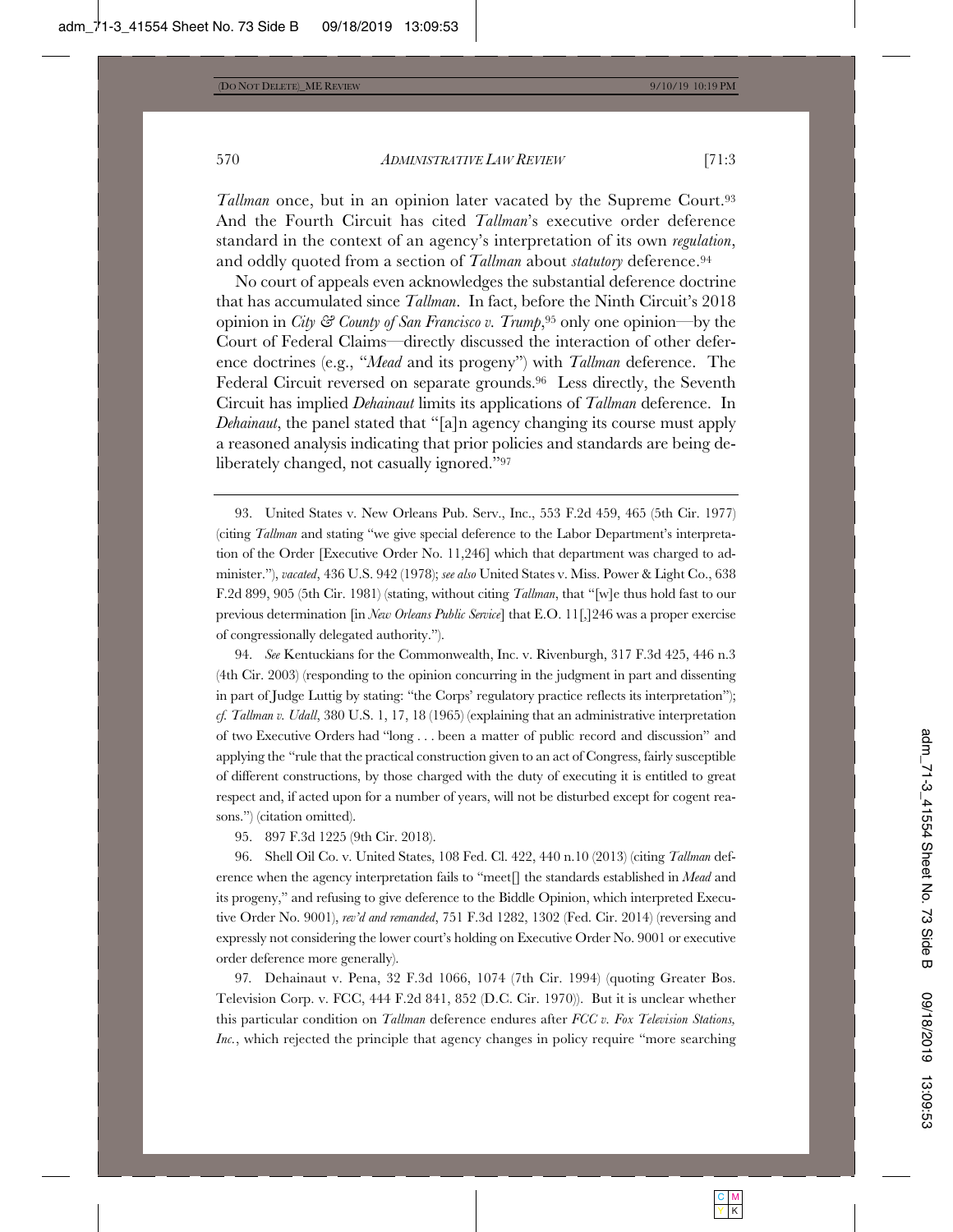It is also unclear whether APA requirements apply to agency interpretations of executive orders. It appears only one opinion—a Ninth Circuit opinion by Judge Gould concurring in part and dissenting in part—has suggested that the APA's requirements should apply along with *Tallman* deference.98 At least one Justice, Elena Kagan, likely supports this view.99

Altogether, the case law suggests that the usual administrative law framework may not apply to agency interpretations of executive orders. At the same time, lower courts haven't simply adopted *Tallman*'s deference standard that the agency's interpretation must be upheld if it is simply "reasonable." Except for the Seventh and Ninth Circuits, lower courts have rephrased *Tallman* or selectively quoted from it to establish a vaguer deference standard that is potentially weaker.100 And the Seventh and Ninth Circuits

98. *See* Montana Wilderness Ass'n v. Connell, 725 F.3d 988, 1011 (9th Cir. 2013) (Gould, J., concurring in part and dissenting in part) (agreeing with majority that agency's interpretation of Presidential Proclamation deserves deference under *Kester*, but disagreeing the interpretation can survive APA hard look review under Motor Vehicle Mfg. Ass'n, v. State Farm Mutual Auto. Ins. Co., 463 U.S. 29, 43 (1983)).

99. *See* Kagan, *supra* note 16, at 2351 ("When the challenge is to an action delegated to an agency head but directed by the President, a different situation obtains: then, the President effectively has stepped into the shoes of an agency head, and the review provisions usually applicable to that agency's action should govern.").

100. *See, e.g.*, Yanko v. United States, 869 F.3d 1328, 1335 (Fed. Cir. 2017) ("broad deference"); El-Ganayni v. U.S. Dep't of Energy, 591 F.3d 176, 187 (3d Cir. 2010) ("great deference") (quoting Tallman v. Udall, 380 U.S. 1, 16 (1965), which pertains to "statutory construction," not interpretations of executive orders)); Sherley, v. Sebelius, 553 F. Supp. 2d 1, 22 (D.D.C. 2011) ("considerable deference"); *see also* United States v. New Orleans Pub. Serv., Inc., 553 F.2d 459, 465 (5th Cir. 1977) ("special deference"); Kentuckians for the Commonwealth Inc. v. Rivenburgh, 317 F.3d 425, 446 n.3 (4th Cir. 2003) (quoting the *Tallman* statutory construction section, and stating that the Supreme Court deferred to the Department of Interior (DOI) because of long-standing agency practice, and stating that the agency interpretation "will not be disturbed except for cogent reasons . . . .").

review" than initial decisions—with limited exceptions. 556 U.S. 502, 514 (2009). Whether *Dehainaut* is still good law thus depends on at least two things. First, what the Seventh Circuit meant by an agency "casually ignor[ing]" its existing policies. *Dehainaut*, 32 F.3d at 1074. And second, whether courts apply to executive orders the *Christopher v. SmithKline Beecham Corp.* line of cases—culminating most recently with *Kisor v. Wilkie*, 139 S. Ct. 2400 (2019)—that restrict changes in agency interpretations of their own *regulations*. *See* 567 U.S. 142, 155 (2012).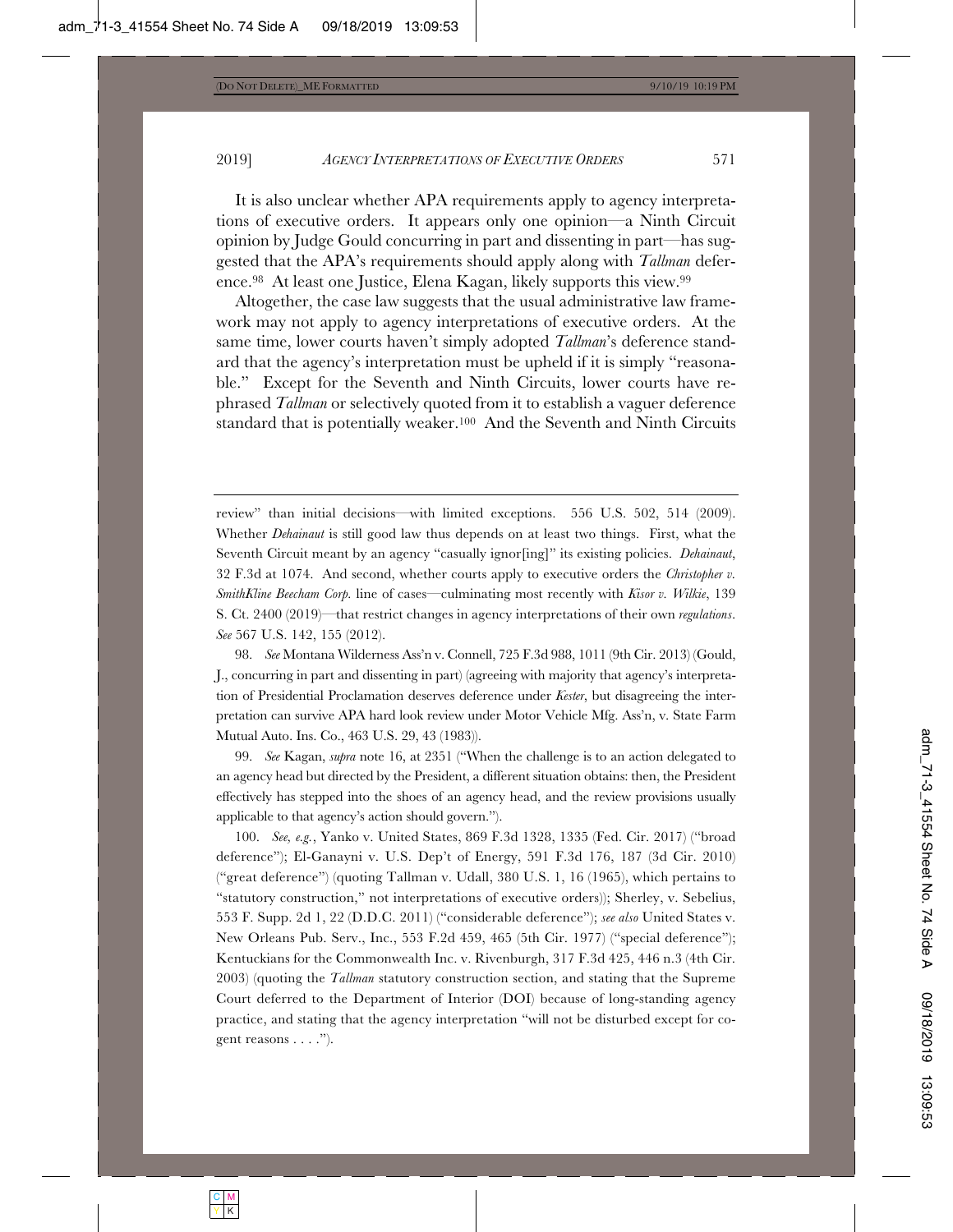have imported *Auer*'s/*Seminole Rock*'s standard for "interpretation of an administrative regulation"101 into *Tallman*'s standard for interpretation of an executive order.102 *Seminole Rock*'s standard may be more deferential than Tallman's,<sup>103</sup> unless we equate "plainly erroneous" with "reasonable" in executive order deference too.104 This inconsistency in *Tallman*'s application evidences at least doctrinal confusion, if not concern, with *Tallman*'s deferential standard.

# III. EXAMINING AND APPLYING JUSTIFICATIONS FOR **DEFERENCE**

#### *A. The Four Goals Underlying Deference*

To lay the foundation for updated doctrine, this Article starts with first principles. These are the three underlying justifications for interpretive deference to agencies or the President, plus a fourth factor constraining deference: the rule of law. First, deference may more accurately reflect the *intent* of the interpreted law at issue. In the context of *statutory* interpretation, Congress uses textual ambiguity<sup>105</sup> to intentionally or knowingly delegate agencies interpretive or policymaking power.106 And even if a law doesn't intend

103. While *Tallman* isn't a model of clarity, the opinion quotes *Seminole Rock*'s "plainly erroneous or inconsistent with the regulation" standard only once, and while reviewing a regulation—Public Land Order No. 487. *Tallman*, 380 U.S. at 17. In contrast, the opinion's analysis of Executive Order No. 8979 seemingly asks only whether the order was "reasonable." *Id.* at 18–23.

104. *Kisor*, 139 S. Ct. 2400, 2416 (equating the two in regulatory/*Auer* deference).

105. I use "ambiguity" throughout this paper to refer to both ambiguity and vagueness. A term is ambiguous "if it has more than one sense" (like the word "cool"), while a term is vague "if there are cases where the term might or might not apply." Lawrence B. Solum, *The Interpretation-Construction Distinction*, 27 CONST. COMMENT. 95, 97–98 (2010).

106. *See, e.g.*, Chevron, U.S.A., Inc. v. Nat. Res. Def. Council, Inc., 467 U.S. 837, 843– 44 (1984) (justifying *Chevron* as an implicit delegation of interpretive power). And even if this delegation isn't the intention of ambiguity, "[c]ongress now knows that the ambiguities it creates, whether intentionally or unintentionally, will be resolved, within the bounds of permissible interpretation, not by the courts but by a particular agency, whose policy biases will ordinarily be known." Antonin Scalia, *Judicial Deference to Administrative Interpretation of Law*, 1989 DUKE L.J. 511, 517 (1989); *see also* Jonathan R. Siegel, Essay, *The Constitutional Case for* Chevron

<sup>101.</sup> Bowles v. Seminole Rock & Sand Co., 325 U.S. 410, 413–14 (1945).

<sup>102.</sup> *See* W. Watersheds Project v. Abbey, 719 F.3d 1035, 1043 (9th Cir. 2013) ("To determine reasonableness, we adopted the standard applied for reviewing an agency's interpretation of its own regulations.").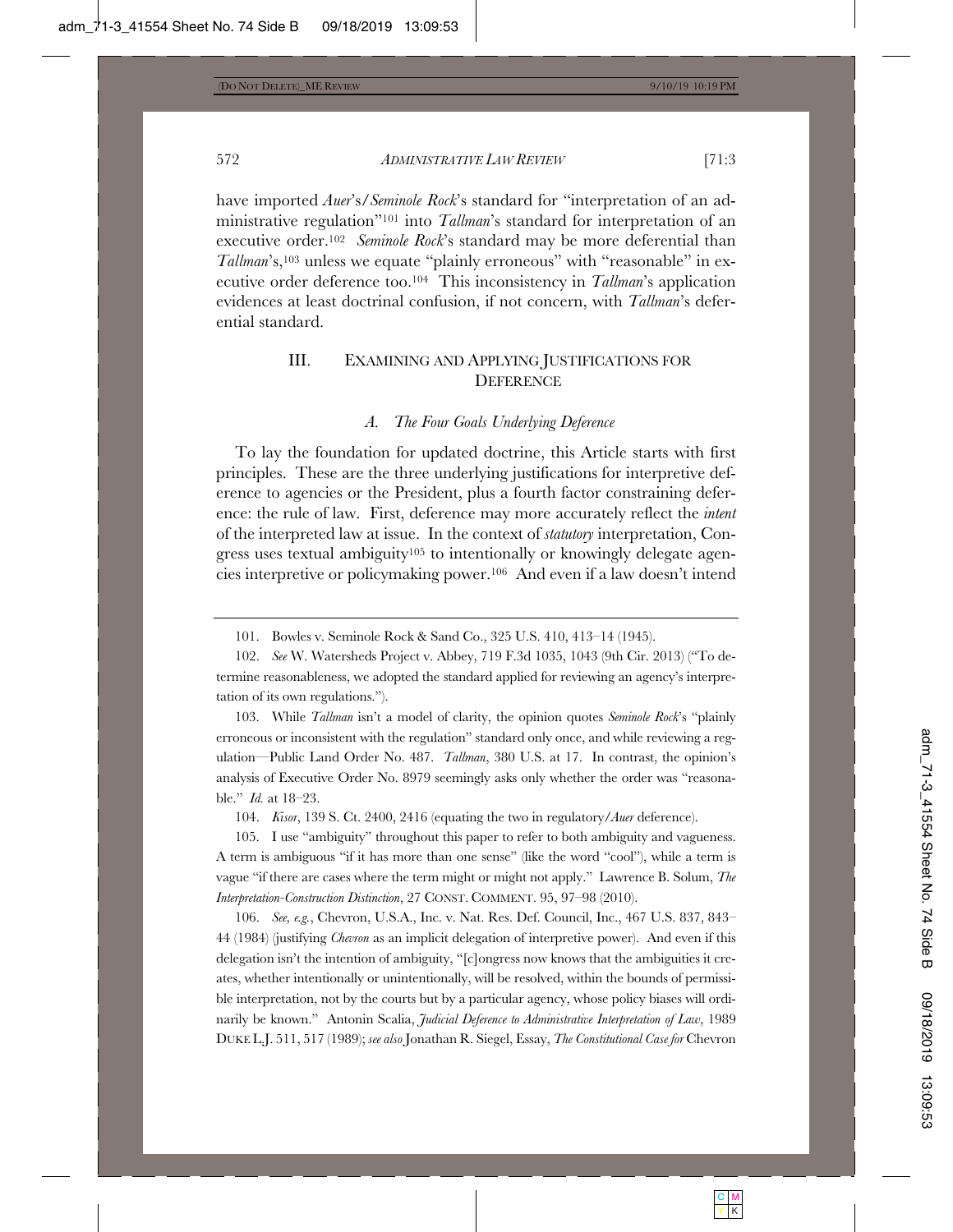delegation, an agency may be excellent interpreters of a statute's intent/meaning, because the agency has customarily enforced the statute a certain way or has a privileged view of the statute's origins.107 As for agency interpretations of their own *regulations*, the rationale of *Auer* is analogous:108 that agencies are best suited to understand accurately their own actions (or those of their predecessors).109

*Deference*, 71 VAND. L. REV. 937, 963–65 (2018) (defending *Chevron*'s rationale as a court "determin[ing] that a statute's best interpretation is that the statute confers power on the agency"); Abbe R. Gluck & Lisa Schultz Bressman, *Statutory Interpretation from the Inside—An Empirical Study of Congressional Drafting, Delegation, and the Canons: Part I*, 65 STAN. L. REV. 901, 995–98 (2013) (finding that congressional staffers who draft legislation are aware of *Chevron*, but usually don't intend to delegate interpretive power through textual ambiguity).

107. *See, e.g.*, Aditya Bamzai, *The Origins of Judicial Deference to Executive Interpretation*, 126 YALE L.J. 908, 933–38, 941–44 (2017) (arguing deference is owed to customary practice and long-standing interpretations); Jarrod Shobe, *Agencies as Legislators: An Empirical Study of the Role of Agencies in the Legislative Process*, 85 GEO. WASH. L. REV. 451, 524 (2017) (concluding that "agencies are intimately involved in originating and reviewing the statutes they are tasked with implementing . . . . ").

108. To be sure, four members of the *Kisor* Court resist any analogy between *Chevron* and *Auer*. *See Kisor*, 139 S. Ct. at 2425 (Roberts, C.J., concurring in part) ("Issues surrounding judicial deference to agency interpretations of their own regulations are distinct from those raised in connection with judicial deference to agency interpretations of statutes enacted by Congress. I do not regard the Court's decision today to touch upon the latter question.") (citation to *Chevron* omitted); *id.* at 2446 n.114 (Gorsuch, J., concurring in the judgment, joined by Thomas and Kavanaugh, JJ.) ("Regardless [of *Chevron*'s faults], it would be a mistake to suppose that *Auer* is in any way a 'logical corollary to *Chevron*.'") (quoting Decker v. Nw. Envtl. Def. Ctr., 568 U.S. 597, 620 (2013) (Scalia, J., concurring in part and dissenting in part). But this resistance is likely based on the Court's desire to decide only one blockbuster deference case at a time. For as this Article argues, many principles underlying deference really are trans-substantive. And *Kisor*'s majority opinion practically said as much. It drew heavily upon *Chevron* to explain and narrow *Auer*. *See id.* at 2408–24 (mentioning *Chevron* six times in the opinion of the Court); *infra* note 271 (discussing how the Court imported an academic proposal about *Chevron* deference into *Kisor* and *Auer*).

109. *See, e.g.*, *Kisor*, 139 S. Ct. at 4212 ("[I]f you don't know what some text (say, a memo or an e-mail) means, you would probably want to ask the person who wrote it. And for the same reasons, we have thought, Congress would too (though the person is here a collective actor). The agency that 'wrote the regulation' will often have direct insight into what that rule was intended to mean.") (quoting Mullins Coal Co. of Va. v. Dir., Office of Workers' Comp. Programs, 484 U.S. 135, 159 (1987)); John F. Manning, *Constitutional Structure and Judicial Deference to Agency Interpretations of Agency Rules*, 96 COLUM. L. REV. 612, 629–31 (1996) (discussing *Seminole Rock*'s three underlying justifications, the most important being that at an agency is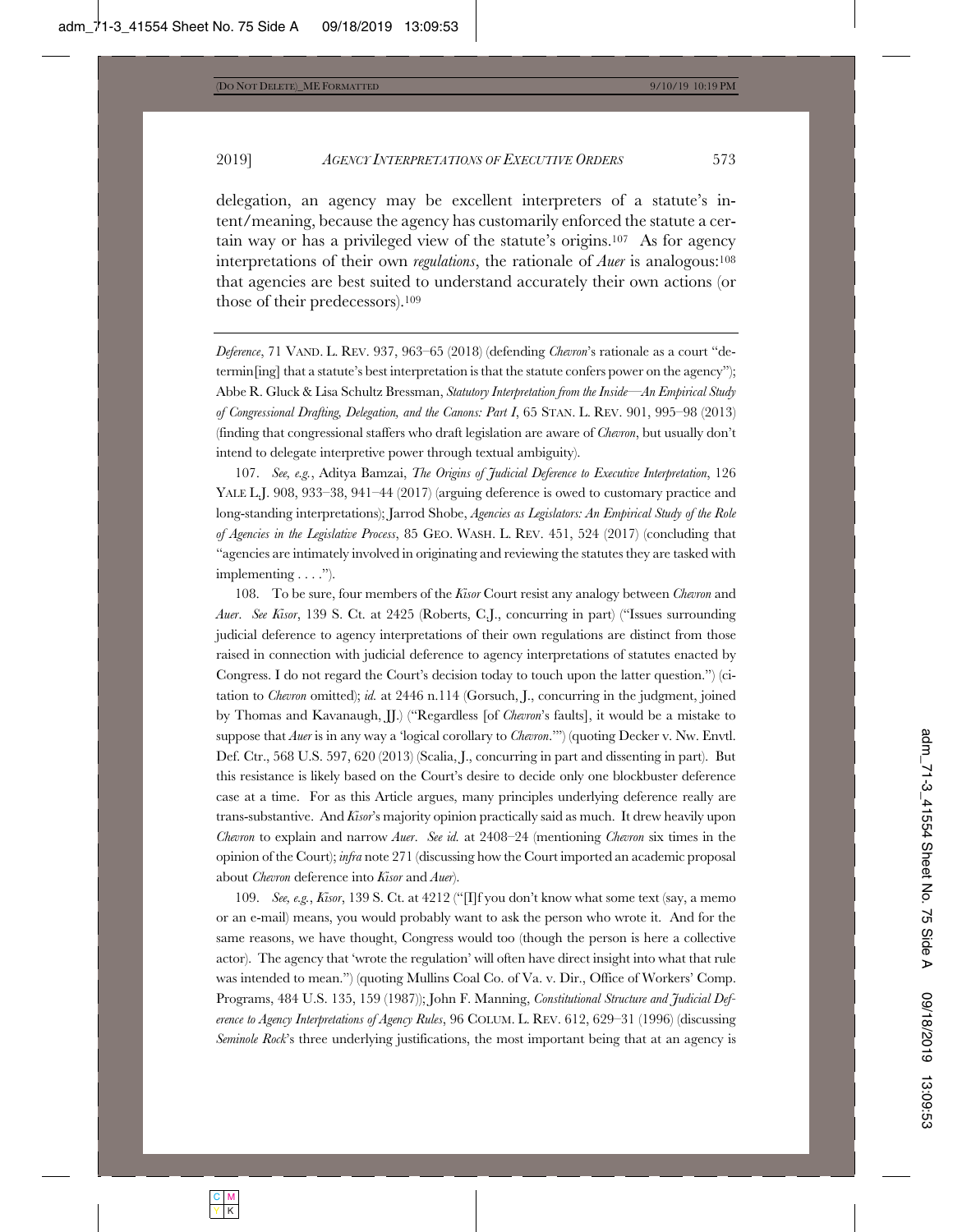Second, judicial deference may improve *democratic accountability*. Unlike judges who serve for life assuming "good behavior,"110 the heads of executive agencies (and to a lesser extent independent agencies) are accountable to a democratically elected president. So, agency interpretations may more accurately reflect the will of the people. And if they don't, voters can express their disapproval through the ballot box.111

Third, judicial deference may lead to better policy results because the Executive Branch has more *technical expertise* than the judiciary. For instance, in *Chevron*, the Court observed that "[j]udges aren't experts" in a "regulatory scheme [that] is technical and complex." In *United States v. Curtiss-Wright Export Corp.*,<sup>112</sup> the Court deferred to the President on military and foreign policy because of not only his constitutional prerogatives, but also his relative expertise.113 And in *Kisor v. Wilkie*, the Court linked expertise back to legislative intent, stating that "[a]dministrative knowledge and experience largely 'account for the presumption that Congress delegates interpretive lawmaking power to the agency.'"114

Counterbalanced against these three affirmative justifications is a condition for judicial deference implied by the courts and identified by scholars that deference would accord with the rule of law. The Supreme Court implied this condition in *United States v. Mead Corp.*,115 in which it held *Chevron* analysis applies only if Congress had delegated "force of law" authority to an agency, and the agency had acted in exercise of that authority on the interpretation at issue.116 Factors relevant to this "force of law" determination include, among others: "the degree of the agency's care, its consistency, formality"; whether the agency action has "precedential value"; and whether the agency action is the authoritative/centralized view of the agency or merely one of many decisions "churned out at a rate of 10,000 a year at an agency's 46 scattered offices."117 And though the Court muddied this *Chevron*

best suited to interpret its own regulations).

- 112. 299 U.S. 304 (1936).
- 113. *Id.* at 320.

114. *Kisor*, 139 S. Ct. at 2417 (quoting Martin v. Occupational Safety & Health Review Comm'n, 499 U.S. 144, 153 (1991)).

115. 533 U.S. 218 (2001). Those who oppose deference doctrines often invoke the rule of law. *See, e.g.*, *Kisor*, 139 S. Ct. at 2438–39, 2441 (Gorsuch, J., concurring in the judgment).

116. *Mead*, 533 U.S. at 226–27; *see* Cass R. Sunstein, Chevron *Step Zero*, 92 VA. L. REV. 187, 225–26 (2006).

117. 533 U.S. at 228, 232–33; *see also Kisor*, 139 S. Ct. at 2416 (holding an agency's reg-

<sup>110.</sup> U.S. CONST. art. III § 1.

<sup>111.</sup> Manning, *supra* note 109, at 629.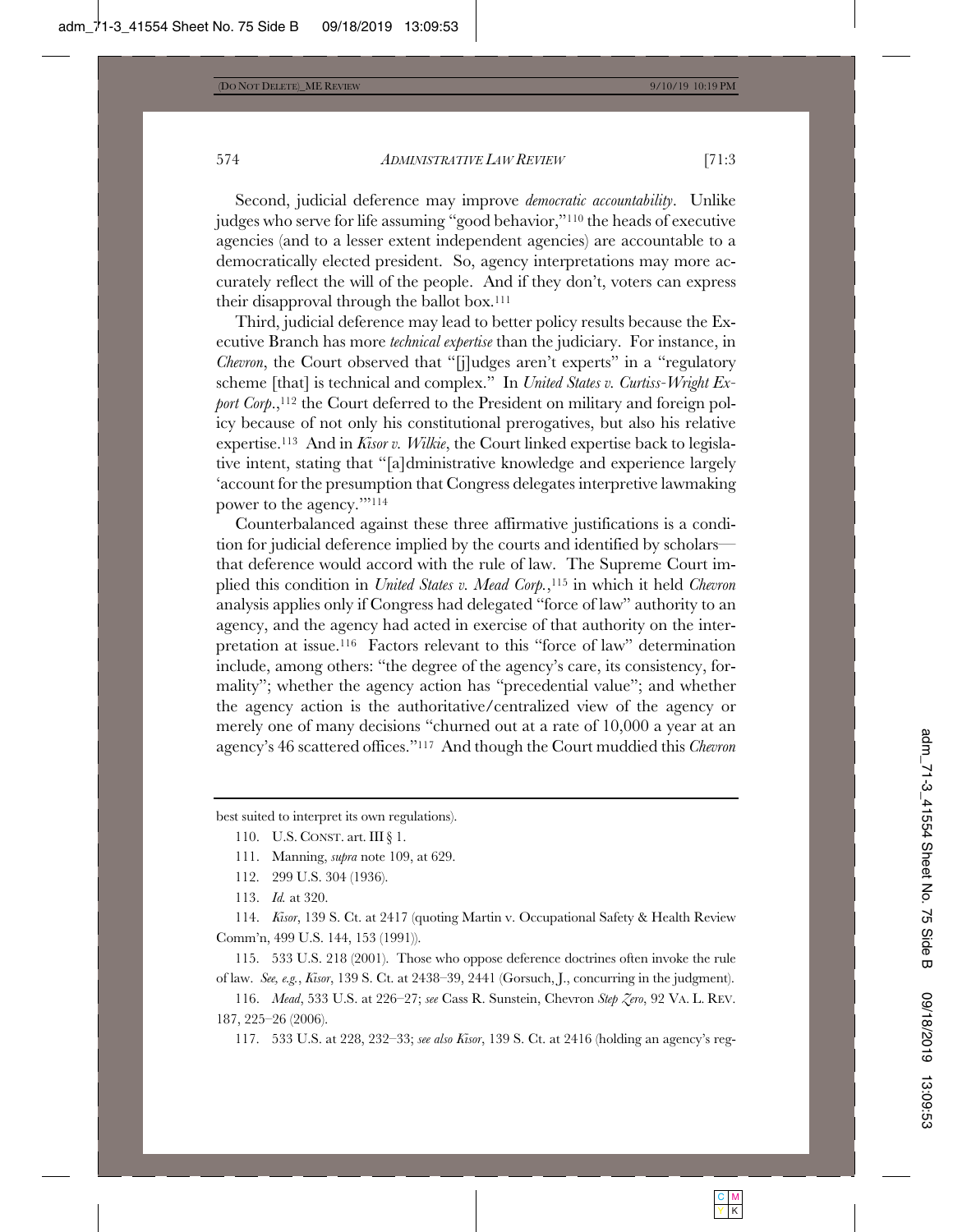"Step Zero" analysis in *Barnhart v. Walton*118—by deferring to an agency interpretation that wasn't the result of a formal process—*Barnhart* emphasized "the careful consideration the Agency has given the question over a long period of time . . ."119 and echoed *Mead*'s focus on "care" and "consistency."

# *B. Applying the Justifications to Executive Orders*

Applying these principles to agency interpretations of executive orders shows that while the *intent* and *political accountability* justifications for deference are stronger for executive orders vis-à-vis statutes, adherence with the *rule of law* is weaker. The *technical expertise* justification is equally strong.

#### *1. Intent*

#### *i. General Analysis: President vs. Congress*

The intent rationale for deference in the presidential directive context is just as strong, if not stronger, than the rationale in the statutory context. First, presidential intent is less of a legal fiction than congressional intent. The most obvious support for this idea is that the President is an individual vested with the unilateral authority to issue and revoke executive orders, while Congress is a 535-member body that can only pass legislation through bicameralism and presentment. Thus, congressional intent may be fictional because while "Congress is a 'they,' not an 'it,'"120 presidential intent is the will of an individual.

Second, agencies are usually very involved in the process for issuing presidential directives.121 As Tara Grove has found through interviews with Executive officials across the political spectrum, virtually all orders go through some type of agency review, and that review takes at least several weeks.<sup>122</sup> This review often involves agencies both commenting on and drafting an order's text.123 Agency officials "pore over" text and sometimes spark "heated

ulatory interpretation "the agency's 'authoritative' or 'official position'" to receive *Auer* deference) (quoting *Mead*, 533 U.S. at 257–59 & n.6 (Scalia, J., dissenting)).

118. 535 U.S. 212 (2002).

119. *Id.* at 222.

120. *See generally* Kenneth A. Shepsle, *Congress Is a "They," Not an "It": Legislative Intent as Oxymoron*, 12 INT'L REV. L. & ECON. 239 (1992) (discussing how legislative intent is an oxymoron).

121. *See* Grove, *supra* note 15*,* at 19–27. Of course, agencies are involved in the legislative process too. *See* Shobe, *supra* note 107, at 467–83. It's unclear which process they're more influential in.

122. Grove, *supra* note 15, at 27.

123. *Id.* at 3, 19–22.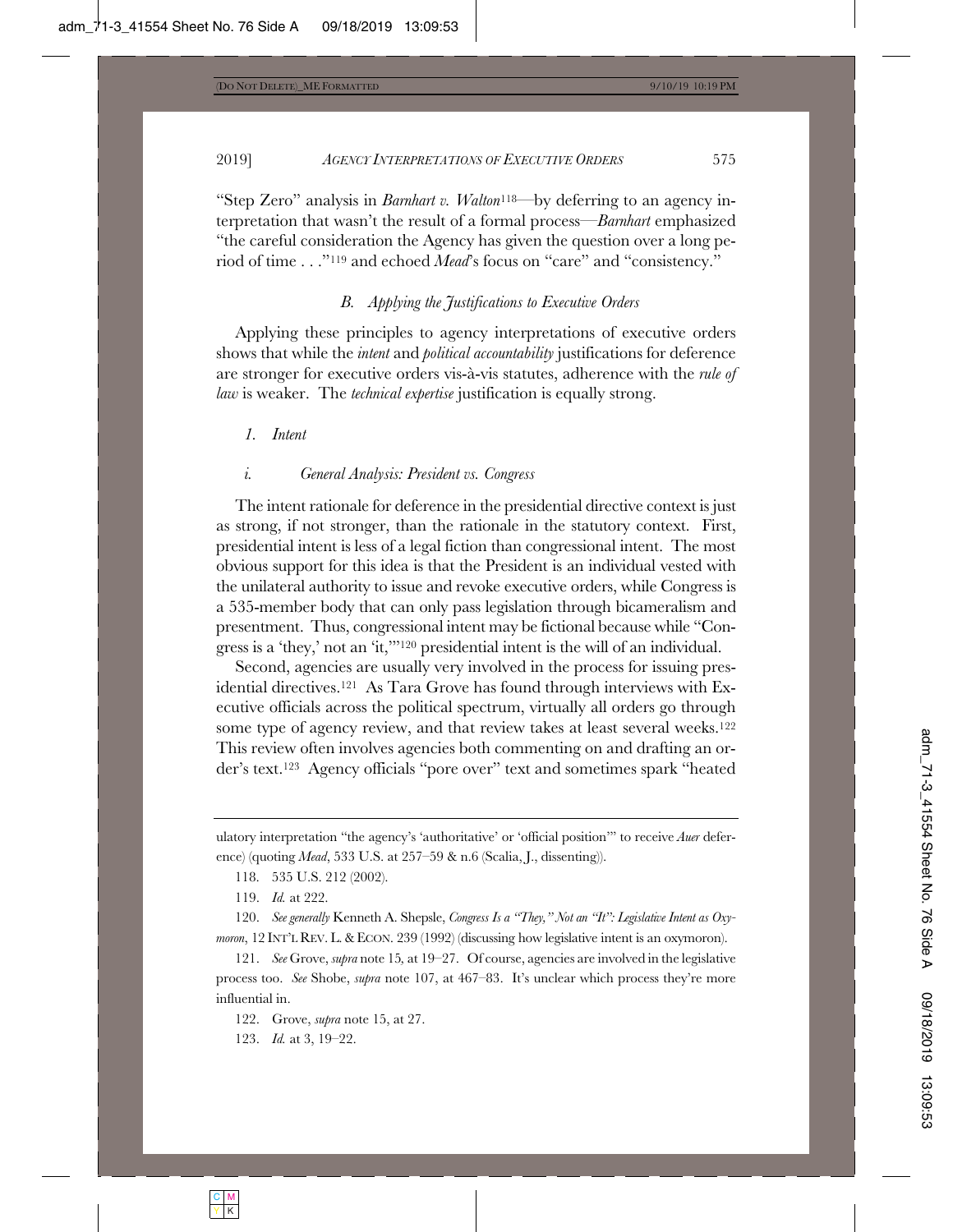arguments over the use of a particular word."124 The order that results often reflects an agency's preferences more than the president's ideal policy preferences.125 So agencies likely know the purposes behind an order directed at them.126

Third, as an individual with unilateral authority, the President can more easily correct or endorse erroneous agency interpretations than Congress. While Congress does have many oversight tools for disapproving of agency actions (e.g., calling burdensome public hearings; inserting instructions into the legislative history of appropriations bills), $127$  there is only one binding oversight tool available to Congress: legislation.128 Perhaps the next-closest thing to a binding mechanism is legislative history in appropriations bills, which is usually inserted by the committee(s) with oversight over an agency.129 But inserting that legislative history requires some level of collective action. Not only must a committee agree to include the history in an appropriations bill and ensure that the bill becomes law, but also the legislative history must be backed by the credible threat that disobeying it will be met by *statutory* action. Otherwise, an agency could likely disregard the leg-

124. *Id.* at 21 (quoting interviews with Chris Fonzone, Dep. Ass't and Dep. Counsel to President and Legal Adv. to Nat'l Sec. Council, Obama Admin. (May 22, 2018) and C. Boyden Gray, White House Counsel, George H.W. Bush Admin., and Counsel to Vice Pres. George H.W. Bush, Reagan Admin. (June 27, 2018)).

126. In her article on interpreting executive orders, Grove disagrees that we should defer to agency interpretations. She argues for a purely textual approach because the text of an executive order is what "best give[s] effect to the [agency consultation and executive order drafting] structure the President has created under Article II." Grove, *supra* note 15. I agree with Grove's premises, but not her doctrinal solution. The president's extensive consultation of agencies during the order drafting process suggests to me that, on average, agencies understand the origins and meaning of any given order better than courts. And even leaving aside whether deference to agencies effectuates an order's intent, deference also furthers political accountability and expert policymaking. *See infra* Part III-B-2 & 3, at pp. 130–33.

127. *See*, *e.g.*, Lisa Schultz Bressman & Abbe R. Gluck, *Statutory Interpretation from the Inside—an Empirical Study of Congressional Drafting, Delegation, and the Canons: Part II*, 66 STAN. L. REV. 725, 768 (2014) (explaining the difficulties with inserting instructions into the legislative history); Brian D. Feinstein, *Congress in the Administrative State*, 95WASH. U. L. REV. 1189, 1197– 98 ( 2018) (describing the burdens of public hearings); Louis Fisher, *The Authorization-Appropriation Process in Congress: Formal Rules and Informal Practices*, 29 CATH. U. L. REV. 51, 88 (1979) (discussing "tenuous" nonstatutory controls like Conference Report language).

128. Fisher, *supra* note 127, at 87–88.

129. *Id.*

<sup>125.</sup> *See id.* at 32–37.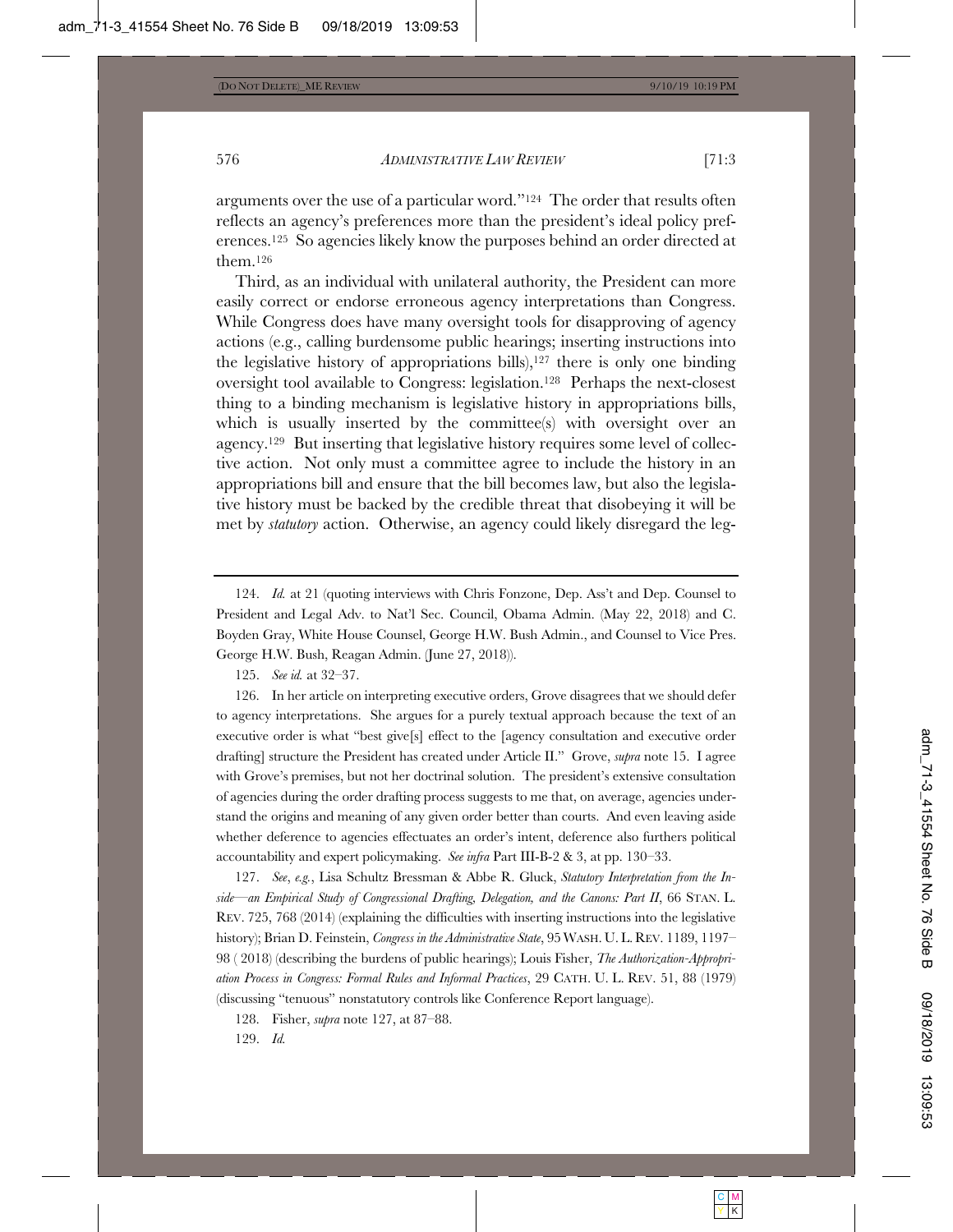islative history, because current statutory interpretation doctrine favors statutory text over extra-textual considerations.130

In contrast, the President wields many weapons against erroneous agency interpretations of an executive order, including informal communications, vetting of appointees and high-level staff, regulatory review, and control of DOJ litigation.<sup>131</sup> And the President's control over agencies is only increasing while Congress's is decreasing.132 In particular, two presidential powers can definitively stop an erroneous interpretation: (1) amendment of the interpreted order to remove ambiguities or specifically (dis)approve of certain agency actions taken under the order, and (2) removal of the heads of executive agencies. Of these two weapons, the power to amend orders is itself a theoretically sufficient check against an erroneous agency interpretation,133 because even under current doctrine, an interpretation that unambiguously contradicts the order wouldn't be "reasonable."134 If amending an order is infeasible or insufficient, then firing agency officials and hampering an agency's operations is an alternative.

130. *See, e.g.*, NLRB. v. SW Gen., Inc., 137 S. Ct. 929, 941–42 (2017); Brett M. Kavanaugh, *Fixing Statutory Interpretation*, 129 HARV. L. REV. 2118, 2118 (2016) (reviewing ROBERT A. KATZMANN, JUDGING STATUTES (2014)). The legislative history would still have some force, since many judges still consult it after the legal text. *See* Abbe R. Gluck & Richard A. Posner, *Statutory Interpretation on the Bench: A Survey of Forty-Two Judges on the Federal Courts of Appeals*, 131 HARV. L. REV. 1298, 1324–26 (2018) (finding that all but one judge in the sample admitted using legislative history).

131. Stack, *supra* note 31, at 294; *see* Kathryn A. Watts, *Controlling Presidential Control*, 114 MICH. L. REV. 683, 698 (2016) (arguing that the Obama presidency "'elevated White House control over agencies' regulatory activity to its highest level ever, relying on a mix of covert control and overt command.").

132. *Compare* Watts, *supra* note 131, at 698, *with* Peter Hanson, *Weakening Oversight: Two Warning Signs in Appropriations*, THE HILL (Feb. 5, 2018), http://thehill.com/opinion/finance/ 372060-weakening-oversight-two-warning-signs-in-appropriations (quantifying a "staggering decline" in oversight activity since the 104th Congress, and highlighting failures in the House and Senate to complete appropriations bills).

133. Grove expertly details the laborious process that virtually all presidential directives go through, and thus suggests that amending an executive order to fix an erroneous interpretation wouldn't be so easy. *See* Grove, *supra* note 44, at 27. Her point is well taken. But as Grove herself recognizes, a President may opt for a modified process that skips customary steps (e.g. OLC "form and legality" review). *See id.* I see no reason why a President would feel bound to go through a tedious process if his only purpose is to correct an agency's erroneous interpretation of an order. If correcting an error requires a tremendous amount of work, perhaps the "correction" is better conceptualized as a change in policy.

134. Tallman v. Udall, 380 U.S. 1, 4 (1965).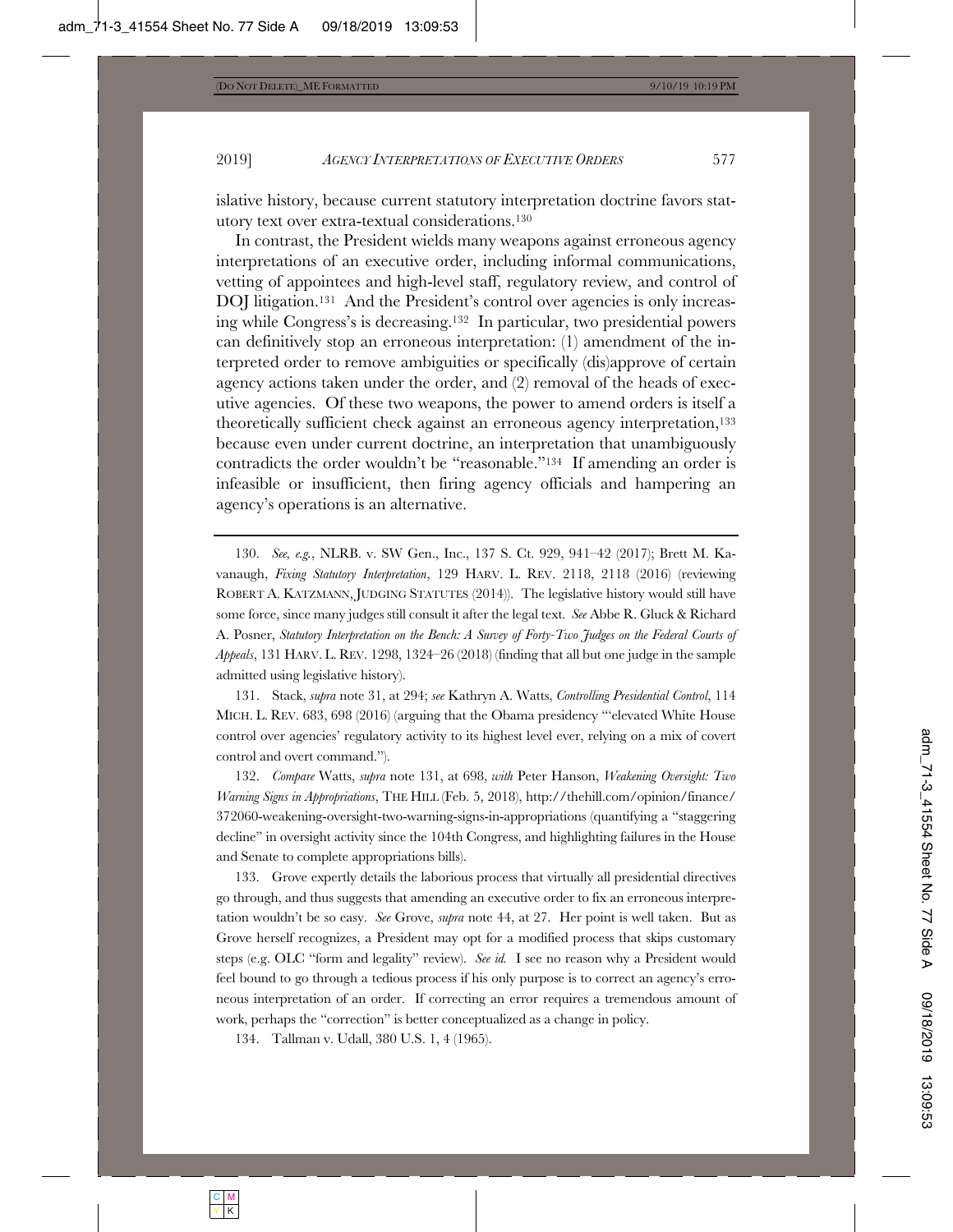Granted, political backlash or limited decisionmaking resources may limit how much the President may employ those powers. Even so, these political and managerial constraints to the President and Congress alike. So, if deference is owed to agency interpretations of statutes despite congressional inertia, there is no reason that presidential inertia should be particularly damaging to agency interpretations of executive orders.

What *does* complicate this simple account of intent are two issues. One: When an agency is interpreting an executive order issued by a former President, should the former President's or current President's intent control? Two: Where there is conflict between an order and other presidential statements, how should courts discern presidential intent, assuming coherent intent even exists? I address these two issues below.

#### *ii. Complication 1: Past vs. Current Presidential Intent*

When interpreting statutes, courts generally look to what the legislature (or relevant linguistic community) intended at the time of enactment.<sup>135</sup> So too when interpreting regulations.136 It's intuitive, then, that when interpreting an executive order, the issuing President's intent should control.

But this intuition becomes less compelling once we consider the unilateral nature of executive "law." Unlike Congress, the President can unilaterally amend his orders. Unlike agencies, he can even do so without customary process.137 Thus, if it is clear what the current President means to do under a previous President's order, it seems pointless to require him to "reissue" that order to make his intentions effective. And to the extent the President can direct a court's interpretive method, perhaps every President would want an interpretive rule that extends his influence over *all* executive orders while

<sup>135.</sup> *See, e.g.*, New Prime Inc. v. Oliveira, 139 S. Ct. 532, 539 (2019); Exxon Mobil Corp. v. Allapattah Servs., Inc., 545 U.S. 546, 568 (2005) ("Extrinsic materials have a role in statutory interpretation only to the extent they shed a reliable light on the *enacting* Legislature's understanding of otherwise ambiguous terms.") (emphasis added).

<sup>136.</sup> *See, e.g.*, Wisconsin Cent. Ltd. v. United States, 138 S. Ct. 2067, 2072 (2018) (interpreting words in a regulation "at the time the IRS promulgated the regulation in 1938"); Thomas Jefferson Univ. v. Shalala, 512 U.S. 504, 512 (1994) ("[W]e must defer to the Secretary's interpretation unless an 'alternative reading is compelled by the regulation's plain language or by other indications of the Secretary's intent at the time of the regulation's promulgation.'") (quoting Gardebring v. Jenkins, 485 U.S. 415, 430 (1988)).

<sup>137.</sup> *Compare* 5 U.S.C. § 553 (2012), *with infra* Section III-B-4, at pp. 133–37 (discussing secret modification and waiver of orders), *and infra* Section IV-C-1 (discussing order that bypassed virtually all process).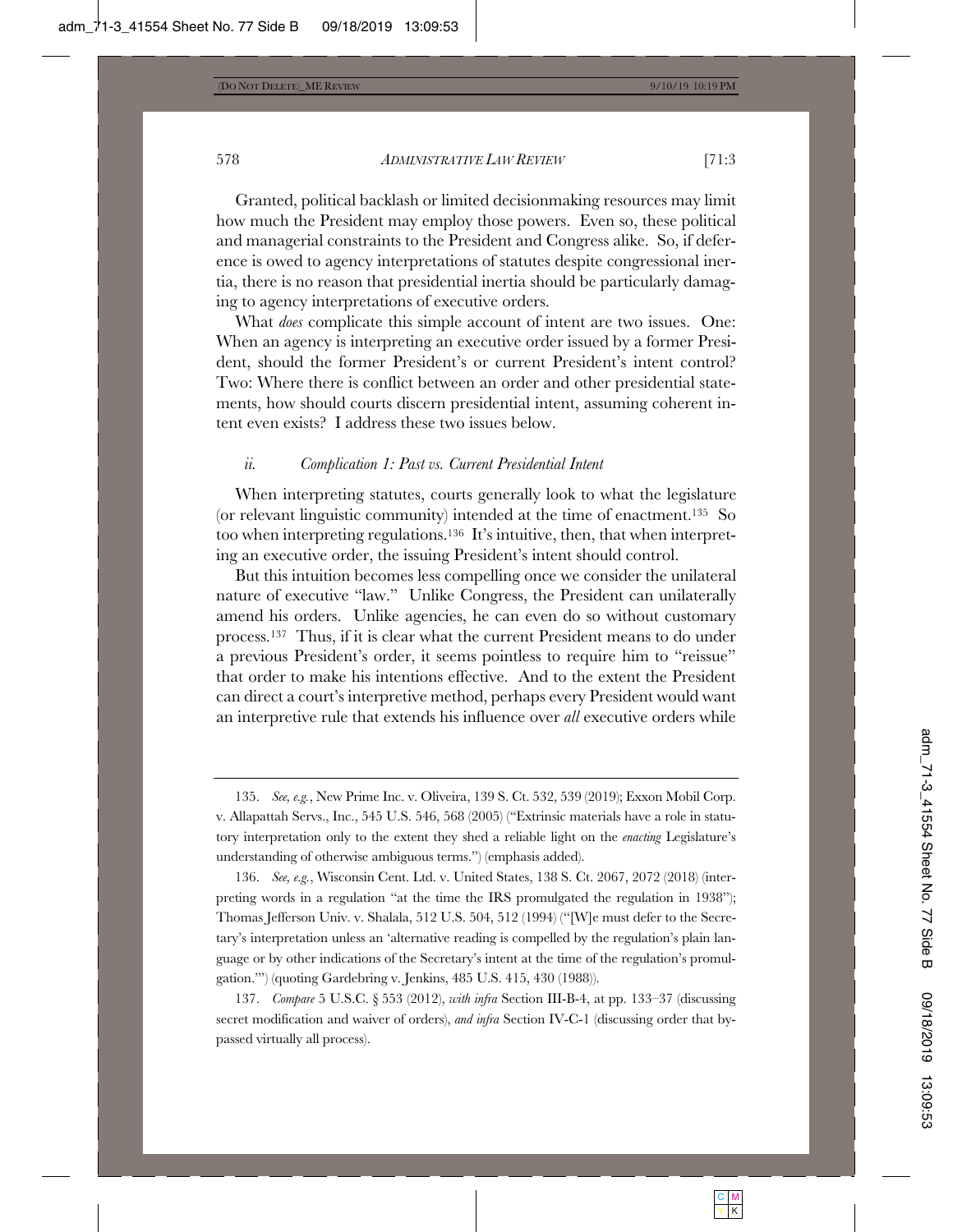he is in office,138 rather than a rule that gives him enduring influence over the relatively few orders he issues.139

Still, the best course is to hold that the issuing/enacting actor's intent should control. To illustrate this point, consider a textually unambiguous order issued a century ago. It is implausible that the issuing president would want—or the relevant linguistic community would expect—courts to weigh semantic drift and other factors. To consider these factors would risk an interpretation of the order that contradicted everyone's original understanding. That would be unlike how courts interpret nearly every other legal instrument.140 So we shouldn't adopt such a different interpretive methodology without a clear change in what some have called the "law" of interpretation.141 Perhaps a change like this could come from an executive order that directs a certain interpretive method,<sup>142</sup> but for now there is no such thing.

So, we are back to analyzing how deference to agency interpretations of executive orders best effectuates the issuing president's intent. The analysis is easy when the agency interpretation and executive order issue in the same administration. As discussed above, agencies generally help draft executive orders directed to them, and once the president issues an order, his oversight tools over agencies are formidable.

138. *See* EINER ELHAUGE, STATUTORY DEFAULT RULES: HOW TO INTERPRET UNCLEAR LEGISLATION 41–42 (2008) (making this argument, but for statutory interpretation); *see also* Elizabeth Garrett, *Preferences, Laws, and Default Rules*, 122 HARV. L. REV. 2104, 2132–35 (2009) (identifying problems with Elhauge's argument, which are less relevant when dealing with a unitary actor).

139. There are as many as 50,000 presidential orders, but even the most active president will probably only issue a few thousand. Gerhard Peters & John T. Woolley, *Executive Orders*, THE AMERICAN PRESIDENCY PROJECT (Jan. 21, 2019), http://www.presidency.ucsb.edu/ data/orders.php (showing that President Roosevelt issued the most orders—3,721—in his 12.1 years in office, that runner-up Woodrow Wilson issued only 1,803 orders in his 8 years in office, and that modern presidents have issued only hundreds of orders each).

140. *See, e.g.*, *New Prime Inc.*, 139 S. Ct. at 539 (statutes); *Wisconsin Cent. Ltd.*, 138 S. Ct. at 2072 (regulations); William Baude & Stephen E. Sachs, *The Law of Interpretation*, 130 HARV. L. REV. 1079, 1132–35 (2017) (arguing that for most texts, "the law of interpretation, at the time, likely cross-referenced the linguistic practices of the time, and not any unknown practices to be developed in the future" and that "[a] society *could* require phrases like 'domestic Violence' to be read according to their evolving meanings over time; for obvious reasons, very few do.").

141. Baude & Sachs, *supra* note 140, 1132–36.

142. *See id.* at 1132–34, 1138–40 (discussing the nature of interpretive rules and limits on deliberate change of those rules); Nicholas Bednar & Kristin E. Hickman, Chevron*'s Inevitability*, 85 GEO. WASH. L. REV. 1392, 1456 & n.455 (2017) (noting that the Dodd-Frank Act commands courts to review certain agency decisions using the *Skidmore* standard).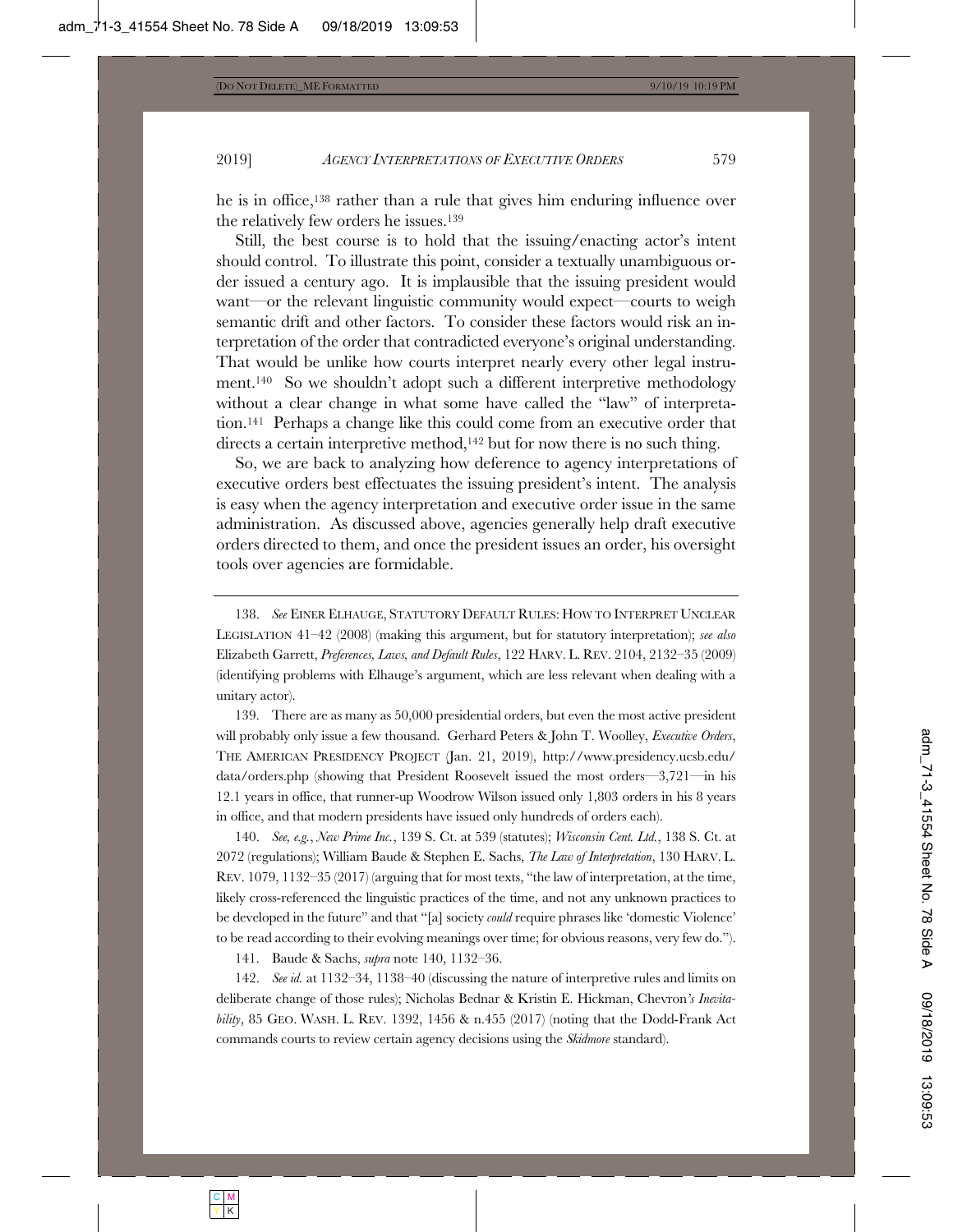But the analysis is less straightforward when an agency interprets an executive order from a different administration. Here, the intent-based rationale mirrors our reasons for *Chevron* and *Auer*: implied delegation and agency knowledge about the purposes of a law.143 In other words, textual ambiguity could reflect the issuing president's intent that a future administration adapts an order to changing times. Or ambiguity could reflect nothing at all, which in *Chevron* and *Auer* can be an implied delegation (through a background rule of interpretation) all the same.144 And just as *Chevron* and *Auer* don't toggle off when a presidential administration changes, neither should a deference doctrine for agency interpretations of executive orders.

# *iii. Complication 2: Presidential Speech and Agency Interpretations Inconsistent with an Order's Text*

A second issue is how to evaluate presidential speech (or informal presidential documents) that conflict with the unambiguous text of an executive order. On the one hand, courts lack a strong formalistic justification for disregarding presidential speech as they might disregard legislators' floor statements. That's because textualism carries less force in the executive order context than it does in the statutory context. As discussed in Part I, executive orders lack an express constitutional basis for being more binding than other presidential statements or actions. To imbue executive orders with their unusual force, presidents rely on the historical weightiness of executive orders as well as the Federal Register Act, which requires publication of proclamations and executive orders "having general applicability and legal effect."145 But other forms of presidential actions or speech can also have "general applicability and legal effect." The Act demands this conclusion by mandating that other "documents or classes of documents that the President may determine from time to time have general applicability and legal effect" must also be published in the Federal Register.146 So while bicameralism and presentment gives statutory text its power over extra-textual elements, nothing formally privileges executive order text. Extending this antiformalist argument further, one might claim that *agency* interpretations should be able to contradict an order's plain text because agencies might have a sense of what the President "really wants," and any litigated interpretations will be represented in court as bona fide.

On the other hand, as a pragmatic matter of accurately discerning intent,

- 145. 44 U.S.C. § 1505(a)(1) (2012).
- 146. *Id.* § 1505(a)(2).

<sup>143.</sup> *See supra* notes 106–109.

<sup>144.</sup> *See* Baude & Sachs, *supra* note 140, at 1127, 1134 (discussing *Chevron* as a modifiable "closure rule"—a rule that determines outcomes in cases of uncertainty); *supra* note 106.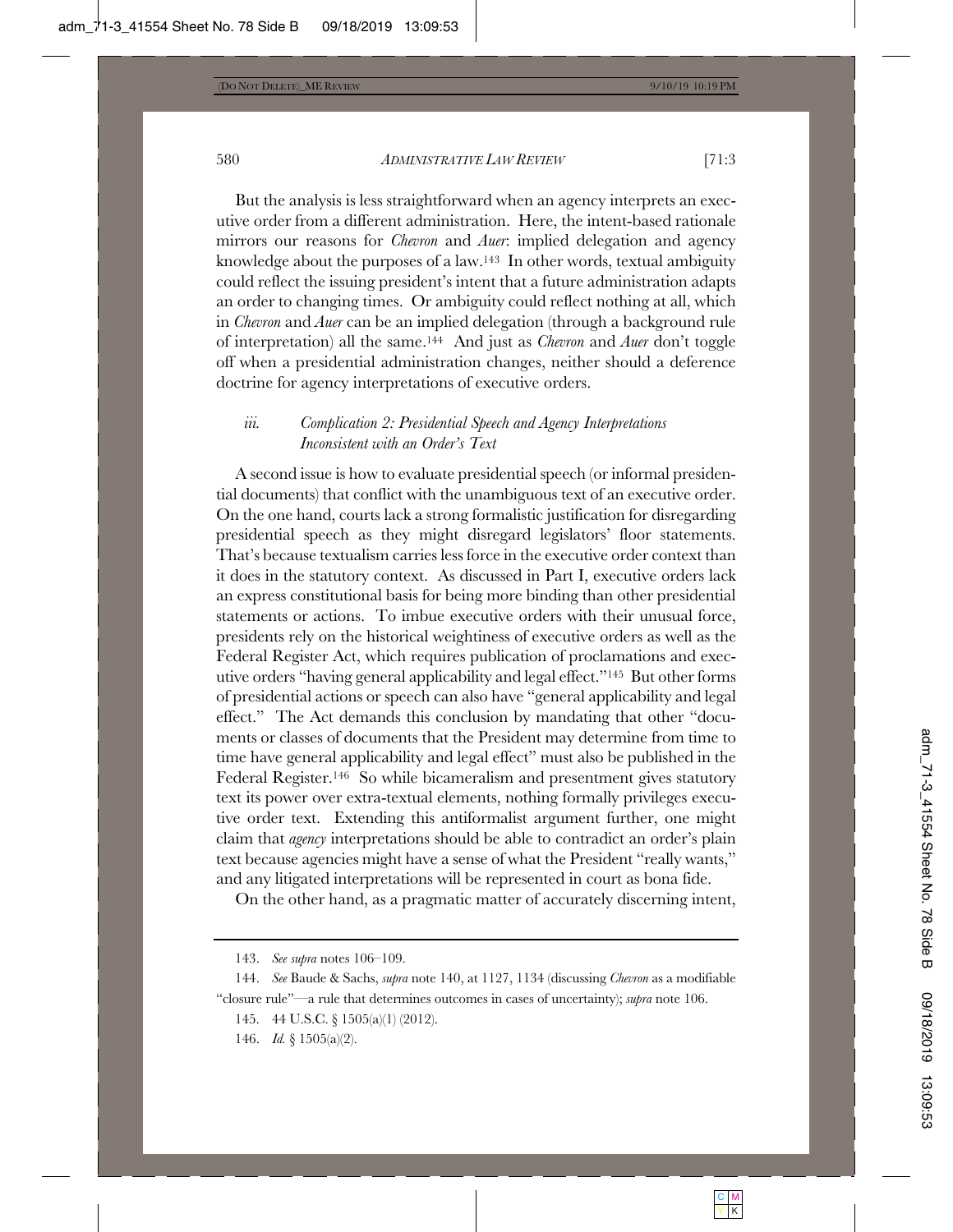there are at least two reasons to privilege unambiguous executive order text over both (1) other presidential statements or documents not published in the Federal Register and (2) agency interpretations. First, letting unambiguous executive orders speak for themselves without the interference of other presidential or agency communications preserves the binding status of executive orders—thus preserving an important form of presidential power. As discussed above, executive orders derive their force largely from historical practice, especially when they are "effective only against Federal agencies" as opposed to nongovernmental parties.147 If governmental and nongovernmental parties alike were to believe that executive orders *shouldn't* be taken at face value, then the president would have to expend more effort to issue directives. He would have to provide some extrinsic evidence that he "really mean[s] it"148—an ultra-plain statement rule that wouldn't only hamper the implementation of presidential intent,<sup>149</sup> but would also increase the costliness of judicial interpretation as courts search for and weigh competing extrinsic evidence. In contrast, a better approach makes the plain statement the text of the executive order itself. If the text of an executive order and later presidential statements seem to contradict one another, defaulting to the executive order is the best course of action because the President *could have amended the order* if he had wanted to.

Second, not every lawsuit against agency action reaches the attention of the President.150 The President or his staff cannot police the activities of all federal agencies.151 Thus, a court cannot be positive that an agency's representations in court accurately reflect the President's intentions instead of merely the agency's wishes, which have gone unchecked because of presidential inertia or mismanagement. When the text of an executive order in question is ambiguous, it may be reasonable to assume the president has intentionally delegated interpretative authority to an agency. But when an executive order is textually unambiguous, this assumption is less plausible.

Framing these two reasons another way, focusing on the text of an executive order to determine its effect enables all actors to bifurcate presidential

151. Thomas W. Merrill, *Judicial Deference to Executive Precedent*, 101 YALE L.J. 969, 996 (1992).

<sup>147.</sup> *Id.* § 1505(a)(1).

<sup>148.</sup> *Cf.* Bond v. United States, 572 U.S. 844, 872 (2014) (Scalia, J., concurring) (suggesting that Congress should define all words that could have an alternative meaning other than their standard definitions).

<sup>149.</sup> Significant confusion over what the President intends may even be an unconstitutional violation of the President's prerogatives. *See* Gillian E. Metzger, *The Constitutional Duty to Supervise*, 124 YALE L.J. 1836, 1902 (2015).

<sup>150.</sup> Katherine Shaw, *Beyond the Bully Pulpit: Presidential Speech in the Courts*, 96 TEX. L. REV. 71, 125 (2017).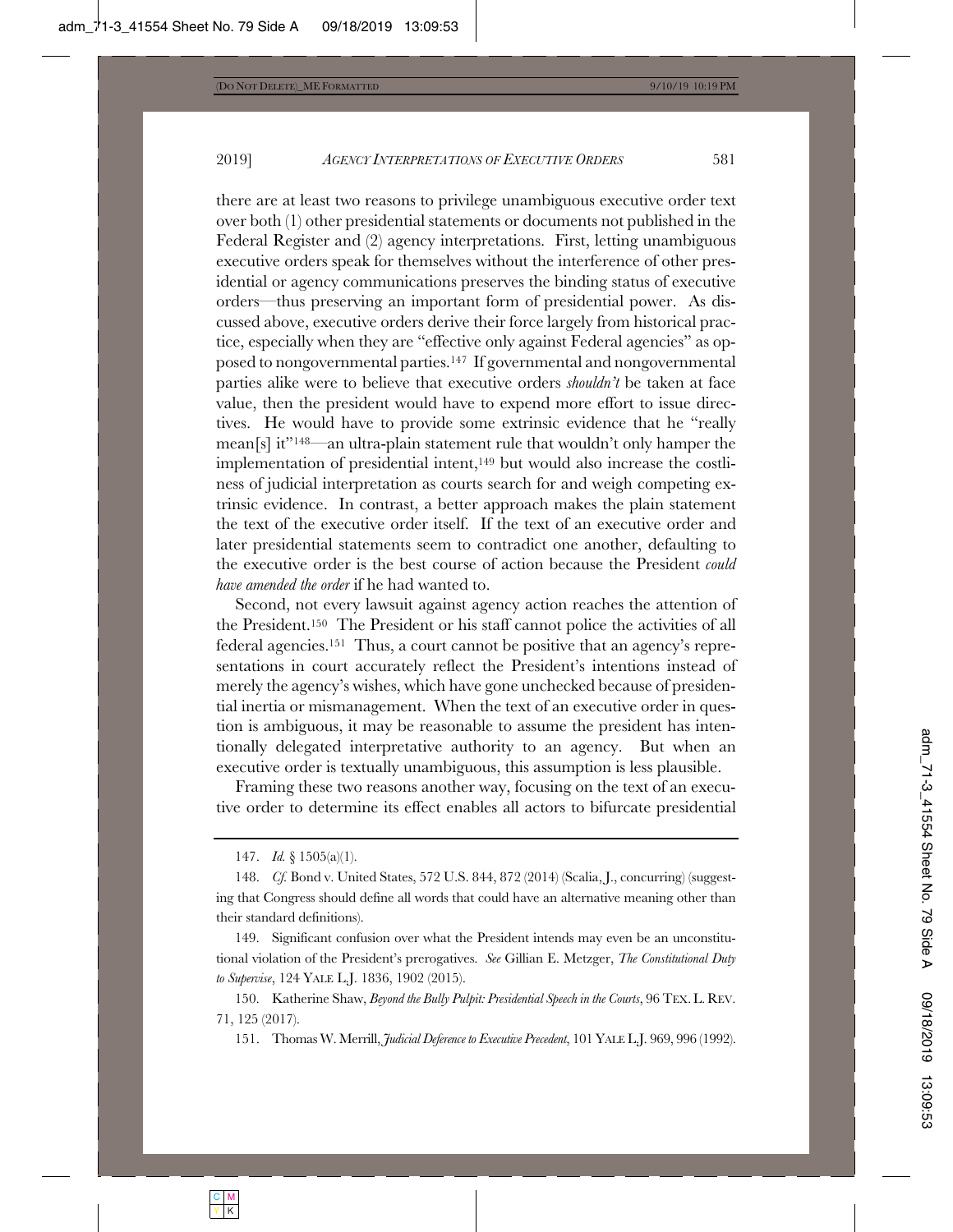communications into messaging speech versus speech intended to have legal effect. Failing to preserve a distinction between these two types of speech would be, at the extreme, unworkable for both the President and the courts. The President would fear communicating with the public, lest a stray comment have legal effect.152 And courts would have to divine which presidential statements are reliable indicia of intent—a challenge like identifying useful information in legislative history (for statutory interpretation) or looking outside the administrative record (for review of agency action).<sup>153</sup>

Further supporting the difference between binding and nonbinding speech is that the Executive Branch itself has recognized the distinction.154 For instance, the military declined to act on President Trump's July 26, 2017 tweets that purported to exclude transgender individuals from the military, until the President issued a presidential memorandum.155 Whether tweets will remain nonbinding will be a question of future Executive Branch practice and what courts will consider law. While tweets may be "official statements of the President of the United States" in the view of the DOJ as of November 13, 2017,<sup>156</sup> it is unclear whether (i) "official statements" necessarily have binding effect, (ii)  $DOYs$  view is the entire government's, or (iii) this view should indeed be one that courts adopt.

#### *2. Political Accountability*

The greater political accountability of agencies relative to courts is generally one of the strongest justifications for judicial deference to agency interpretations of statutes.157 In the context of statutes, while it is unlikely that

154. *See* Kagan, *supra* note 16, at 2284–85 (describing how a written memorandum accompanying a spoken announcement by President Clinton gave the Secretary of Labor more leeway than Clinton's oral remarks at a commencement address, and distinguishing between "formal directives" and nonbinding "appropriation" of agency action, which take the form of informal public announcements).

155. *See* Recent Social Media Posts, *supra* note 46, at 941–42.

156. *See* Defendant's Supplemental Submission and Further Response to Plaintiffs' Post-Briefing Notices at 2, James Madison Project v. Dep't of Justice, 320 F. Supp. 3d 143 (D.D.C. 2018) (No. 1:17-cv-00144-APM).

157. *See, e.g.*, Note, *Justifying the* Chevron *Doctrine: Insights from the Rule of Lenity*, 123 HARV.

<sup>152.</sup> *See* Shaw, *supra* note 150, at 131.

<sup>153.</sup> *See* Katherine Shaw, *Speech, Intent, and the President*, 104 CORNELL L. REV. (forthcoming 2019), https://papers.ssrn.com/sol3/papers.cfm?abstract\_id=3200695, draft at 37–43. Shaw thus concludes that presidential speech generally shouldn't be weighed when interpreting the scope of a presidential instrument. But she supports weighing speech when it relates to the constitutionality of a president's intent. *See id.* at 43–54.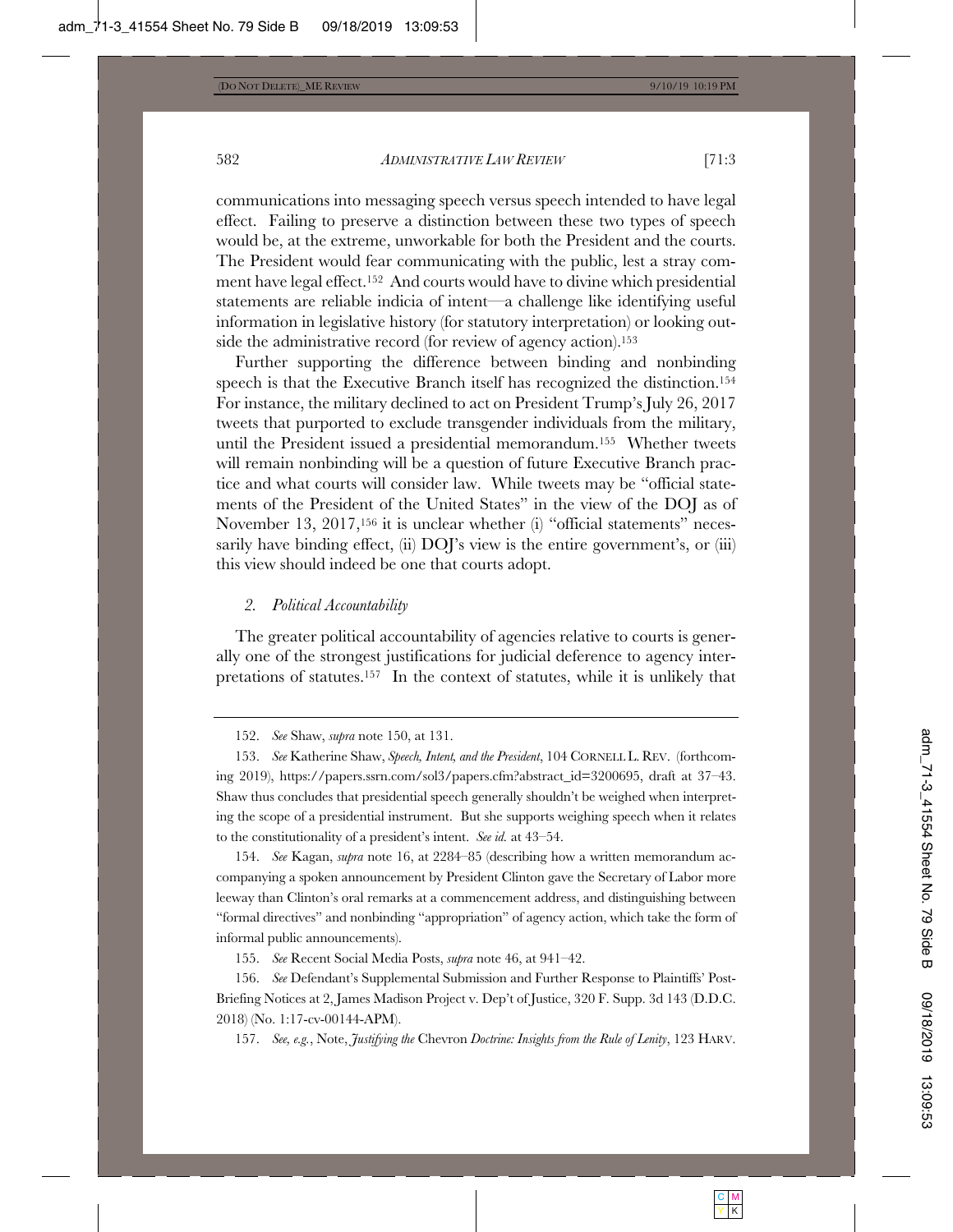every agency interpretation is an intentional delegation of legislative authority from Congress, it is likely that every agency interpretation is a de facto act of lawmaking.158 So where there is statutory ambiguity, courts defer to agencies in part because agencies are more accountable to voters than judges. Agencies report to the President, and the President ultimately reports to the citizenry.

The political accountability rationale is also a good reason for courts to defer to agency interpretations of executive orders. Here, the rationale is at least as strong as it is in the statutory context, even though the substantive law at issue differs. That is, the choice between the interpretive actor is still between the courts or an agency. Faced with only these two options, an agency is obviously stronger from a democratic accountability standpoint. Moreover, just as the public can theoretically hold Congress accountable for ambiguous statutes that delegate power to the Executive, the public could hold the President accountable for vague executive orders that diffuse power within the Executive Branch.

In fact, the political accountability rationale may even be *stronger* for deference to agency interpretations of executive orders. While deference to agency interpretations of statutes is effectively judicial acquiescence to a form of inter-branch delegation of powers (i.e., Congress delegating legislative power to the Executive Branch),159 judicial deference to an interpretation of an executive order implicates few delegation issues. Deference to the latter promotes the separation of powers by reducing judicial intervention in the Executive Branch. After all, if an agency interpretation of an executive order is inaccurate, the President has tools to correct the interpretation unilaterally.160 But deference to statutory interpretation is technically constitutionally dubious, given that inter-branch delegation of powers is still unconstitutional as a matter of law (but not practice).161

159. *See, e.g.*, Douglas W. Kmiec, *Judicial Deference to Executive Agencies and the Decline of the Nondelegation Doctrine*, 2 ADMIN. L.J. 269, 270 (1988).

160. *See supra* Part 1.

161. *See, e.g.*, Ilan Wurman, *Constitutional Administration*, 69 STAN. L. REV. 359, 371–78 (2017) (lambasting nondelegation doctrine as a legal fiction that should be discarded); *Justifying the* Chevron *Doctrine*, *supra* note 157, at 2051. *But see* Gundy v. United States, 139 S. Ct. 2116,

L. REV. 2043, 2048 (2010) [hereinafter *Justifying the* Chevron *Doctrine*].

<sup>158.</sup> *See, e.g.*, Christopher DeMuth, *Can the Administrative State Be Tamed?*, 8 J. LEGAL ANALYSIS 121, 121 (2016); Manning, *supra* note 109, at 626; *cf.* Dep't of Commerce v. New York, 139 S. Ct. 2551, 2571 (2019) (stating that the Secretary of Commerce's actions under the Census Act "called for value-laden decisionmaking and the weighing of incommensurables under conditions of uncertainty," and thus didn't need to follow technocratic recommendations from the Census Bureau).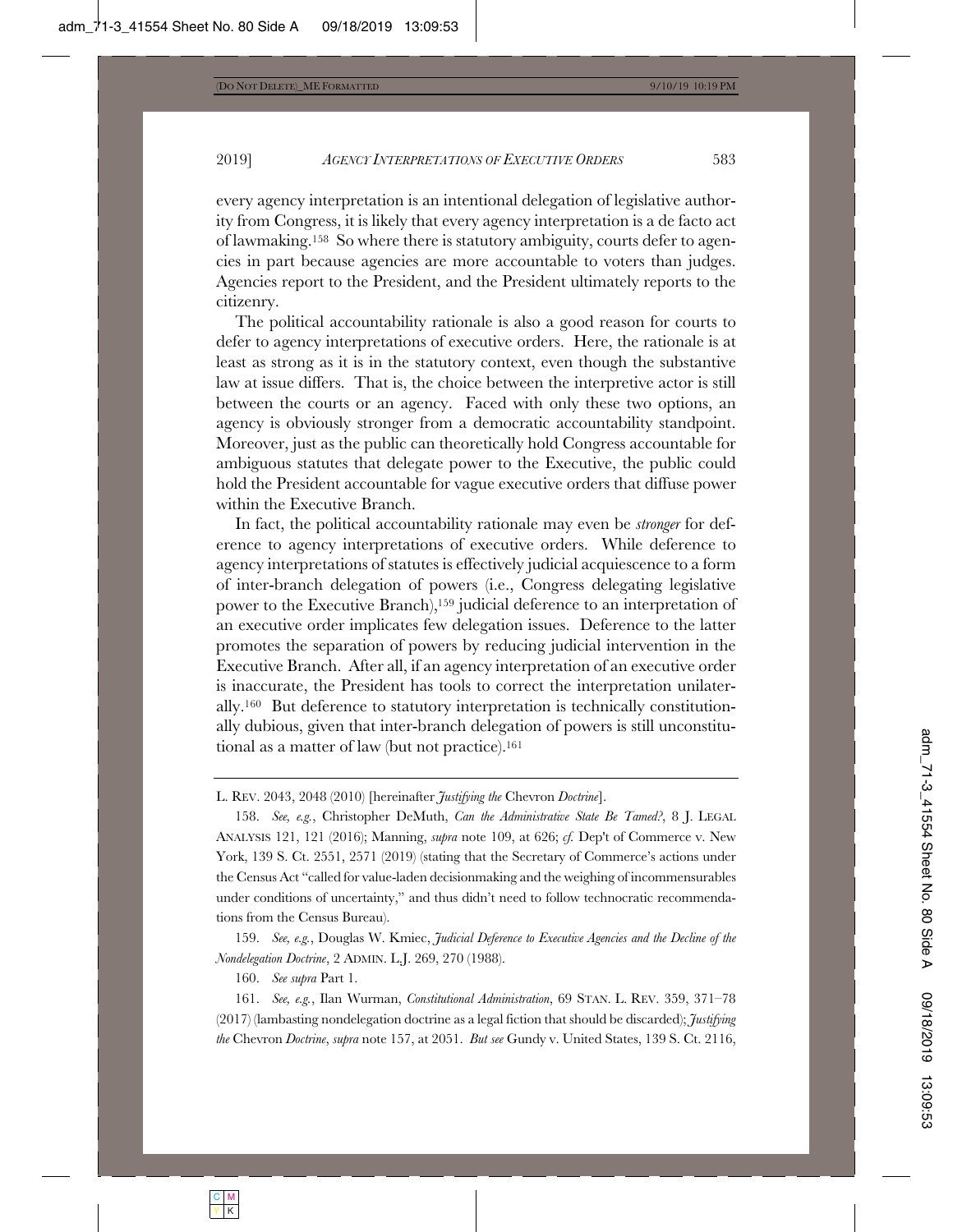Granted, the political accountability rationale is weaker—although arguably viable162—for the subset of agencies that are independent. Commentators, such as Professor Thomas Merrill, argue that the less directly accountable an interpreter is to the President, the less the interpretation draws on the President's constitutional authority and the weaker it should be as executive precedent.163 Independent agencies are less accountable to the President because the President has less statutory control over them.164

#### *3. Technical Expertise*

The expertise rationale is grounded in a few different principles. Some commentators have collapsed the expertise rationale with the intent rationale, arguing that an agency has "superior knowledge of congressional intent" because of its greater substantive expertise in its organic statute(s) relative to the courts.165 Others combine the expertise justification with the political accountability justification, citing the "often-inextricable relationship between politics and expertise."166 But expertise should also be conceptualized as a separate rationale grounded in policy outcomes—i.e., that courts should defer to agency interpretations because they generally lead to better results than judicial interpretations. Indeed, in the context of arbitrary-or-capricious review, the Supreme Court requires agencies to base policy decisions on expertise; it cannot merely cite congressional intent or active political support.167

- 163. Merrill, *supra* note 151, at 1011.
- 164. *Id.* at 996.
- 165. Silberman, *supra* note 162, at 823.

166. Jennifer Nou, *Regulatory Textualism*, 65 DUKE L.J. 81, 146 n.312 (2015); *cf.* Dep't of Commerce v. New York, 139 S. Ct. 2551, 2573 (2019) ("[A] a court may not set aside an agency's policymaking decision solely because it might have been influenced by political considerations or prompted by an Administration's priorities. Agency policymaking is not a 'rarified technocratic process, unaffected by political considerations or the presence of Presidential power.'") (quoting Sierra Club v. Costle, 657 F.2d 298, 408 (D.C. Cir. 1981)).

167*.* Nou, *supra* note 166, at 146 n.312*.* (citing Motor Vehicle Mfrs. Ass'n, Inc. v. State Farm Mut. Auto. Ins. Co., 463 U.S. 29, 43 (1983)).

<sup>2131–48 (2019) (</sup>Gorsuch, J., dissenting, joined by Roberts, C.J., and Thomas, J.) (discussing three principles for reinvigorating the nondelegation doctrine; claiming that the court "regularly rein[s] in" delegation under other doctrines; and noting Justice Alito's willingness to reconsider nondelegation doctrine).

<sup>162.</sup> *See* Laurence H. Silberman, *Chevron—The Intersection of Law & Policy*, 58 GEO. WASH. L. REV. 821, 823 (1990) ("[A]gencies—even the independent ones—have superior political standing to the life-tenured federal judiciary in performing that policy making function [of choosing between interpretations].").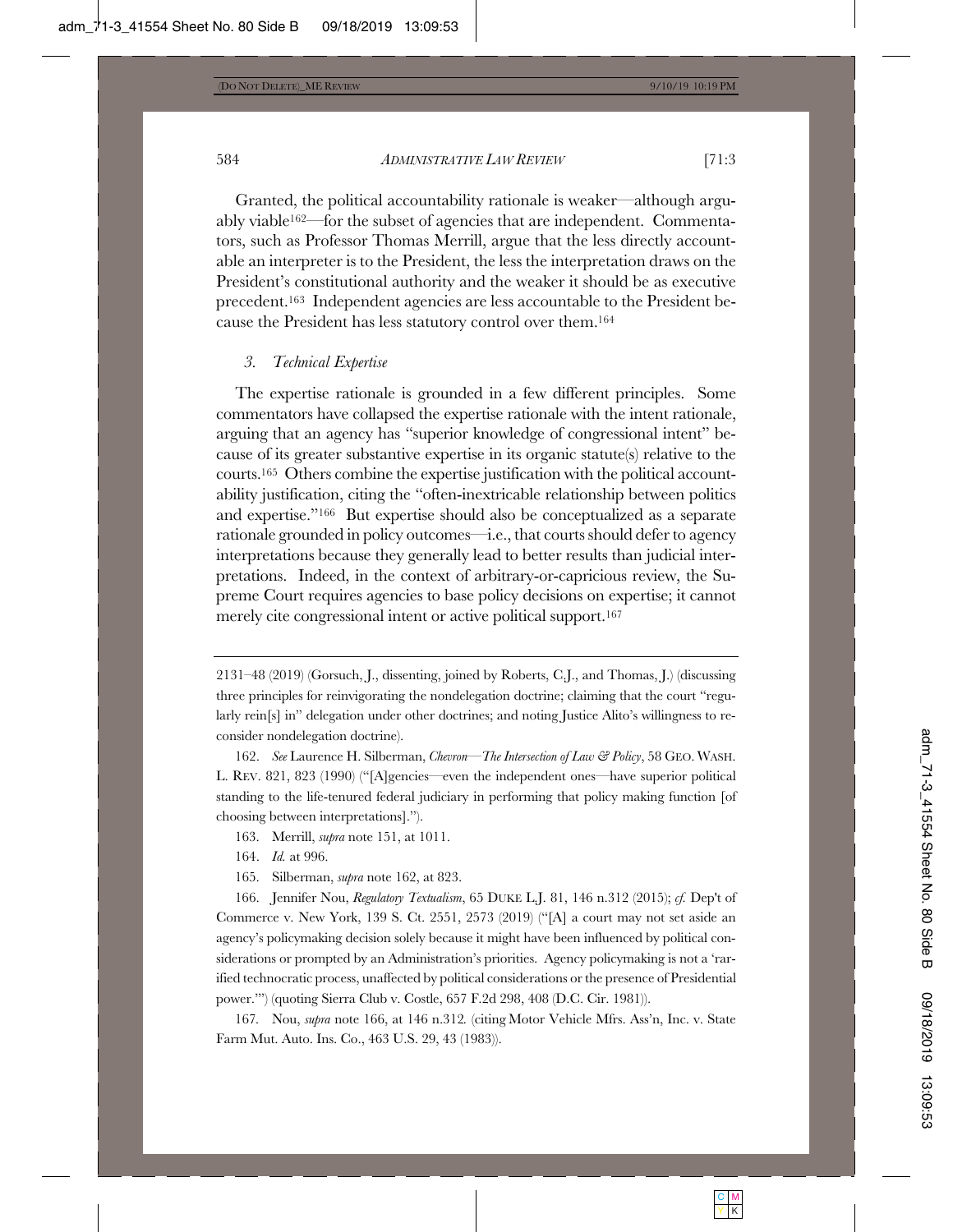2019] *AGENCY INTERPRETATIONS OF EXECUTIVE ORDERS* 585

The idea that expertise will lead to better policy outcomes itself has two parts. First, an agency may select a better policy goal than a court.168 Second, and perhaps less intuitive, is that an agency will be better at implementing a coherent and administrable program. That is, even if a court would select a theoretically superior policy goal, an agency achieves superior realworld results given (i) administrative constraints, such as the costs of switching to or adding a new policy goal;169 (ii) differing implementation methods, such as rulemaking versus adjudication;<sup>170</sup> and (iii) the benefits of national uniformity.<sup>171</sup> Applying these concepts to executive orders, we should generally expect better policy goals and policy implementation from agencies vis-à-vis courts, especially because the President can presumably identify who has the expertise to execute his orders.

Even so, the expertise rationale for deference is weaker than the intent and accountability rationales, no matter if an agency is interpreting a statute or an executive order. One commentator has even stated that in the context of statutory interpretation, the agency expertise justification "may be dispensed with immediately."172 If taken at face value, the logic of the rationale demands that courts ask whether an agency has actually employed its expertise when issuing an interpretation.173 Further, a judge could decline to defer to an agency if she felt technically adept in the subject matter of the interpretation.174 Yet under current *Chevron* doctrine, courts take neither of these logical steps. Under *Auer* after *Kisor*, courts must take the first step (asking whether the agency employed its comparative expertise) but not the second175—a doctrinal compromise that may reflect concerns with *Auer* more than anything else.

Similarly, in the context of executive interpretation, permitting judges to ask whether an agency has exercised its subject-matter expertise in interpreting an executive order would create problems of judicial economy and accuracy.

169. *See* Cass R. Sunstein, *On the Costs and Benefits of Aggressive Judicial Review of Agency Action*, 1989 DUKE L.J. 522, 532–33 (1989).

170. *See* SEC v. Chenery Corp. (*Chenery II*), 332 U.S. 194, 203 (1947).

171*. See*, *e.g.*, Kisor v. Wilkie, 139 S. Ct. 2400, 2413–14 (2019) (plurality opinion).

172. *Justifying the* Chevron *Doctrine*, *supra* note 157, at 2045.

173. *Id.* at 2046 (citing Skidmore v. Swift & Co., 323 U.S. 134 (1944)).

174. *Id.* at 2046.

175. *See Kisor*, 139 S. Ct. at 2417 ("When the agency has no comparative expertise in resolving a regulatory ambiguity, Congress presumably would not grant it that authority."). The *Kisor* Court spoke in general terms about what may implicate an agency's expertise, not about whether a given judge's expertise outmatches the agency's expertise.

<sup>168.</sup> *See, e.g.*, Skidmore v. Swift & Co., 323 U.S. 134, 137–39 (1944); Reuel E. Schiller, *The Era of Deference: Courts, Expertise, and the Emergence of New Deal Administrative Law*, 106 MICH. L. REV. 399, 406, 419–21 (2007).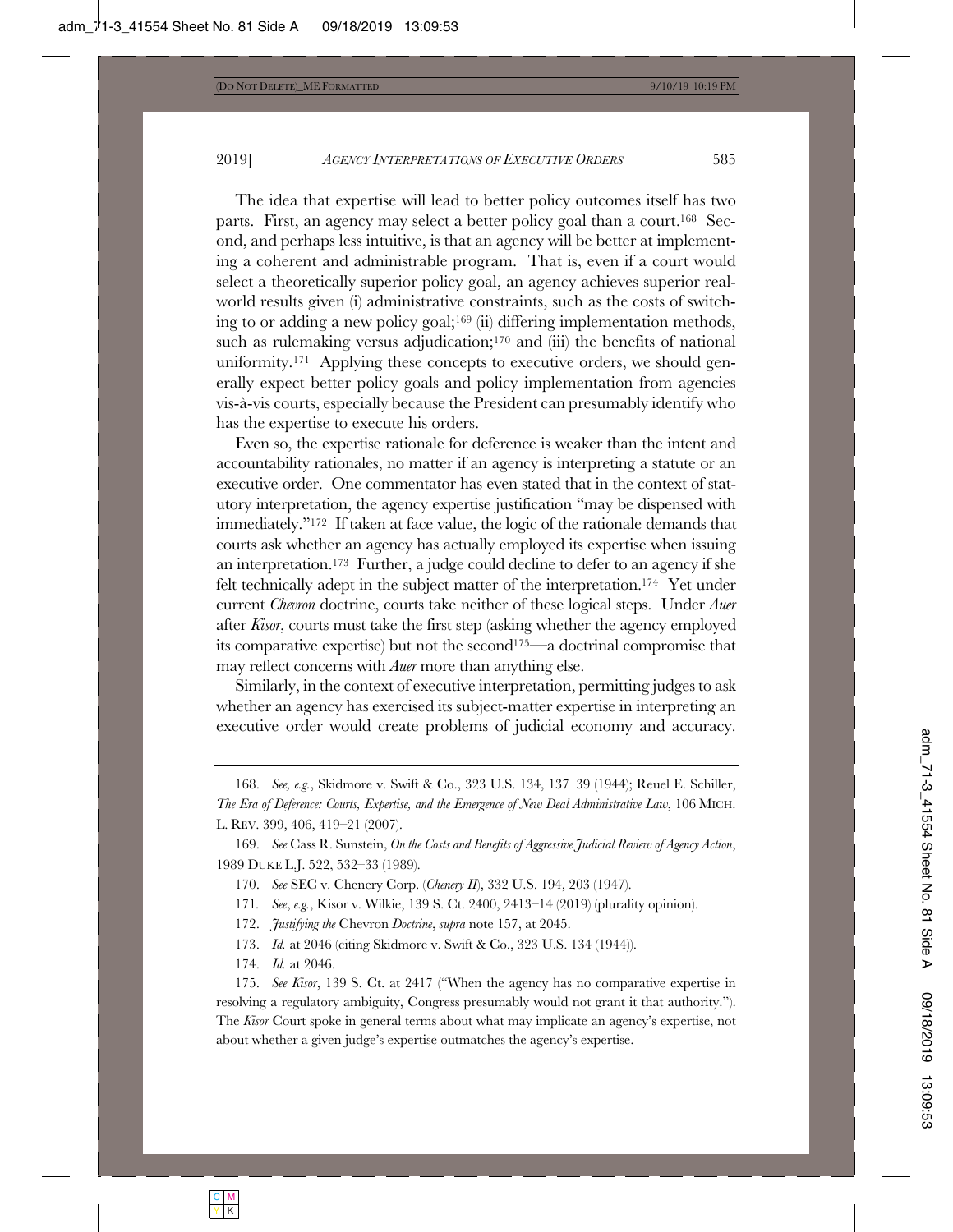Framing this inquiry raises tough questions about what level of expertise would be feasible, yet sufficient. For example, would a judge have to discover the resume and thought processes of the agency employees who worked on the interpretation? If not, what type of information would suffice to demonstrate expertise? Moreover, if a judge is expert at the subject matter of the interpretation (thereby weakening the expertise rationale), who would verify the judge's expertise upon review—an advisory committee, a panel of generalist judges, or something else altogether?176 So although the expertise rationale has some weight, conclusions on judicial deference shouldn't hinge on expertise.

#### *4. Rule of Law*

Counterbalancing the three affirmative justifications for deference is the requirement that deference accord with the rule of law. The rule of law has many dimensions. That said, most conceptions of the rule of law have the prevailing principle that people in power should act "within a constraining framework of public norms, rather than on the basis of their own preferences, their own ideology, or their own individual sense of right and wrong."177 In addition, many formulations of the rule of law emphasize formality,178 "legal certainty, predictability, and settlement; on the determinacy of the norms that are upheld in society; and on the reliable character of their administration by the state."179 As discussed in Part IV.A, *Mead* and *Barnhart* codified rule of law principles in determining whether to defer to agency interpretations of statutes.180

The rule of law rationale for deferring to agency interpretations of executive orders is weaker than the rationale vis-à-vis statutes because executive orders lack some crucial characteristics of law that statutes have. In particular, executive orders are characterized by less formality, less legal certainty, and less administrative predictability. That is, even though executive orders can act with the force of law,181 they aren't law in the same way statutes are. And consequently, judicial deference to agency interpretations of executive orders may conflict with the rule of law if the underlying order isn't law-like.

181. *See supra* Part I.

<sup>176.</sup> For an account of the pros and cons of technical advisory committees, *see generally* SHEILA JASANOFF, THE FIFTH BRANCH: SCIENCE ADVISORS AS POLICYMAKERS (1990).

<sup>177.</sup> Jeremy Waldron, *The Concept and the Rule of Law*, 43 GEORGIA L. REV. 1, 6 (2008).

<sup>178.</sup> *See id.* at 18, 40, 55.

<sup>179.</sup> *Id.* at 6; *see also* Antonin Scalia, *The Rule of Law as a Law of Rules*, 56 U. CHI. L. REV. 1175, 1179 (1989) ("Predictability, or as Llewellyn put it, 'reckonability,' is a needful characteristic of any law worthy of the name. There are times when even a bad rule is better than no rule at all.").

<sup>180</sup>*. See infra* Part IV.A*.*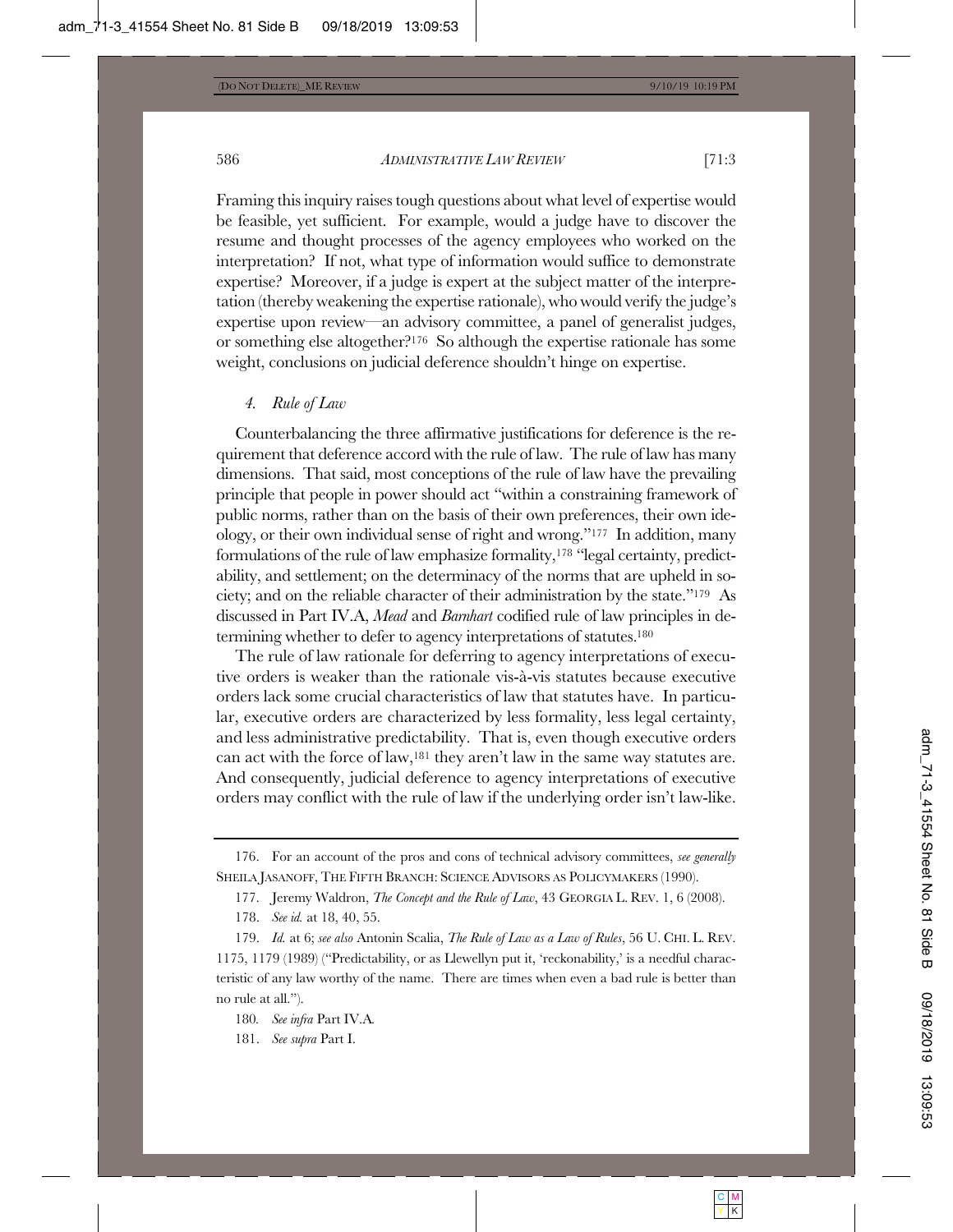There are two major ways in which an executive order may not have the customary characteristics of law. First, as discussed in Part I, executive orders (unlike statutes) don't have express constitutional mooring, which leaves their status unsure and dependent on norms. Nor is it usually clear from where any given order even claims to source its power because presidents often aggregate several sources of law to authorize their executive orders.182 As a result, historical practice, not legal necessity, makes executive orders formal, legally certain, and predictably administered. Indeed, while executive orders can generate significant reliance interests,183 they often aren't judicially enforceable unless the President omits language precluding review.184 So the President can toggle the judicial enforceability of an operative executive order on and off—an odd result for documents that can bear the force of law.

Second, the Executive Branch secretly purports that the President can toggle the very *operation* or *force* of public executive orders on and off—and *without public notice*. This purported presidential authority stems from three declassified legal propositions from otherwise "highly classified" Office of Legal Counsel (OLC) opinions related to government surveillance.185 According to Senator Sheldon Whitehouse, a former member of the Senate's Select Committee on Intelligence, the three propositions are:

One:

An Executive order cannot limit a President. There is no constitutional requirement for a President to issue a new Executive order whenever he wishes to depart from the terms of a previous Executive order. Rather than violate an Executive order, the President has instead modified or waived it.

No. 2:

The President, exercising his constitutional authority under [A]rticle II, can determine whether an action is a lawful exercise of the President's authority under [A]rticle II. And 3:

The Department of Justice is bound by the President's legal determinations.186

Three caveats apply to the effect of these OLC opinions. First, it is unclear

182*. See supra* text discussing sources of law accompanying note 34.

183. See, for example, Executive Order 11,246, which since 1965 has protected employees of federal contractors—about one-fifth of the entire U.S. labor force—from discrimination on the basis of race, color, religion, and national origin. *See* Office of Federal Contract Compliance Programs, "History of Executive Order 11246," DEP'T OF LABOR, https://www.dol. gov/ofccp/about/50thAnniversaryHistory.html.

184. See *supra* text discussing justiciability accompanying note 56.

185. 153 Cong. Rec. S15,011, S15,011–12 (daily ed. Dec. 7, 2007) (statement of Sen. Whitehouse).

186. *Id.*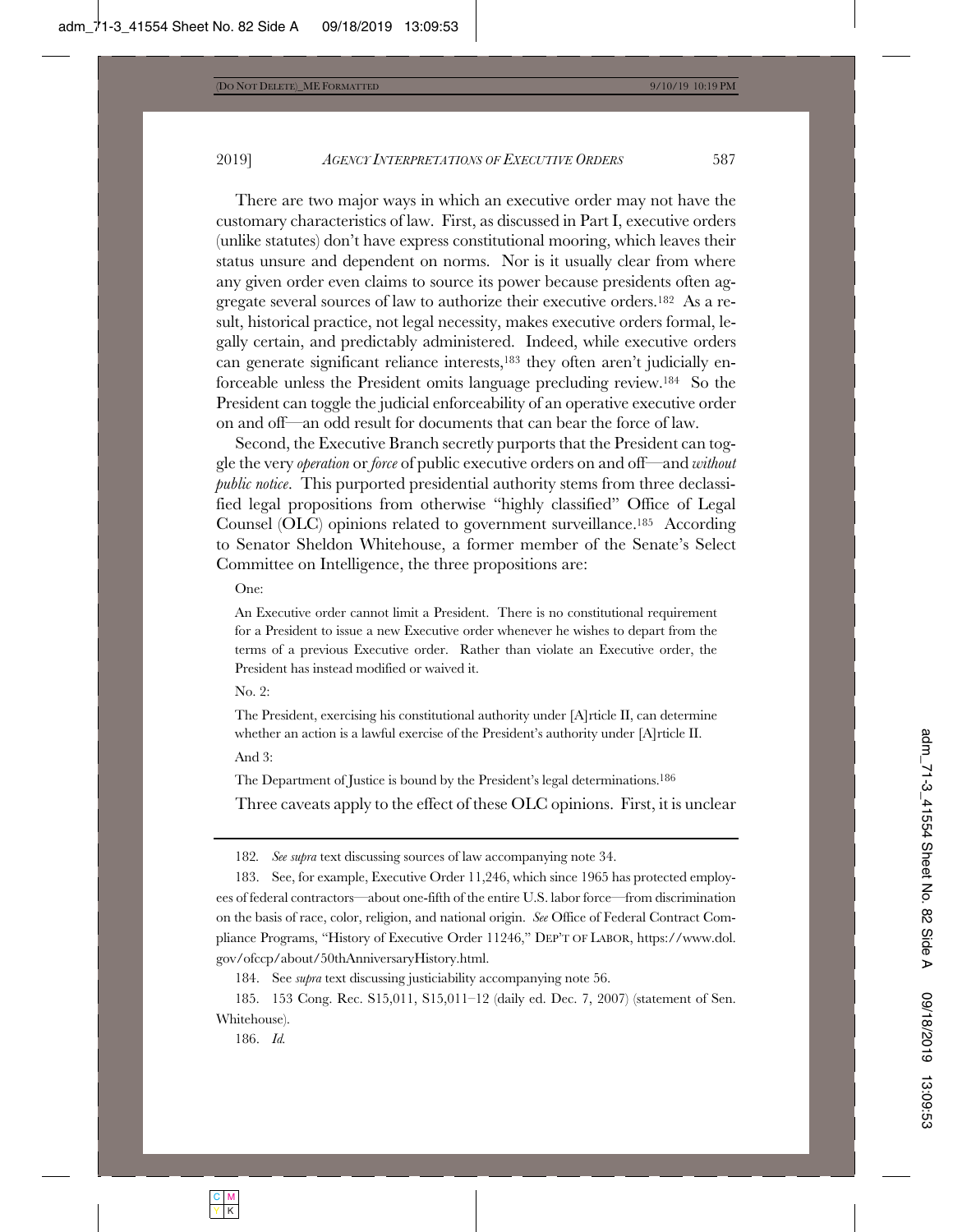how far these OLC opinions claim to apply outside the surveillance context, or whether the current Administration has amended or revoked the opinions. Second, while OLC opinions may be binding as a matter of practice within the Executive Branch, the D.C. Circuit and the Second Circuit have recently suggested that OLC opinions cannot constitute working law.187 And third, it is arguable that in the context of administrative guidance, courts have essentially condoned the Executive Branch's right to execute sudden changes in policy without much consideration or public notice.188 But even with these caveats, the possibility that the President can secretly violate an executive order—an order that the public (and potentially nearly all Executive Branch itself) believes to be binding—cuts to the heart of "legal certainty, predictability, and settlement; on the determinacy of the norms that are upheld in society; and on the reliable character of their administration by the state."<sup>189</sup>

Moreover, even when the President wants an order to be in full effect, *agency* noncompliance may be troubling. This is especially true if noncompliance with executive orders is more frequent and severe than noncompliance with statutes and regulations. As President Clinton said in 2007, "[o]ne of the things that I was frustrated about, when I was president, was that I had all these great ideas, and I'd issue all these executive orders, and then you can never be 100 percent sure that they were implemented."190 While at least one empirical scholar speculates that executive orders may receive more White House oversight and agency compliance than statutory requirements,191 the fact is that the absolute level of compliance with executive orders is far from perfect, thereby leaving room for doubt about relative levels of compliance.192

189. Waldron, *supra* note 177.

190. *Philanthropy and the Presidency*, ABC NEWS (Sept. 26, 2007).

191. *See* Connor Raso, *Agency Avoidance of Rulemaking Procedures*, 67 Admin. L. Rev. 65, 125 (2015).

192. *See* Joshua B. Kennedy, *"'Do This! Do That!' and Nothing Will Happen": Executive Orders and Bureaucratic Responsiveness*, 43 AM. POL. RES. 59, 72 (2015). For an example of seemingly

<sup>187.</sup> *See* Jameel Jaffer & Brett Max Kaufman, *A Resurgence of Secret Law*, 126 YALE L.J.F. 242, 245–48 (2016) (discussing Elec. Frontier Found. v. U.S. Dep't of Justice, 739 F.3d 1 (D.C. Cir. 2014), cert. denied, 135 S. Ct. 356 (2014) and New York Times Co. v. U.S. Dep't of Justice, 806 F.3d 682 (2d Cir. 2015)).

<sup>188.</sup> *See* Perez v. Mortg. Bankers Ass'n*,* 135 S. Ct. 1199, 1209 (2015) (eliminating the "one-bite" doctrine for agency interpretive rules, a doctrine which required agencies to promulgate relatively formal regulations if they wished to change a type of informal agency guidance); FCC v. Fox Television Stations, Inc., 556 U.S. 502, 502–03 (2009) (rejecting, with limited exceptions, the rule that courts subject agency changes in policy to more searching review than initial decisions).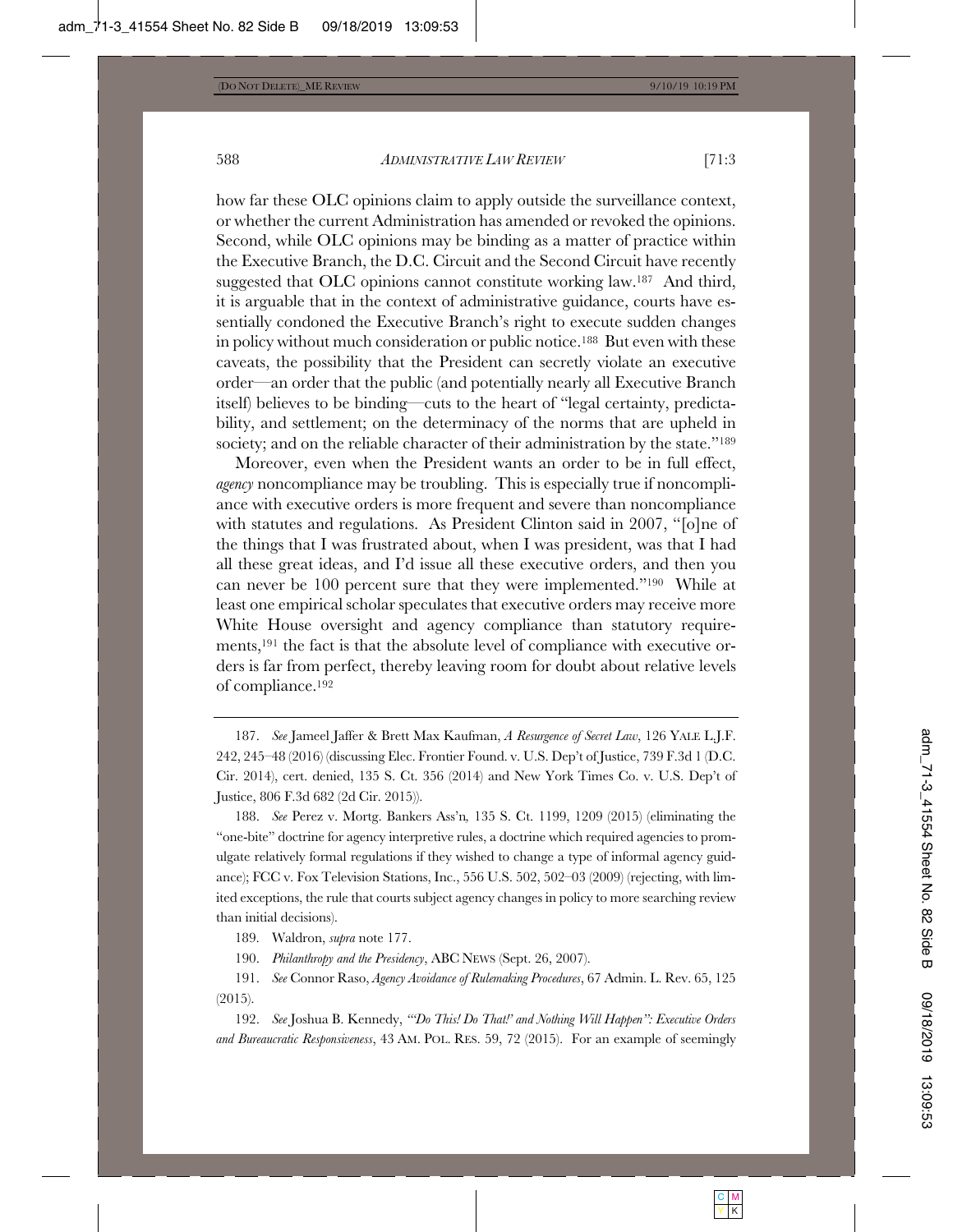2019] *AGENCY INTERPRETATIONS OF EXECUTIVE ORDERS* 589

Even so, the rule of law argument against agency interpretations of executive orders shouldn't be overstated. If *Auer* deference is permissible, agency interpretations of executive orders should receive deference as well. The rule of law rationale for deferring to agency interpretations of executive orders is *stronger* than the legalistic rationale for *Auer*—i.e., deference to agency interpretations of their own regulations. Both judges and scholars have identified that *Auer*'s greatest flaw is that it weakens the separation of powers by combining legislative and executive power, if not also judicial power.193 In contrast, agency interpretations of executive orders don't formally violate the separation of powers to the same extent. Unlike regulations, executive orders derive their power either solely from the President's Article II powers, or at most from an amalgam of Article II power and statutory authority. Thus, agency interpretations of executive orders are more an exercise of the executive power alone than the interpretations at issue in *Auer*. To be sure, values like notice and predictability are still implicated in the executive order deference context as they are in *Auer*. Yet it is difficult to see how interpretations of executive orders threaten these values more than interpretations of regulations.

#### IV. A NEW FRAMEWORK

This Article's analysis demonstrates that—rule of law concerns aside—the justifications for deferring to agency interpretations of executive orders are stronger than the justifications for deferring to agency interpretations of statutes.194 Thus, in the executive order context, any proposed legal test should

194. I thus quibble with Manheim & Watt's statement that "there are good reasons for the courts to resist trying to transfer into the presidential-order context something akin to Chevron deference." Manheim & Watts, *supra* note 15, at 75; *see id.* at 76–77. These reasons include deference doctrine's need for public process, as exemplified by Mead (which I don't believe should apply to executive orders, see *infra* Part C); and rule of law concerns (also addressed above and below).

systemic noncompliance with one recent executive order, President Trump's Executive Order 13,771 (the "two for one" deregulatory executive order), *see* Roncervert Almond et al., *Regulatory Reform in the Trump Era—The First 100 Days*, 35 YALE J. ON REG. BULLETIN 29, 38-49 (2017) (Author disclosure: I was the Yale Journal on Regulation's editor for this article.).

<sup>193.</sup> *See, e.g.*, Kisor v. Wilkie, 139 S. Ct. 2400, 2421–22 (2019) (Gorsuch, J., concurring in the judgment, joined by Thomas, Alito, and Kavanaugh, JJ.) ("*Auer* thus means that, far from being 'kept distinct,' the powers of making, enforcing, and interpreting laws are united in the same hands—and in the process a cornerstone of the rule of law is compromised."); Talk Am., Inc. v. Michigan Bell Tel. Co., 564 U.S. 50, 68 (2011) (Scalia, J., concurring); Manning, *supra* note 109, at 631. *But see Kisor*, 139 S. Ct. at 2422 (plurality opinion) (dismissing the separation-of-powers criticism of *Auer*, because agency action is always an exercise of the executive power, even when the action takes legislative or judicial forms).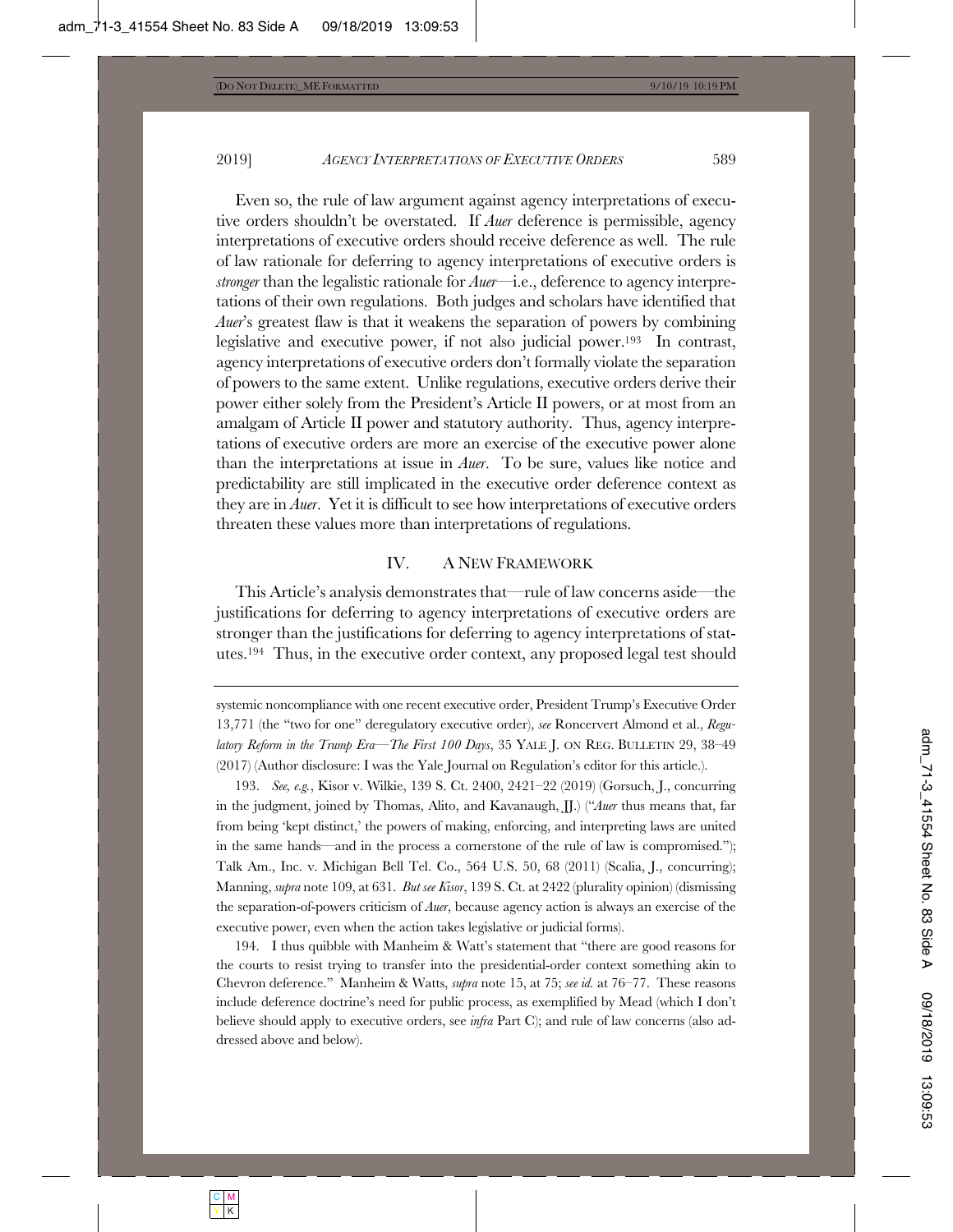give agencies at least *Tallman* or *Chevron* "reasonable[ness]" deference if those rule of law concerns are addressed, *and* there are no special circumstances weakening the intent, political accountability, or technical expertise rationales for deference. In sum, the rule of law concerns are two-fold. First, executive orders risk losing their legal force and usefulness to the Executive because of political or judicial overreach, because they source their authority mainly from history and practice, not express constitutional authorization. For instance, an interpretive doctrine that weighed all presidential speech as legally equivalent to (or amendments of) executive orders would significantly erode the usefulness of executive orders. Second, executive orders raise notice and predictability concerns, because some executive orders are secret and, according to OLC, even public orders may be secretly modified.

My proposed test is therefore:

- **Step 1:** Is the text within the four corners of the executive order ambiguous in relation to the agency's interpretation? If the text is *un*ambiguous, the text controls.
- **Step 2:** If the text is ambiguous, then a court generally should defer to the agency's interpretation if it is "reasonable" *unless* one or more of following exceptions are true, in which case a court should give the text of the order its best reading.
	- o Exception 1: The agency's interpretation conflicts with a prior interpretation of the order (whether by that same agency or other executive agencies) or is a *post hoc* rationalization in response to litigation.
	- o Exception 2: The agency is an independent agency, not an executive agency.195

# *A. Step One: Prioritizing Unambiguous Text*

Prioritizing the unambiguous text of an executive order over other sources of meaning—e.g., agency interpretation or presidential speech—addresses both of the rule of law concerns highlighted above. First, on preserving executive orders as a tool imbued with the force of law, imagining the operation of a *contrary* rule shows why courts shouldn't ignore unambiguous text. If an agency could override unambiguous text, then executive orders would be better called "executive suggestions." In judicial review of agency action taken

<sup>195.</sup> To be clear, my proposed test addresses the proper interpretation of a presidential instrument, not its legal validity. Presidential instruments can be unlawful in many ways. *See, e.g.*, Youngstown Sheet & Tube Co. v. Sawyer, 343 U.S. 579 (1952); Daphna Renan, *Presidential Norms and Article II*, 131 HARV. L. REV. 2187, 2266–73 (2018) (arguing that breaching norms alone may justify judicial intervention in extreme circumstances).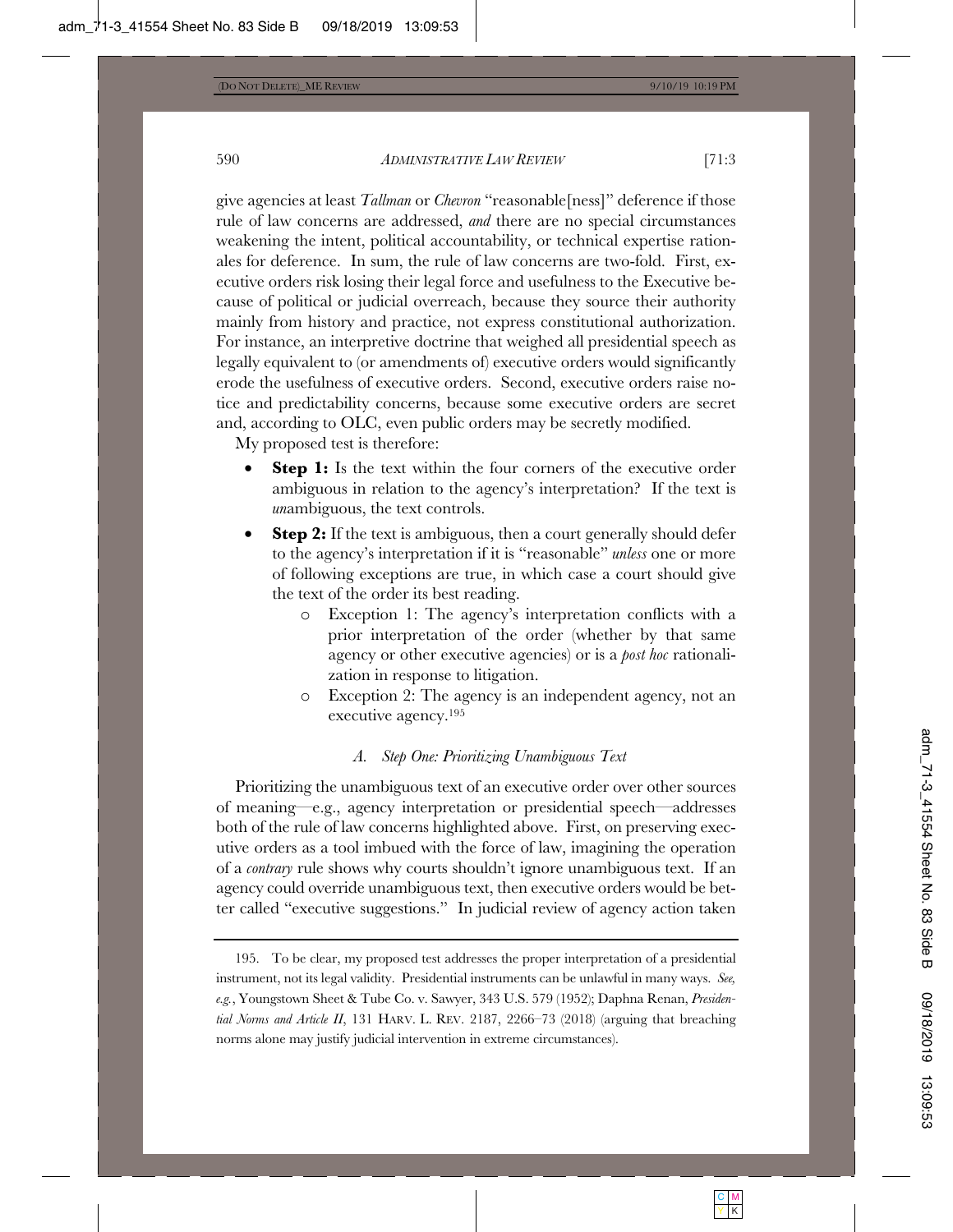under a constitutionally-valid order—such as in *Tallman* or *Sherley*—the agency would automatically prevail, because its action would define the order regardless of its language. This rule wouldn't resemble legal interpretation at all. And it is improbable that this rule is one the President would choose. Underscoring the implausibility of this alternative rule is the reality that the President and agencies are often in imperfect alignment or even conflict.<sup>196</sup>

Thus, an agency's inconsistency with an unambiguous executive order is strong evidence that the agency is in fact in conflict with the President. Said another way, if one assumes that the President and agencies are in fact of one mind, why would the President even issue the unambiguous order and what, if anything, would the order affect? Under an alternative regime of unambiguous executive order language signifying nothing, it is unclear why executive orders would retain any legitimacy or force.

Even a more limited rule—one that only enables agency departures from unambiguous text when presidential speech supports the agency interpretation—would collapse the distinction between presidential communications that have legal effect and those that don't.197 Preserving this distinction has little cost, because the President can unilaterally and easily designate any communication as an "executive order" or as otherwise bearing legal force. Thus, the proposed Step 1 notably differs from *Chevron* in that it looks *only* to the text within the four corners of the order, not the expanded universe of sources available as "traditional tools of statutory construction."198

Second, on furthering public notice and predictability, prioritizing unambiguous text avoids the absurd result of a court upholding agency action that hurts reliance interests because either (a) the agency unilaterally decided to deviate from an unambiguous order, or (b) the President secretly amended the order to authorize the action. Scenario (a) would transform executive orders into de facto executive "guidance," which cannot have the force of law.199 Scenario (b) raises serious due process concerns, particularly if a secret modification is used retroactively to justify agency action.200 Said another way, it would likely breed public confusion and distrust if courts were

<sup>196</sup>*. See, e.g.*, JOHN P. BURKE, THE INSTITUTIONAL PRESIDENCY 35–36, 91–97, 125, 132, 148, 183 (2d ed. 2000); HOWELL, *supra* note 30, at 21–22; Kagan, *supra* note 16, at 2272.

<sup>197.</sup> See *supra* Part III, Section B.1.iii.

<sup>198</sup>*.* Chevron, U.S.A., Inc. v. Nat. Res. Def. Council, Inc., 467 U.S. 837, 843 n.9 (1984). The Supreme Court has stressed the importance of thoroughly interpreting statutory and regulatory text before asserting it is ambiguous. *E.g.*, *Kisor*, 139 S. Ct. at 2423–24. Executive order text shouldn't be any different. *Cf.* Grove, *supra* note 15 (advocating a purely textualist approach).

<sup>199.</sup> *See* Perez v. Mortgage Bankers Ass'n, 135 S. Ct. 1199, 1204 (2015).

<sup>200.</sup> *See* Jaffer & Kaufman, *supra* note 187, at 242.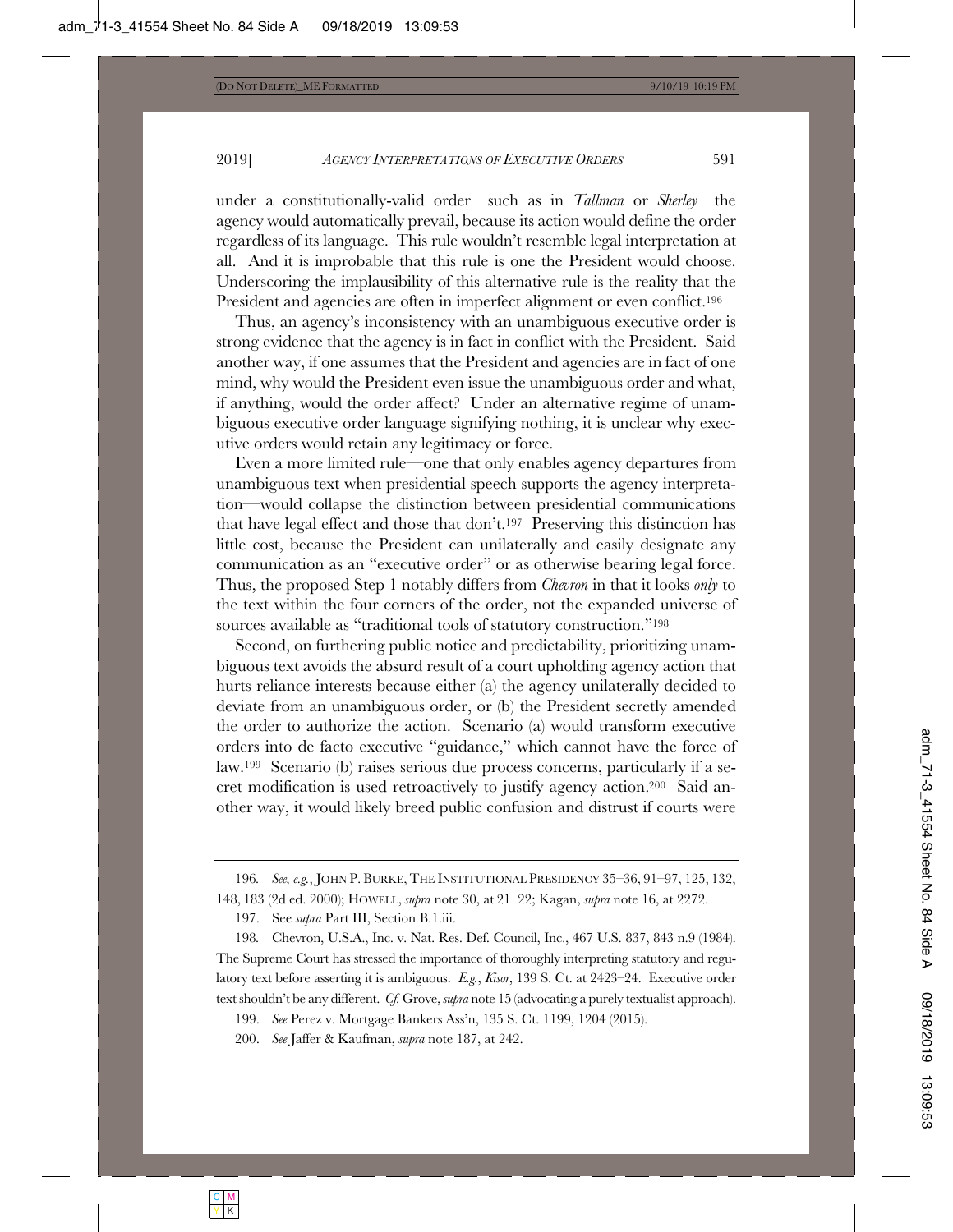to rule that a president's unambiguous words (as written in an executive order) can mean something entirely different than expected.201

#### *B. Step Two: Deference to a "Reasonable" Interpretation of Ambiguous Text*

In contrast, when an order's text is ambiguous, deference to an agency interpretation generally will not weaken the rule of law. One may conceptualize the effect of deference as creating a "space," bounded by the extent of textual ambiguity, within which an agency has interpretive power.202 That some standard—here *reasonableness*—limits deference ensures that executive order text maintains its force, and that agency interpretations cannot be so unpredictable as to harm reliance interests.

Empirical research also suggests that creating a two-step framework and deferring to "reasonable" interpretations would be more than a formalistic exercise.203 It would further intent, political accountability, and technical expertise values by increasing the likelihood that agencies will prevail in court.204 So to have a real-world effect on judicial outcomes, it is unnecessary to resolve the live debate over the exact operation of a two-step test—e.g., distinguishing ambiguous text from clear text and delimiting "reasonableness."205

A more pressing issue is the ideal strength of the deference standard. The Supreme Court has recognized a spectrum of deference ranging from superstrong (for foreign affairs and national security matters) to anti-deference (for criminal cases).206 This Article's "reasonable[ness]" standard mirrors *Tallman*, *Chevron*, and now also *Auer* (after *Kisor*).207 A weaker standard would be

201*.* At the risk of making your eyes roll, *cf.* GEORGE ORWELL, 1984 8 (1949) ("[T]he three slogans of the Party stood out in bold capitals: WAR IS PEACE / FREEDOM IS SLAVERY / IGNORANCE IS STRENGTH.").

202. Peter L. Strauss, *"Deference" is Too Confusing—Let's Call Them "*Chevron *Space" and "*Skidmore *Weight"*, 112 COLUM. L. REV. 1143, 1145, 1164 (2012).

203. And even if it were, courts need some framework to handle Congress's delegation of tremendous policymaking discretion to the Executive. *See* Bednar & Hickman, *supra* note 142, at 1398 (making the same argument for *Chevron*).

204. *See, e.g.*, Kent Barnett & Christopher J. Walker, Chevron *in the Circuit Courts*, 116 MICH. L. REV. 1, 6 (2017).

205. *See, e.g.*, Thomas R. Lee & Stephen C. Mouritsen, *Judging Ordinary Meaning*, 127 YALE L.J. 788 (2018); Kavanaugh, *supra* note 130, at 2134–44.

206. William N. Eskridge, Jr. & Lauren E. Baer, *The Continuum of Deference: Supreme Court Treatment of Agency Statutory Interpretations from* Chevron *to* Hamdan, 96 GEO. L.J. 1083, 1099 (2008).

207. Before Kisor v. Wilkie, there was wide agreement that Auer's "plainly erroneous"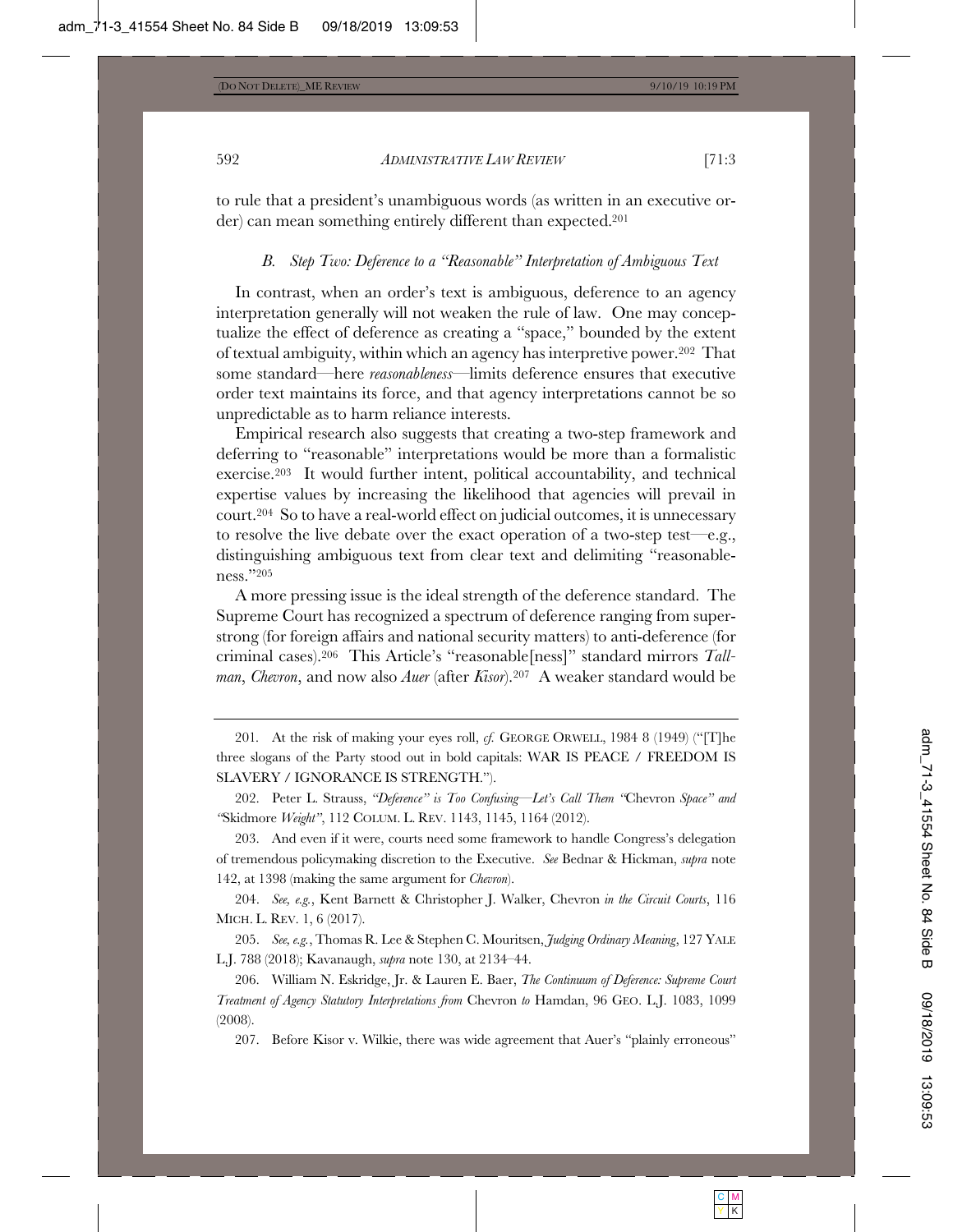inappropriate, because justifications for deference are generally stronger visà-vis executive orders than statutes. A stronger (if not the strongest) standard, the *Curtiss-Wright* standard for foreign affairs,<sup>208</sup> is likely too deferential because it has historically guaranteed agency victory.209 So "reasonable[ness]" is the best standard, because it achieves similar outcomes to *Chevron* and *Auer* while according some *stare decisis* value to *Tallman* (a unanimous decision).

# *C. Exceptions*

# *1. Conflict with a Prior Interpretation Anywhere in the Executive Branch, or a Post Hoc Rationalization*

When the text is *ambiguous*, the court should defer to reasonable interpretations unless special circumstances weaken the intent, political accountability, expertise, and rule of law rationales for deference. A noncontemporaneous agency interpretation—at least one not merely codifying long-standing practice under the order—raises problems related to intent and rule of law. As for intent, the empirical literature suggests that pressure to faithfully implement an executive order subsides over time,210 because the White House's scant supervisory attention turns elsewhere,<sup>211</sup> and publicity surrounding the order fades.212 In addition, to defer to a noncontemporaneous interpretation

212. *See* Anthony Downs, *Up and Down with Ecology—the "Issue-Attention Cycle"*, 28 PUB. INT. 38, 40–41 (1972); *cf.* Kagan, *supra* note 16, at 2299 ("Especially when agency resistance

standard was stronger than Chevron's "reasonable." *See supra* text accompanying note 71. But the Kisor Court held the standards equal. 139 S. Ct. 2400 (2019) (plurality opinion). And even before Kisor, the recent empirical effect of Auer deference may have been the same as Chevron deference. *See* William Yeatman, Note, *An Empirical Defense of Auer Step Zero*, 106 Geo. L.J. 515, 547 (2018) (analyzing the impact of Gonzales v. Oregon, 546 U.S. 243 (2006)).

<sup>208.</sup> United States v. Curtiss-Wright Exp. Corp., 299 U.S. 304, 320 (1936).

<sup>209.</sup> *Id.*

<sup>210.</sup> If we analogize new executive orders to new statutory mandates, *see* Raso, *supra* note 191, at 130, 131 Table 6, 132 Figure 1 (showing empirically that after Congress passed laws to expand procedural requirements under the Regulatory Flexibility Act in 1996, agency compliance of approximately 20% to 30% lasted only about one year before plummeting to about  $2\%$  to  $10\%$ ).

<sup>211.</sup> *See* Kagan, *supra* note 16, at 2273 ("In a world of extraordinary administrative complexity and near-incalculable presidential responsibilities, no President can hope (even with the assistance of close aides) to monitor the agencies so closely as to substitute all his preferences for those of the bureaucracy."); *cf.* Nou, *supra* note 166, at 100 (stating that while executive orders have created mechanisms for sharing information within the Executive Branch, they have fallen into disuse over time).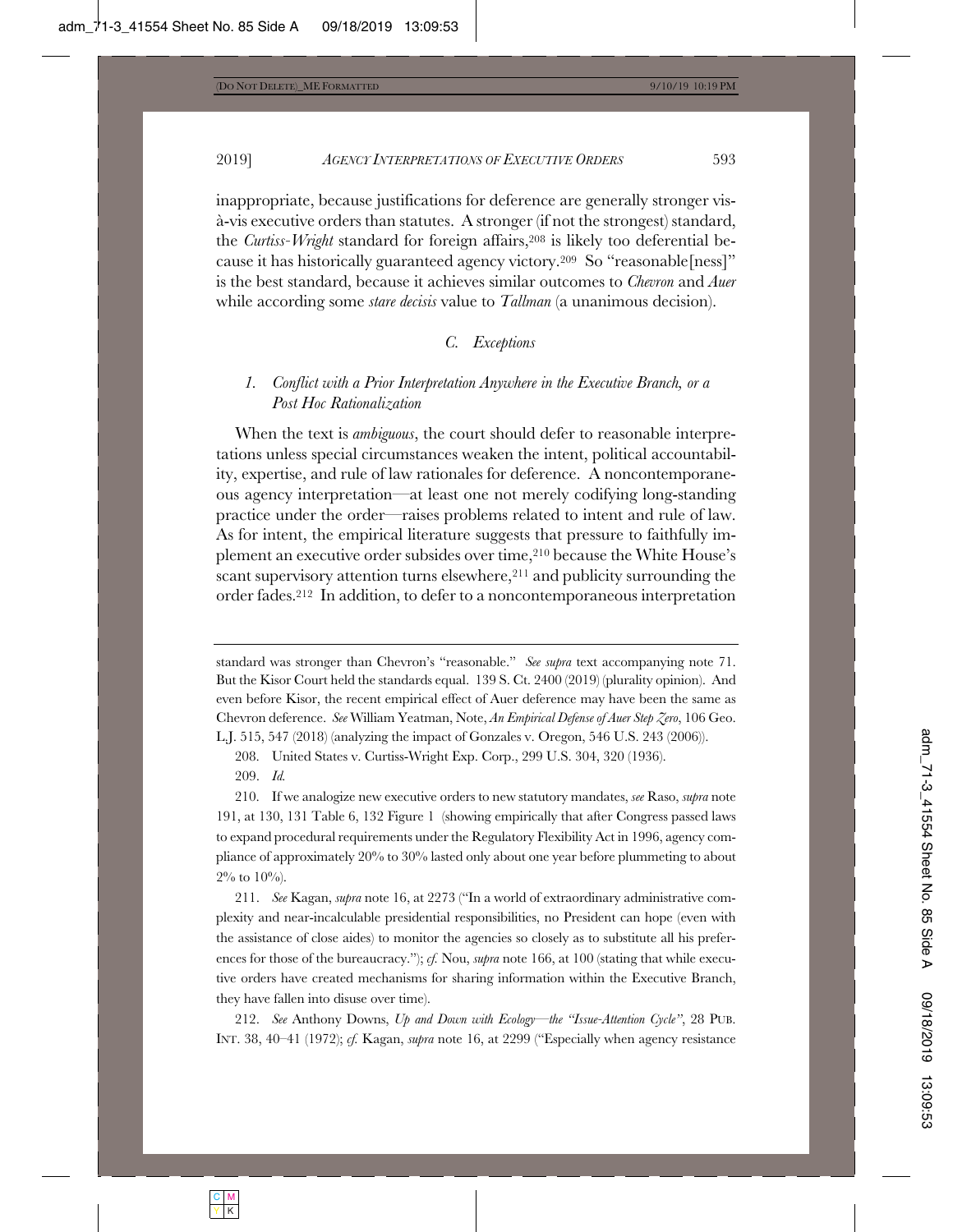is to assume that the President has implicitly delegated *permanent* interpretive authority to an agency, which may not be empirically accurate.213 As for the rule of law, Aditya Bamzai has recently argued that the APA permits judicial deference to agency interpretations "if and only if that interpretation reflected a customary or contemporaneous practice" under the law at issue.<sup>214</sup> It may thus appear attractive to impose a *Barnhart*-like prerequisite to deference that only long-standing agency interpretations should receive deference.215 Indeed, such a requirement would mirror the facts of *Tallman*, which involved an agency interpretation at least seven years old.216

But there are two reasons to believe withholding deference from *all* noncontemporaneous interpretations of executive orders would go too far. First, as discussed above, the principal-agent relationship between the President and his agencies is likely to be more effective, on average, than the principal-agent relationship between the President and the courts. So even when an agency makes a noncontemporaneous interpretation of an ambiguous order, it isn't obvious that a court's "best reading" of that order will be more accurate than the agency's *unless* there are other indicia of the agency's unfaithfulness.

to presidential preferences need take only the form of inertia, publicity can serve as a useful weapon in the hands of a President — turning a spotlight on and creating a constituency for the action ordered, and thereby increasing the costs of noncompliance to agency officials.").

213. *Cf.* Kagan, *supra* note 16, at 2379 ("The delegation of power to an agency to administer a statute, even when manifested in explicit rulemaking and adjudicatory authority, does not necessarily entail a delegation of power to the agency (rather than the courts) to answer any and all interpretive questions to which the statute may give rise.").

214. Bamzai, *supra* note 107, at 987. While Bamzai only explicitly refers to *statutory* interpretation, the case law and APA legislative history underlying his argument broadly applies to agency interpretations of any substantive law, which would include presidential directives with the force of law. *See id.* at 935 (stating the contemporaneous exposition "canon was not directed at statutes alone: it was viewed as a generalized method of proper interpretation, applicable to all manner of legal instruments."); *id.* at 988 (discussing legislative history).

215*.* Barnhart v. Walton, 535 U.S 212, 222 (2002).

216. Udall v. Tallman, 380 U.S. 1, 5–16 (1965) (interpreting Public Land Order 487 to not exclude leasing since at least 1951); *see* Sanne H. Knudsen & Amy J. Wildermuth, *Unearthing the Lost History of* Seminole Rock, 65 EMORY L.J. 47, 79 (2015). Reinforcing this *Barnhart*/Bamzai perspective, at least four Justices read *Tallman* as a case in which the Court "accept[ed] a regulatory interpretation by the Secretary of the Interior that was consistent, widely disseminated, and heavily relied upon." Kisor v. Wilkie, 139 S. Ct. 2400, 2429 n.27 (2019) (Gorsuch, J., concurring in the judgment, joined by Thomas, Alito, and Kavanaugh, JJ.).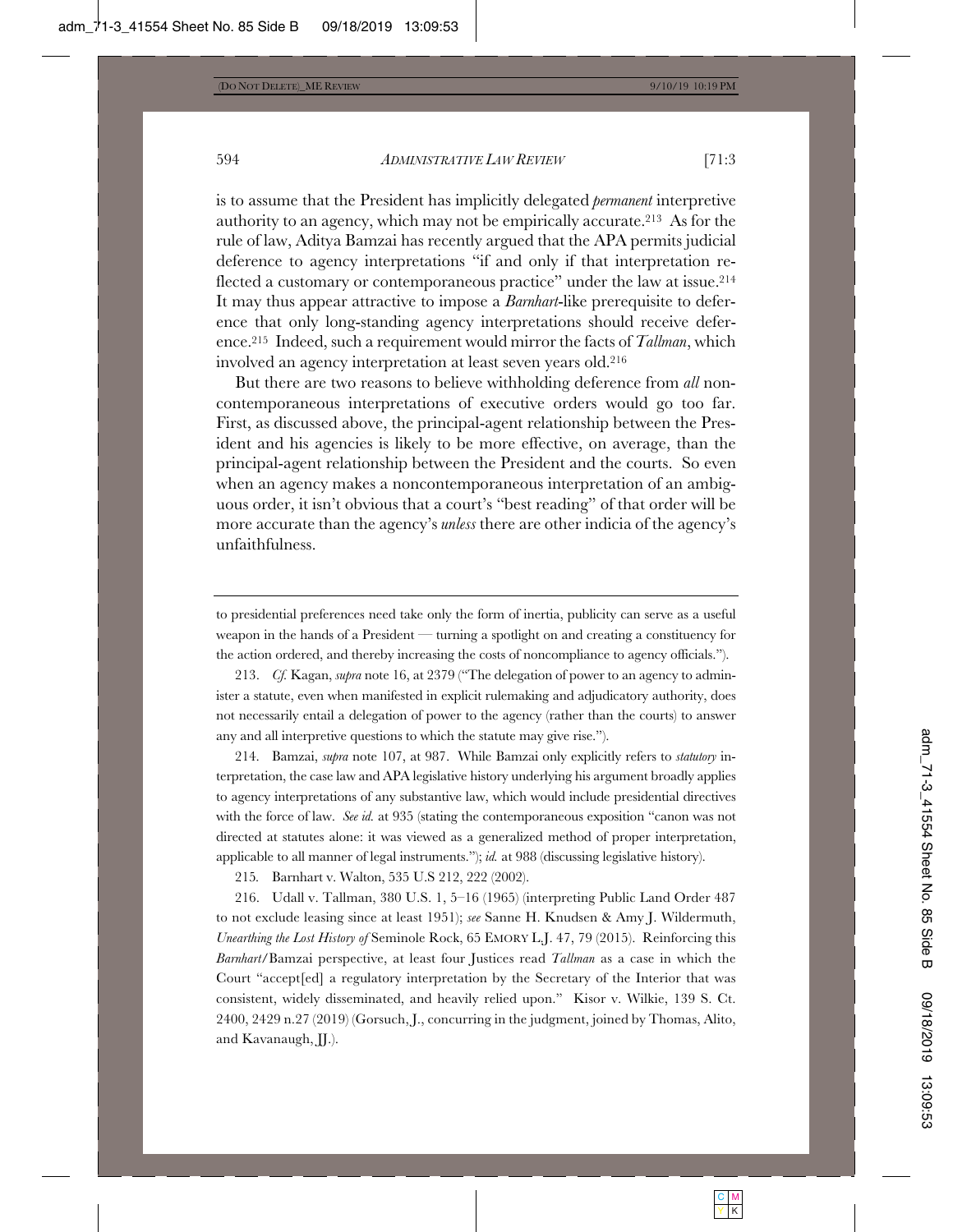Second, a rule withholding deference from *all* noncontemporaneous interpretations of executive orders would be inconsistent with how courts currently treat an agency's interpretation of its own *regulations*.217 The comparison to *Auer* is relevant because, if the case for deferring to agency interpretations of executive orders is at least similar in strength to the case for *Auer*, getting deference for agency interpretations of executive orders shouldn't be harder. What's more, *Auer* and its progeny provide doctrinal guideposts for when courts should deny deference even though normally, deference would be granted.

Under *Auer*, courts generally defer to an agency's interpretation of its own ambiguous regulation except in four situations. First is when the agency's interpretation is unreasonable.218 Second is when the agency's interpretation comes from an "ad hoc statement not reflecting the agency's views."219 Third is when the agency's interpretation doesn't "implicate its substantive expertise," such as when the interpretation involves "a simple common-law property term" or "the award of an attorney's fee."220 And fourth is when the interpretation doesn't reflect the agency's "fair and considered judgment,"221 such as when "the agency's interpretation conflicts with a prior interpretation, or when it appears that the interpretation is nothing more than a 'convenient litigating position' or a '*post hoc* rationalization' advanced by an agency seeking to defend past agency action against attack."222

To justify a more limited deference rule for executive orders, three things would have to be true. First, agencies would need to be less accurate in interpreting executive orders entrusted to their administration than interpreting their own regulations. This is plausible enough.223 But then, second, this reduced interpretive faithfulness would have to outweigh the fact that the worst problem with *Auer* deference—the separation of powers—is absent when

217. *See* Kisor, 139 S. Ct. at 2418–19 (barring deference to several types of new interpretation, but not all).

221. *Id.* (quoting Christopher v. SmithKline Beecham Corp., 567 U.S. 142, 155 (2012)).

222. *Christopher*, 567 U.S. at 155 (first quoting Bowen v. Georgetown Univ. Hosp., 488 U.S. 204, 213 (1988); then quoting *Auer v. Robbins*, 519 U.S. 452, 462 (1997)) (quotation marks and citations omitted); *accord* Kisor, 139 S. Ct. at 2417; *see also* Bamzai, *supra* note 214, at 944– 47 (summarizing a line of Supreme Court precedent invalidating executive action on the grounds the action conflicted with contemporaneous or customary interpretations of the law).

223*.* For example, while agencies do help draft executive orders, I would guess that on average, they have a bigger role in drafting their own regulations. So, they may have a better idea of what their own regulations mean.

<sup>218.</sup> *Id.* at 2417.

<sup>219.</sup> *Id.* at 2416

<sup>220.</sup> *Id.* at 2417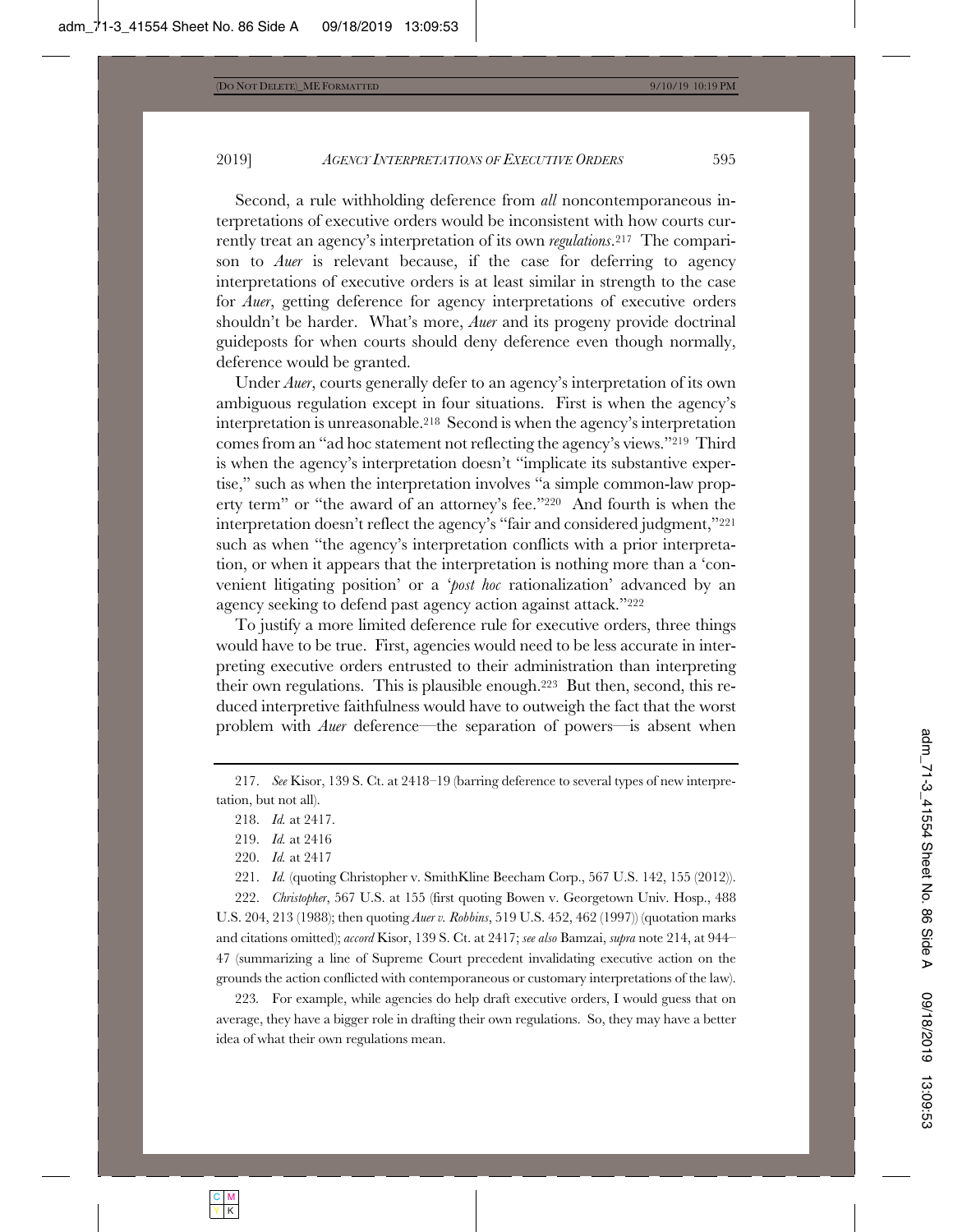agencies interpret executive orders and thus exercise only executive power.

Third, we'd have to presume that the President intends to delegate less interpretive power to agencies than Congress does. For the scope of presumed delegation is how the *Kisor* Court justifies not deferring in situations two through four above.224 But we shouldn't presume that of the President here. There aren't many situations in which the President would want courts rather than agencies interpreting an order. As explained above, agencies work closely with the President in drafting orders.225 And once an order is issued, an agency official's misinterpretation of that order may result in prompt professional embarrassment or unemployment.226

Taken together, these three points at least offset each other, if not weigh in favor of executive order deference. Courts thus should defer to an agency's interpretation of an ambiguous executive order unless the interpretation bears established indicia of unreliability. These indicia include those mentioned in *Christopher* and *Fox Television*.227 Moreover, these indicia aren't merely judicial creations. It tracks traditional *Executive Branch* practice to disfavor legal interpretations that conflict with prior practice<sup>228</sup> or that issue during litigation.<sup>229</sup>

225. *See supra* Part III.B.1.

226. *See id.*; *cf.* Jess Bravin & Janet Adamy, *Justice Department Renews Citizenship Question Push as Confusion Spreads*, WALL ST. J. (July 3, 2019), https://www.wsj.com/articles/trumptweet-sows-confusion-on-census-11562175122 (detailing DOJ's public embarrassment when the agency seemingly misinterpreted the President's position on an issue).

227. *See* FCC v. Fox Television Stations, Inc., 556 U.S. 502, 515 (2009) (stating that agencies must provide more detailed justifications for changes in policy "when, for example, its new policy rests upon factual findings that contradict those which underlay its prior policy; or when its prior policy has engendered serious reliance interests that must be taken into account").

228. *See* Bamzai, *supra* note 214, at 945 n.149 (compiling Opinions of the Attorney General, including 19 Op. Att'y Gen. 354 (1889), which stated that long-standing and uniform executive practice precluded reaching a different statutory interpretation).

229. *See* Texas State Comm'n for the Blind v. United States, 796 F.2d 400, 428 (Fed. Cir. 1986) (stating "[t]he Department of Justice is not allowed to issue a ruling on a matter already in litigation" and citing 38 Op. Att'y Gen. 149 (1934), 37 Op. Att'y Gen. 34 (1932), and 32 Op. Att'y Gen. 472 (1921)); *see also* Office of Legal Counsel—Limitation on Opinion Function, 3 Op. O.L.C. 215–16 (1979); Memorandum from O.L.C. on Best Practices for OLC Legal

<sup>224.</sup> *See Kisor*, 139 S. Ct. at 2416 ("[W]e give *Auer* deference because we presume, for a set of reasons relating to the comparative attributes of courts and agencies, that Congress would have wanted us to. But the administrative realm is vast and varied, and we have understood that such a presumption cannot always hold.") (citation omitted). *But cf.* David J. Barron & Elena Kagan, Chevron's *Nondelegation Doctrine*, 2001 Sup. Ct. Rev. 201, 238 (2001) (arguing that the justification for a deference requirement similar to *Kisor*'s "ad hoc statement" bar is a "policy consideration[]," not congressional intent).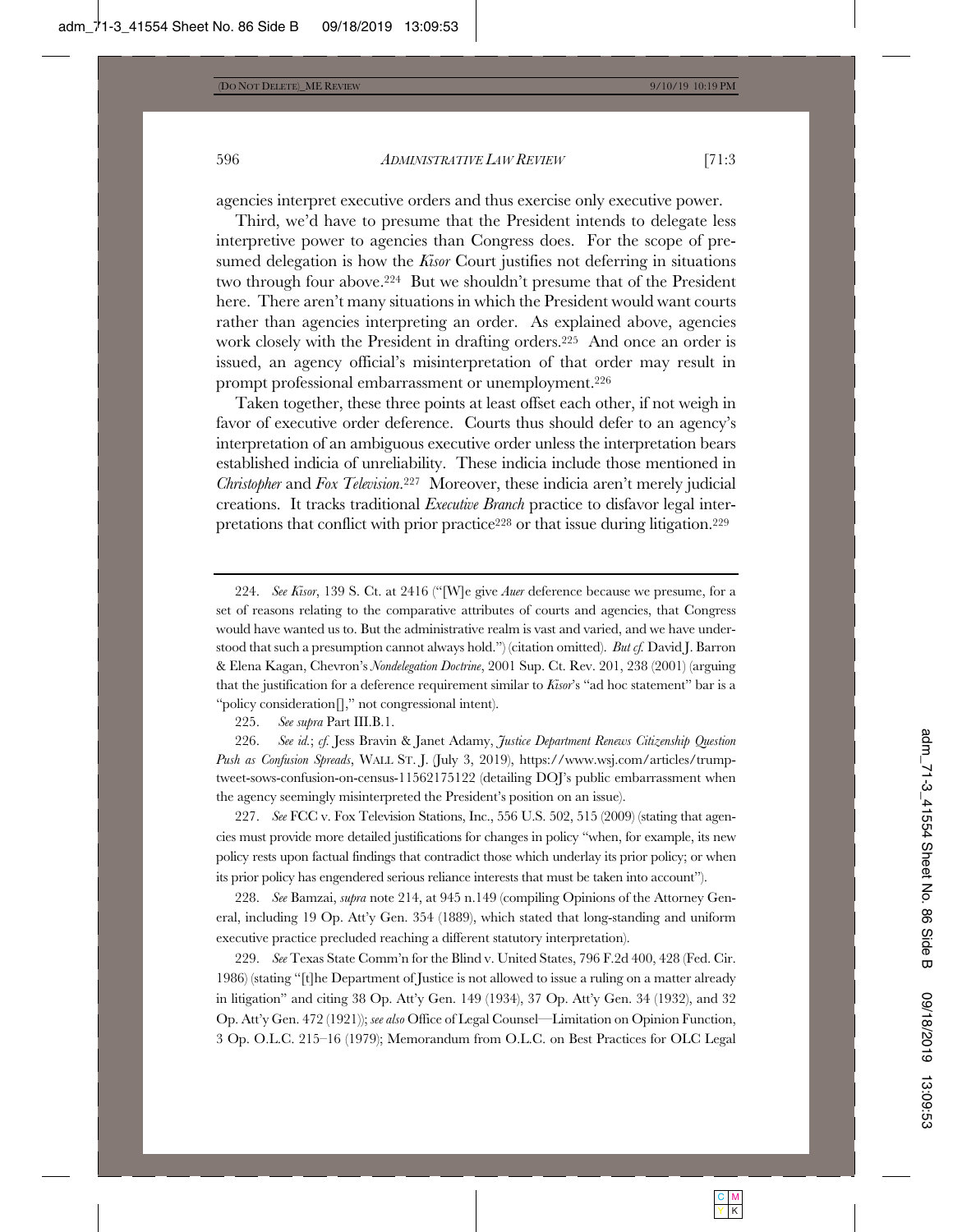This scenario of intra-Executive Branch conflict over an executive order isn't just speculative. Consider, for example, President Trump's Executive Order 13,769 (a.k.a. the "Travel Ban"), which barred for ninety days "the immigrant and nonimmigrant entry into the United States of aliens"230 from seven countries. Trump issued the order "without traditional interagency consultation," surprising the agencies addressed in the order.231 So at the time of the order's issuance on January 27, 2017, the Department of Homeland Security (DHS) and White House officials disagreed whether the order applied to lawful permanent residents (a.k.a. "green-card" holders).232 Senior White House advisors insisted that the order also barred permanent residents and purported to overrule DHS's interpretation.233 DHS therefore barred permanent residents from entering the country.234 But by January 29, DHS had seemed to reverse course again by declaring that legal residents could enter the United States "absent the receipt of significant derogatory information indicating a serious threat to public safety and welfare."235 And on February 1, White House Counsel Donald F. McGahn issued "authoritative guidance" to the Secretary of State, Attorney General, and the Secretary of Homeland Security.236 In the one-page memo, McGahn went

Advice and Written Opinions to Attorneys of the Office of the Assistant Attorney Gen. 3 (July 16, 2010) ("As a prudential matter, OLC generally avoids opining on questions likely to arise in pending or imminent litigation involving the United States as a party.").

230. Exec. Order 13,769, § 3(c), 82 Fed. Reg. 8977, 8978 (Feb. 1, 2017).

231. Int'l Refugee Assistance Project v. Trump, 265 F. Supp. 3d 570, 620 (D. Md. 2017) (citing IRAP v. Trump, 241 F. Supp. 3d 539, 558–59 (2017)); *see* Aziz v. Trump, 234 F. Supp. 3d 724, 736 (E.D. Va. 2017) (internal citations omitted); Tara Leigh Grove, *Presidential Laws and the Missing Interpretive Theory*, 168 U. PA. L. REV. (forthcoming 2020), https://papers.ssrn. com/sol3/papers.cfm?abstract\_id=3338466, draft at 30 (noting "widespread agreement" that Executive Order No. 13,769 "bypassed virtually all agency review").

232. Evan Perez, et al., *Inside the confusion of the Trump executive order and travel ban*, CNN (Jan. 30, 2017), https://www.cnn.com/2017/01/28/politics/donald-trump-travel-ban/ index.html.

233. *Id.*

234. Michael D. Shear et al., *Judge Blocks Trump Order on Refugees Amid Chaos and Outcry Worldwide*, N.Y.TIMES (Jan. 28, 2017), https://www.nytimes.com/2017/01/28/us/refugeesdetained-at-us-airports-prompting-legal-challenges-to-trumps-immigration-order. html.

235. Press Release, Statement by Sec'y Dep't. of Homeland Sec. John Kelly, on the Entry of Lawful Permanent Residents into the United States, (Jan. 29, 2017), https://www.dhs.gov/news/2017/01/29/statement-secretary-john-kelly-entry-lawful-perm anent-residents-united-states; see Peter Baker, *Travelers Stranded and Protests Swell Over Trump Order*, N.Y. TIMES (Jan. 29, 2017), https://www.nytimes.com/2017/01/29/us/politics/ white-house-official-in-reversal-says-green-card-holders-wont-be-barred.html.

236. Memorandum from Donald F. McGahn II, Counsel to the President, to the Acting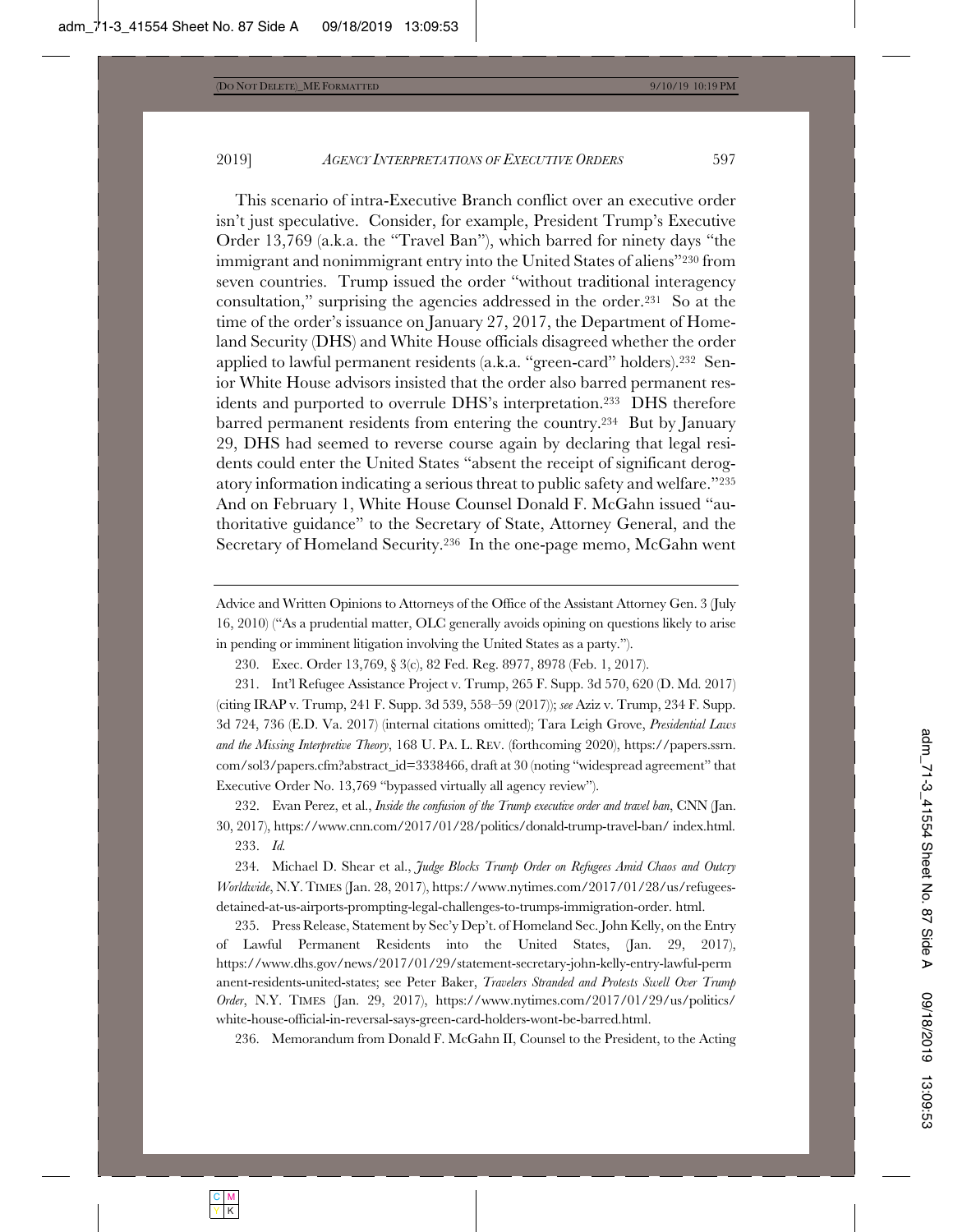further than DHS, writing: "I now clarify that Sections 3(c) and 3(e) do not apply to such individuals."237 Yet it's still doubtful that the White House Counsel can bind the Secretary of State, the Attorney General, or the Secretary of Homeland Security; nor can the White House Counsel issue an executive order.238

In addition to the indicia of unreliability expressly listed in *Christopher* and *Fox*, there is another left unstated. When different agencies (or high-ranking Executive officials) have taken (or directed) agency action under conflicting interpretations of an executive order, courts should give the order its best reading. This scenario of intra-Executive Branch conflict has not arisen in the *Auer* context because *Auer* is limited to an agency's interpretations of its *own* regulations. But if we conceptualize the Executive Branch as one large "agency" for *Auer* and *Christopher* purposes, the reasons for not deferring in such a chaotic scenario become clear. A court wouldn't give *Auer* deference to an agency if the agency could not internally agree on an interpretation for its regulation.239 Analogously, if there is conflict within the Executive Branch over how to interpret an ambiguous order, and the President has not resolved that conflict by amending the order, then courts cannot be sure which agency's interpretation—*if any*—is favored by the Executive.

To be fair, an interpretation issued by the Department of Justice might cure this problem of which agency's interpretation controls, because the DOJ almost always speaks for the Executive Branch on legal issues. But this DOJ supremacy is a norm that, like any other norm, may be deviated from in certain cases or generally eroded.240 So where there's already intra-Executive conflict suggesting the norm has already broken down for a given order,

Sec'y of State, the Acting Att'y Gen., and the Sec'y of Homeland Sec. (Feb. 1, 2017), https://case.edu/executive-order-updates/docs/f.pdf.

237. *Id.*

238. Washington v. Trump, 847 F.3d 1151, 1165–66 (9th Cir. 2017), *reh'g denied*., 853 F.3d 933 (9th Cir. 2017), *reh'g denied*, 858 F.3d 1168 (9th Cir. 2017), *cert. denied sub nom*. Golden v. Washington, 138 S. Ct. 448 (2017); *see also* Bob Bauer, *Thoughts on the Proper Role of the White House Counsel*, LAWFARE (Feb. 21, 2017), https://www.lawfareblog.com/thoughts-properrole-white-house-counsel. It is also unclear whether the Attorney General—and by extension, OLC, who exercises the Attorney General's delegated powers—can authoritatively interpret executive orders. *See* W. Neil Eggleston & Amanda Elbogen, *supra* note 45, at 841; Jaffer & Kaufman *supra* note 187.

239. *See* Kisor v. Wilkie, 139 S. Ct. 2400, 2416 (2019) (holding that an agency interpretation "must at the least emanate from those actors, using those vehicles, understood to make authoritative policy in the relevant context").

240*. See, e.g.*, Renan, *supra* note 195, at 2229 (noting violations of Executive Branch legal review norms); Jonathan H. Adler, *What Happens When the Justice Department Files a Brief Against*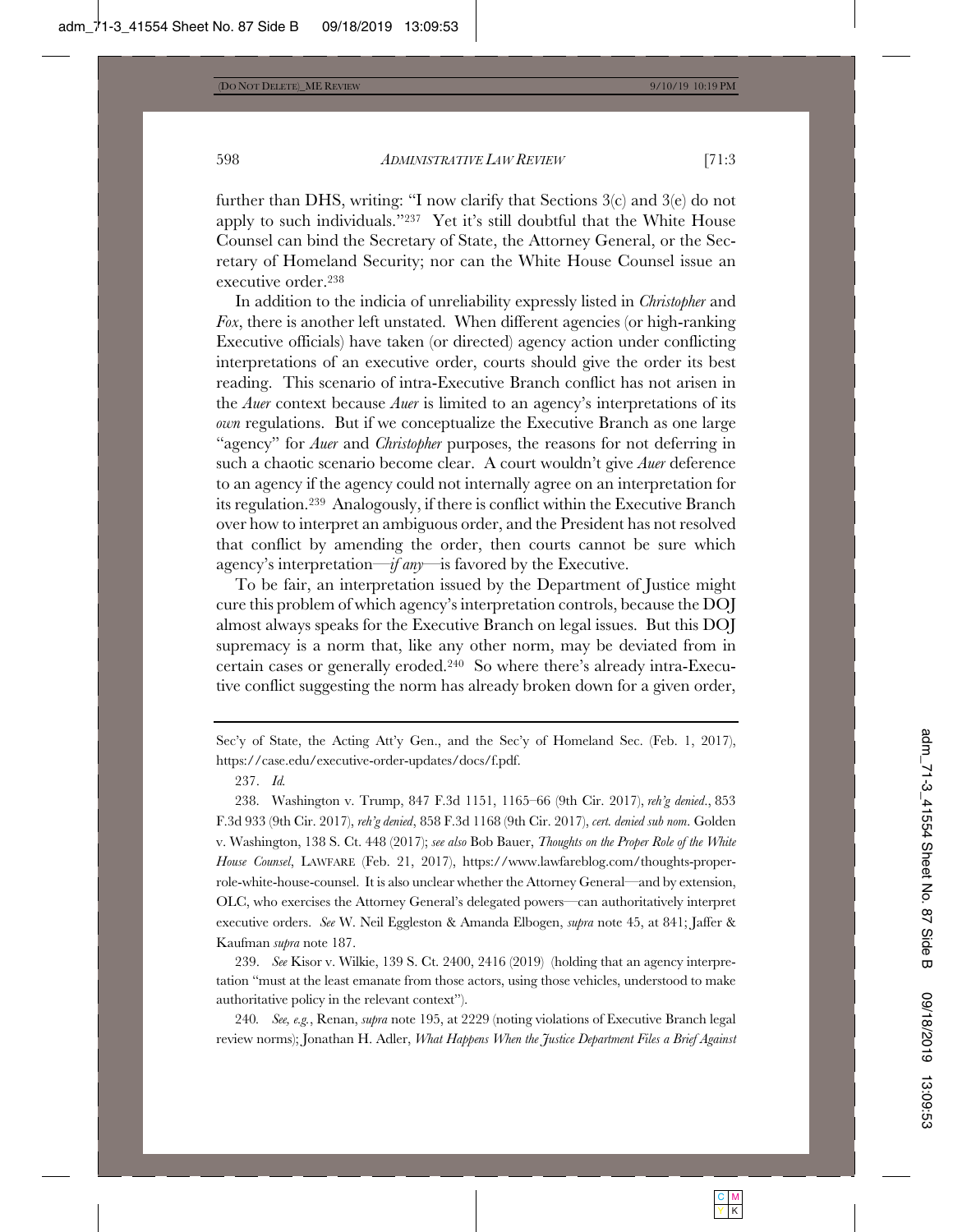a special deference rule to the DOJ may be unwise.241 A special rule would also assume that when there's agency conflict but the President hasn't issued a clarifying order, he wants DOJ's view to triumph. But this assumption probably overgeneralizes DOJ's closeness to the President on all policy areas.242 And it presumes the President wants to pick sides between the DOJ and an opposing agency, when in fact he may prefer to let courts resolve a conflict without his intervention.243

All in all, when there's intra-Executive conflict over an executive order, an agency's interpretation likely doesn't reflect "fair and considered judgment on the matter in question."244 And judicial deference doesn't further the intent, political accountability, or rule of law aims of deference. No matter which interpretation the court defers to, at least one agency (e.g., DHS) would potentially be in conflict with another agency or significant executive branch official (e.g., White House Counsel). It is difficult to believe the President would intend that an executive order result in internecine conflict, or that contradictory policies could vindicate public preferences, or that this conflict enhances the predictability and legitimacy of executive orders. Thus, when there is intra-Executive Branch conflict, a court should give an order its best reading, and leave it to the President to clarify definitively the meaning of the order should he disagree.

#### *2. Independent Agencies*

Deference to independent agency interpretations of executive orders runs contrary to the intent and political accountability justifications for deference. As for intent, it seems unlikely that Presidents would implicitly delegate interpretive authority to independent agencies. As evidenced by the text of

241. *See also* Neal Devins & Michael Herz, *The Uneasy Case for Department of Justice Control of Federal Litigation*, 5 U. PA. J. CONST. L. 558, 578–79 (2003) (arguing that giving DOJ control of federal litigation is "possibly a perverse way of achieving presidential control of agency policymaking," and noting how policy positions across the Executive and even within DOJ itself may differ).

242. *Cf. id.* at 604–05 (arguing that cases based on an agency's regulatory program should be left to the agency, because agencies are more likely to have familiarity with the program's history and context).

243. *Id.* at 578–79 (stating that Bush 41's White House embraced dueling briefs in Metro Broad., Inc. v. FCC, 497 U.S. 547 (1990)).

244. Christopher v. SmithKline Beecham Corp., 567 U.S. 142, 155 (2012).

*a Federal Agency?*, WASH. POST (Mar. 18, 2017), https://www.washingtonpost.com/news/vo lokh-conspiracy/wp/2017/03/18/what-happens-when-the-department-of-justice-files-a-brief -against-a-federal-agency/?utm\_term=.7a0e3999eb63 (noting DOJ amicus brief against the CFPB and dueling briefs in Buckley v. Valeo, 424 U.S. 1 (1976)).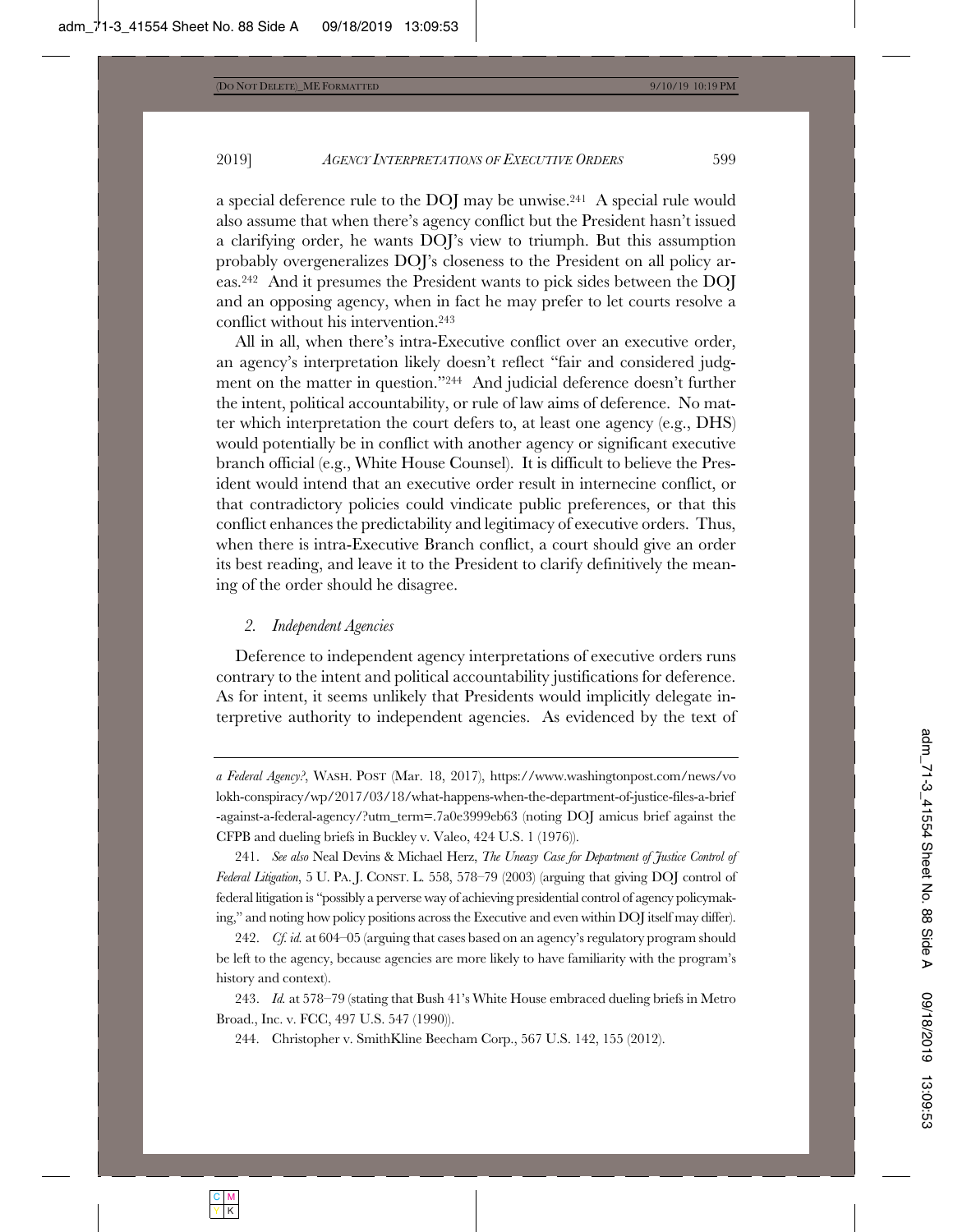several executive orders, presidents recognize their limited control over independent agencies.245 Presumably, presidents wouldn't normally delegate broad authority to entities they cannot control. As for political accountability, independent agencies have an "almost inexorabl[e]" gap between them and the President due to (1) legal insulation from the presidential removal power, (2) an organizational structure that often features multiple agency heads of diverse parties serving staggered terms, and (3) longstanding norms of independence widely held within both the bureaucracy and Congress.246 Thus, any political accountability for incorrect interpretations of executive orders would somehow have to stem mainly from Congress or the public at large, not Presidential pressure.

Admittedly, in the context of *Chevron* and *Auer* deference, the courts have historically refused to distinguish independent and executive agencies,  $247$  although some commentators—including then-Professor Kagan and now possibly four other Justices—have argued that they should.248 But the 2009 case *FCC v. Fox Television Stations*249 revealed a Supreme Court split on whether and how to distinguish independent vs. executive agencies in the context of APA arbitrary and capricious review. In *Fox Television*, Justice Scalia wrote in the plurality portion of his opinion that "it is assuredly not 'applicable law' [under the APA] that rulemaking by independent regulatory agencies is subject to heightened scrutiny."<sup>250</sup> Scalia therefore rejected two different dissenting perspectives presented by Justices Stevens and Breyer. Echoing the contemporaneous interpretation canon discussed above, Justice Stevens (writing for himself) argued that changes in FCC interpretation should be disfavored because "[t]here should be a strong presumption that the FCC's *initial* views . . . also

245. *See, e.g.*, Nou, *supra* note 166, at 138 n.274 (noting styles of regulatory interpretation like Justice Scalia's "regulatory textualism").

247. *See, e.g.*, Kisor v. Wilkie, 139 S. Ct. 2400, 2408–24 (2019) (plurality and majority opinions) (omitting any mention of "executive" or "independent" agencies, let alone conditioning deference on an agency being an executive agency); Randolph J. May, *Defining Deference Down, Again: Independent Agencies,* Chevron *Deference, and* Fox, 62 ADMIN. L. REV. 433, 437 (2010).

248. *See* Kagan, *supra* note 16, at 2376–77, 2377 n.506; May, *supra* note 247; *see also Kisor*, 139 S. Ct. at 2425 (Gorsuch, J., concurring in the judgment) (asserting, without comment, that "Auer requires judges to accept an *executive agency's* interpretation of its own regulations") (emphasis added); *id.* at 2438–39 & n.84 (using the term "executive agency" rather than just "agency" four more times).

249. 556 U.S. 502 (2009) (plurality opinion).

250. *Id.* at 525 (joined by Chief Justice Roberts, Justice Thomas, and Justice Alito, but not Justice Kennedy, who was the fifth vote for his majority opinion).

<sup>246.</sup> Kagan, *supra* note 16, 2376–77.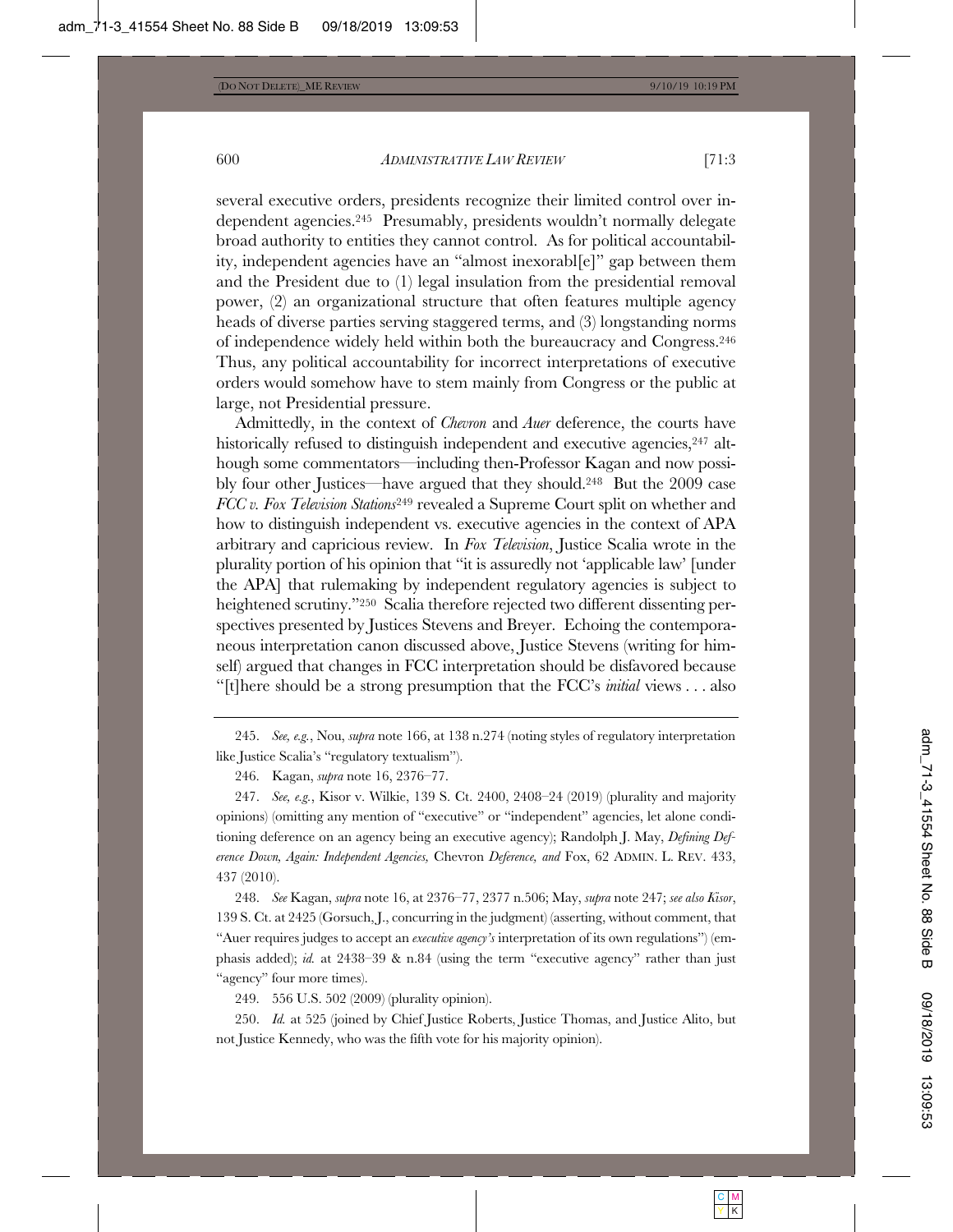reflect the views of the Congress that delegated the Commission authority to flesh out details not fully defined in the enacting statute."251 In contrast, Justice Breyer echoed Kagan-like concerns in arguing that the FCC's "comparative freedom from ballot-box control makes it all the more important that courts review its decisionmaking to assure compliance with applicable provisions of the law—including law requiring that major policy decisions be based upon articulable reasons."252 Justice Kennedy's possibly controlling opinion didn't reveal Justice Kennedy's views.253

But importantly for our analysis, "heightened scrutiny"254 of independent agency interpretations is even more warranted in the executive order context than the statutory context. Examining Justice Scalia's plurality opinion and Justice Stevens' and Justice Breyer's dissents in turn is instructive. If we maintain, as Justice Scalia does, that "independent agencies are sheltered not from politics but from the President, and . . . that their freedom from Presidential oversight (and protection) has simply been replaced by increased subservience to congressional direction,"255 then deferring to an independent agency's interpretation of an *executive order* would essentially allow the current Congress to exercise Presidential power. If we believe, as Justice Stevens does, that independent agencies are agents of the Congress that *enacted* the statutory provision at issue, a similar separation of powers problem arises, with the potential twist that a *past* Congress—which, assuming some congressional turnover, cannot be held politically accountable—is now exerting influence. If we think, as Justice Breyer does, that independent agencies are politically insulated, that political insulation is even more complete when an independent agency is interpreting an executive order instead of a statute. When an independent agency is acting under statute, both the President and Congress have an institutional stake in oversight, because the independent agency is part of the Executive Branch (at least nominally) and implementing a legislative mandate. But when an independent agency is acting under an executive order, Congress has a weaker incentive or authority to conduct oversight, because executive orders generally draw upon a vague amalgam of Article II and statutory powers (if they cite a statute at all).

The strongest counterargument to "heightened scrutiny" for independent

<sup>251.</sup> *Id.* at 541 (Stevens, J., dissenting) (emphasis added).

<sup>252.</sup> *Id.* at 547 (Breyer, J., dissenting) (joined by Justices Stevens, Souter, and Ginsburg).

<sup>253.</sup> *See generally* BRYAN A. GARNER ET AL., THE LAW OF JUDICIAL PRECEDENT 195–213 (2016) (discussing how with a plurality decision, the only opinion with precedential value is the narrowest opinion (a.k.a. the *Marks* rule), but discussing difficulties with identifying the narrowest opinion).

<sup>254</sup>*.* FCC v. Fox Television Stations, Inc., 556 U.S. 502, 525 (2009) (plurality opinion). 255. *Id.* at 523.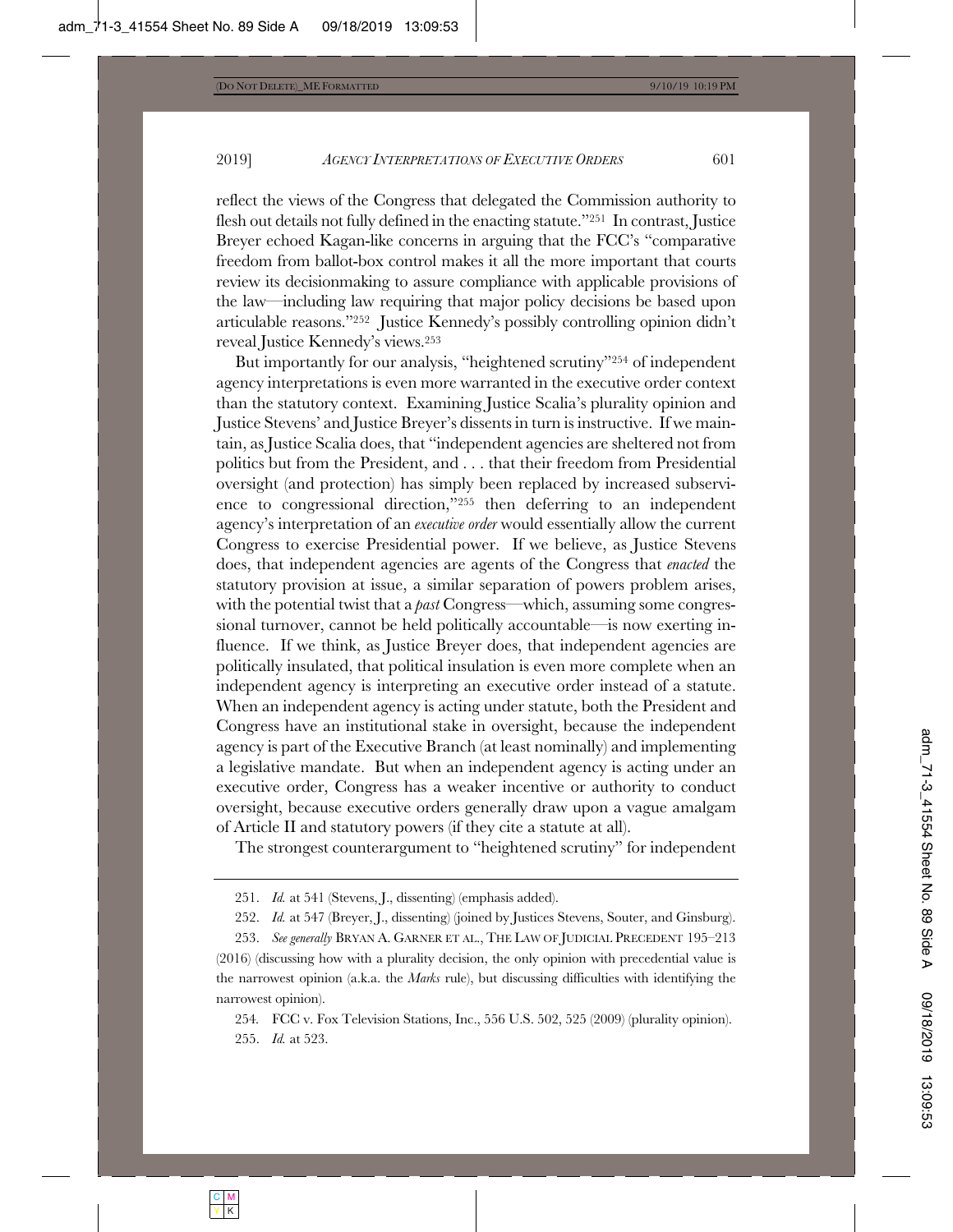agency interpretations of executive orders is, as discussed in the above section on Exception 1, that even *independent* agencies will be more faithful and politically-accountable agents of the President than the courts.256 But this counterargument proves too much. Reliance on comparative institutional competencies or principal-agent faithfulness could justify strong deference to legal interpretations that courts don't assign the force of law—e.g., interpretations by low-level agency staff257 and individual legislators.258 After all, in cases involving legal interpretation, such actors are more involved in the executive action or legislation at issue than judges are, and they are also certainly more politically accountable. So, a principal-agent theory alone will not justify deference to independent agencies. One must show affirmative reasons to defer, and such reasons don't exist.

# *3. Rejected Exception:* Mead *"Step Zero"*

This Article's proposed test includes only two major exceptions.259 But courts could also conceivably require that agency interpretations of executive orders satisfy *Mead*—i.e., take place in a relatively formal process like formal

256. *Id.* at 525–26 ("There is no reason to magnify the separation-of-powers dilemma posed by the headless Fourth Branch, by letting Article III judges—like jackals stealing the lion's kill—expropriate some of the power that Congress has wrested from the unitary Executive.") (citation omitted); *see* Silberman, *supra* note 162.

257. *See, e.g.*, Ctr. for Auto Safety v. Nat'l Highway Traffic Safety Admin., 452 F.3d 798, 810 (D.C. Cir. 2006) (holding that agency guidelines were nonbinding policy statements rather than legislative rules because the official that issued the guidance had no authority to issue binding regulations or make certain final determinations).

258. *See, e.g.*, Advocate Health Care Network v. Stapleton, 137 S. Ct. 1652, 1661 (2017) ("[E]xcerpts from committee hearings and scattered floor statements by individual lawmakers [are] the sort of stuff we have called 'among the least illuminating forms of legislative history.'") (quoting NLRB v. SW General, Inc., 137 S. Ct. 929, 943 (2017)).

259. We might also consider other conditions to deference. *See, e.g.*, Kisor v. Wilkie, 139 S. Ct. 2400, 2417 ( 2019) (requiring that agencies have an "authoritative" interpretation and "implicate [their] substantive expertise" to receive *Auer* deference); King v. Burwell, 135 S. Ct. 2480, 2489 (2015) (major questions exception to *Chevron* deference). *Kisor*'s "authoritative" condition, for example, maps well onto Exception 1 above. But at some point, adding more conditions only "leaves [deference doctrine] so riddled with holes that, when all is said and done, courts may find that it does not constrain their independent judgment any more than *Skidmore*." *Kisor*, 139 S. Ct. at 2427–31 (Gorsuch, J., concurring in the judgment) (discussing his view of *Kisor*'s effect on *Auer* deference). And if a deference doctrine doesn't constrain courts' judgment, then it fails to realize the benefits of deference.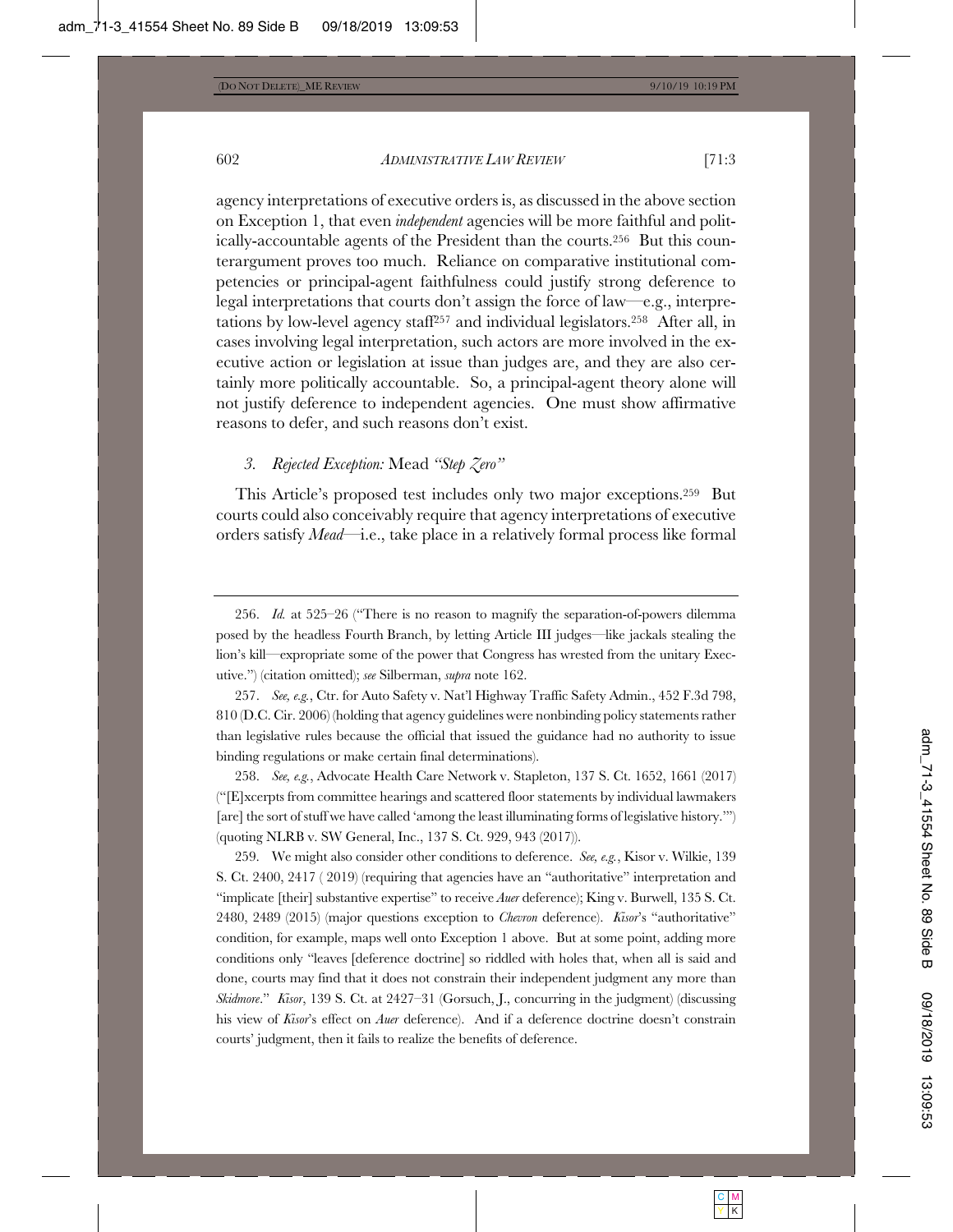adjudication or notice-and-comment rulemaking—to receive judicial deference.260 That said, such a requirement wouldn't only be inconsistent with the intent and political accountability justifications for deference, but also contrary to the Court's justifications for *Mead*. It would also impose a condition that isn't even needed for *Auer* deference after *Kisor*.

First, consider intent. It is dubious that Presidents intend that agencies cannot interpret ambiguous terms in executive orders without either (a) using formal procedures, or (b) receiving an express delegation of interpretive authority within a given order. Presidents issue executive orders to *avoid* procedural hurdles and to effect changes in administrative action. In the words of a senior advisor to President Clinton, "[s]troke of the pen . . . [l]aw of the land."261 Importing *Mead* into executive orders would morph this aphorism into something like: "stroke of the pen, law of the land after notice-and-comment rulemaking (or on-the-record adjudication) and successfully defeating legal challenges to these agency actions."262 Moreover, when the President wants to direct formal procedures for interpreting ambiguous terms, the history of executive orders shows he knows how to do it, even on seemingly trivial subject matters.263 When an Executive Order does set out formal procedures, the White House's priority is generally to accomplish underlying policy goals, rather than follow process for its own sake.264

Said another way, because ambiguity is practically unavoidable in legal drafting,265 an interpretive rule that demands unambiguity or express delegations of interpretive authority would be inefficient. Under such an interpretive regime, a President would have to label the appropriate interpretive

264. *See* Raso, *supra* note 191, at 107–11; Kagan, *supra* note 16, at 2289.

265. *See, e.g.*, Jill C. Anderson, *Misreading Like a Lawyer: Cognitive Bias in Statutory Interpretation*, 127 HARV. L. REV. 1521, 1527–63 (2014) (detailing inherent ambiguity in some ordinary verbs, and arguing courts often misinterpret these verbs); Kavanaugh, *supra* note 130, at 2144.

<sup>260.</sup> *See generally* United States v. Mead Corp., 533 U.S. 218 (2001).

<sup>261.</sup> James Bennet, *True to Form, Clinton Shifts Energies Back to U.S. Focus*, N.Y. TIMES (July 5, 1998), http://www.nytimes.com/1998/07/05/us/true-to-form-clinton-shifts-energies-ba ck-to-us-focus.html (quoting Paul Begala, Counselor to President Clinton).

<sup>262.</sup> *See, e.g.*, PARRILLO, *supra* note 39, at 30–34 (summarizing reasons to prefer guidance to legislative rulemaking).

<sup>263.</sup> *See, e.g.*, Exec. Order 7998, § 5, 3 Fed. Reg. 2603 (Oct. 29, 1938) (creating the Interdepartmental Committee on Printing and Processing, and stating "[t]he Committee *shall* promulgate rules and regulations relating to the establishment, coordination, and maintenance of uniform policies and procedures, consistent with law, for the efficient and economical utilization of printing and processing in the executive branch of the Government.") (emphasis added).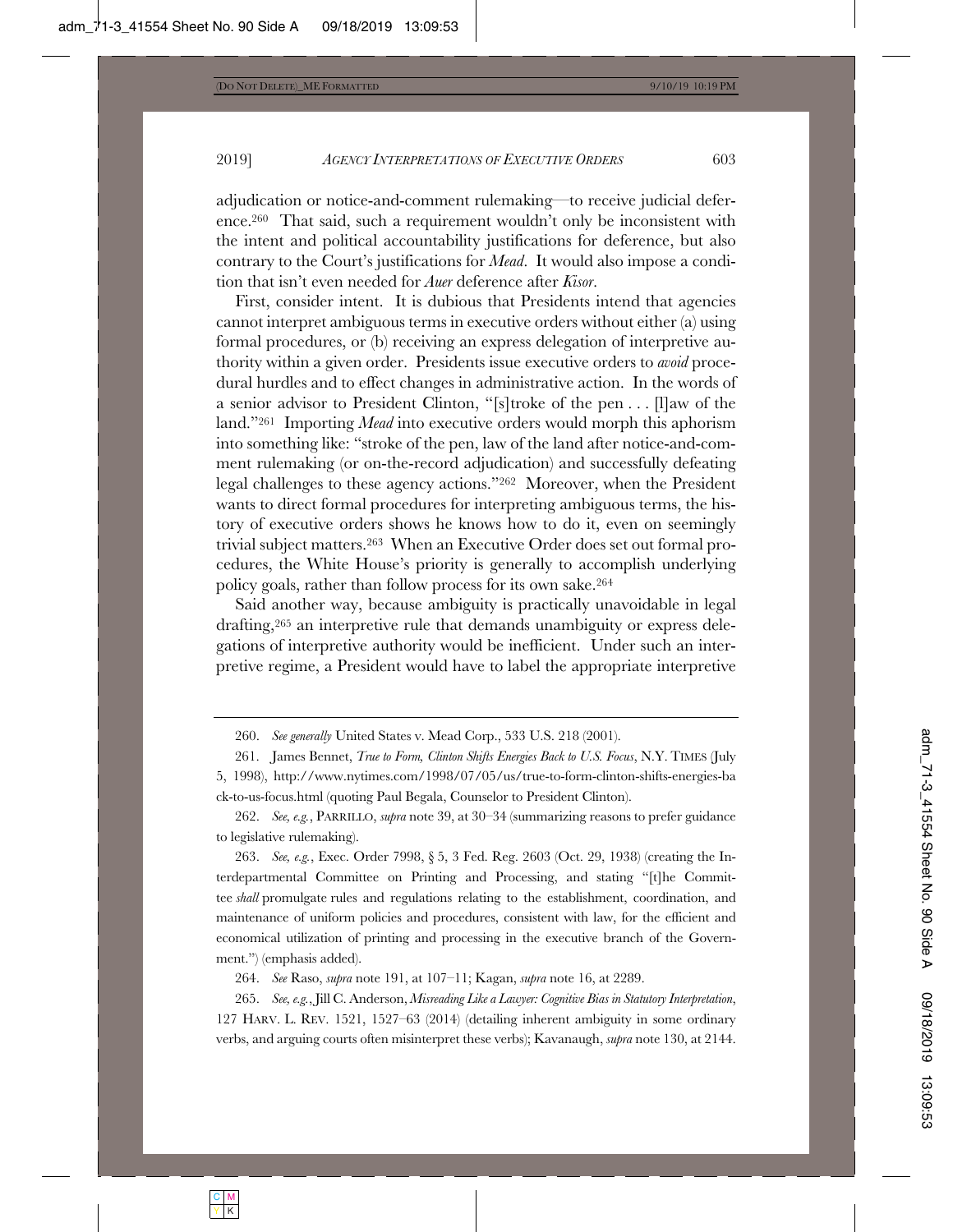actor (e.g., particular agencies or the courts) for each provision of an executive order, or risk a court incorrectly forcing formal procedures on an agency acting under the order. But rather than go through this costly drafting exercise, a President may want to act in broad strokes quickly—perhaps even before deciding whether and which agencies should receive interpretive deference—and then resolve questions about interpretation after the fact through informal channels.

Now consider *Mead*'s own reasoning. Because a default rule requiring formal procedures would generally not reflect the President's intentions, *Mead* militates against importing a *Mead*-like rule into the executive context. *Mead* rests on the idea that when Congress intends to delegate interpretive authority to an agency, Congress generally shows that intent by authorizing agency rulemaking or formal adjudication.266 As just discussed, it is unlikely presidents generally intend their agencies to be so constrained.

As for political accountability, a *Mead* requirement would also reduce it in three ways. First, *Mead* would weaken the causal link between presidential directives and agency action. As Kagan persuasively argues, "more nakedly assertive (and legally aggressive)" modes of presidential control are better at furthering political accountability because assertive control enables "the public, Congress, and interested parties to identify the true wielders of administrative authority."267 Compared to an interpretive regime without a *Mead* default rule, an interpretive regime with *Mead* would have more executive orders bogged down in formal processes and litigation. The outcome after such an extended, legalistic, and multilateral process isn't as easily traceable to the President. Second, because presidents would realize that the *ex post* cost of issuing executive orders has increased, they would increase their use of secretive or informal channels not subject to judicial scrutiny. Lower public scrutiny makes it more likely the President will play to parochial interests.268 Third, agencies will alter their behavior too. As the cost of complying with an executive order increases, compliance will decrease. In addition, to the extent an agency expects that a court will be reluctant to uphold an interpretation issued in a formal process if the court had rejected that same interpretation issued in *informal* guidance, agencies may abstain from announcing informal interpretations of executive orders.269 This lag in interpretation may lead to under-enforcement of an executive order and broad uncertainty about what the order means.

<sup>266.</sup> *See* United States v. Mead Corp., 533 U.S. 218, 229 (2001).

<sup>267.</sup> Kagan, *supra* note 16, at 2333.

<sup>268.</sup> *Id.* at 2337.

<sup>269.</sup> *See* Matthew C. Stephenson & Miri Pogoriler, Seminole Rock*'s Domain*, 79 GEO. WASH. L. REV. 1449, 1490–91 (2011) (advocating adding *Mead* as a prerequisite to *Seminole Rock*/*Auer* deference, but describing difficulties with the idea).